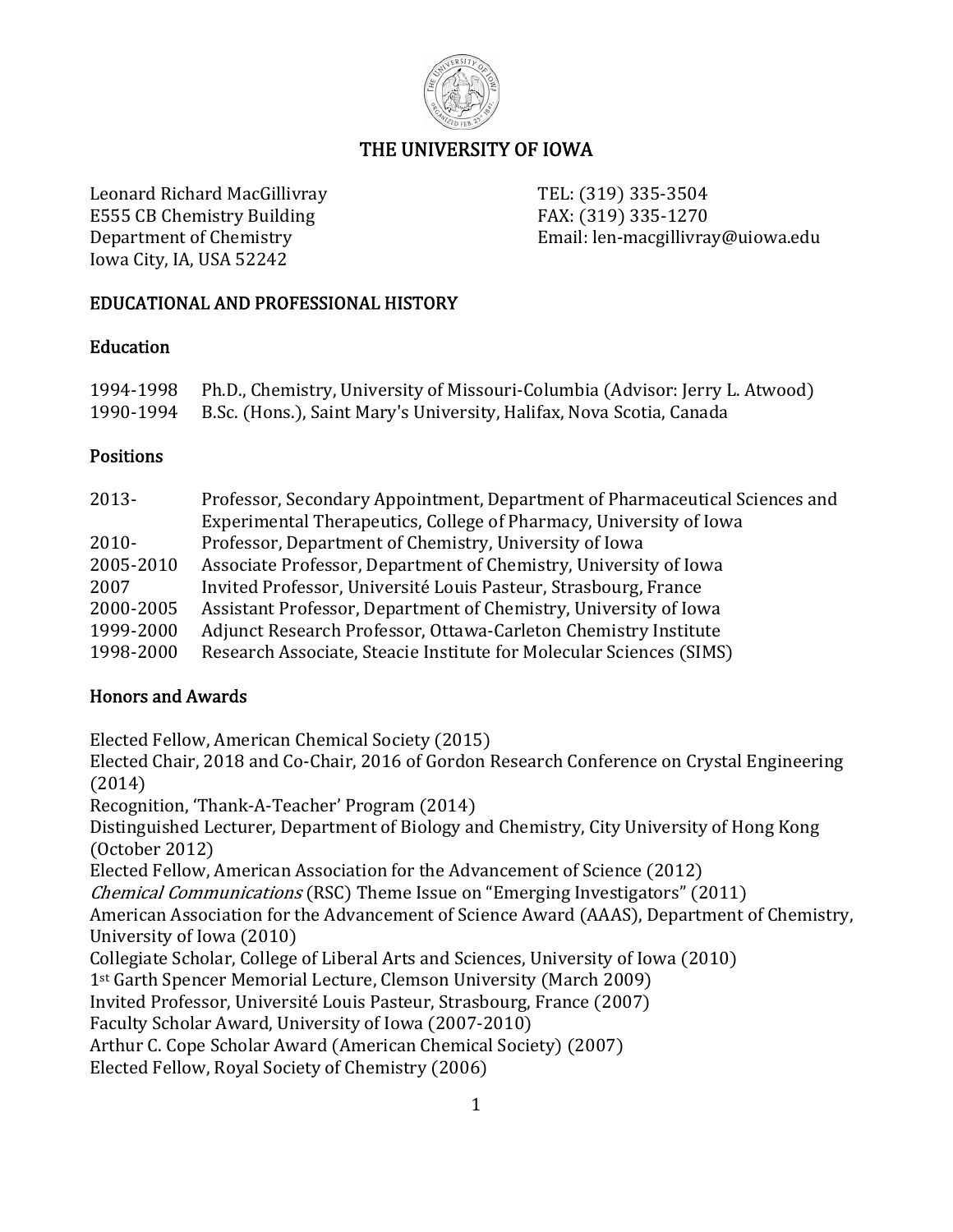Career Development Award, University of Iowa (2006) Dean's Scholar Award, University of Iowa (2005-2007) Margaret C. Etter Early Career Award (American Crystallographic Association) (2004) Inter-American Photochemical Society Young Investigator Award (2004) Second Old Gold Summer Fellowship, University of Iowa (2002) National Science Foundation Faculty Early Career Development (CAREER) Award (2002-2007) Research Corporation Research Innovation Award (2002-2007) Old Gold Summer Fellowship, University of Iowa (2001) National Research Council of Canada Entrepreneurship Program (2000) National Research Council of Canada, Research Associate Award (2000) Natural Sciences and Engineering Research Council of Canada (NSERC) Post Doctoral Fellowship (1998) Declined in favor of Research Associate Position at SIMS International Union of Crystallography Young Scientist Award (1997) Recognition by Who's Who of American College Students (1997) NATO ASI Summer School Fellowship (1996) Recognition by the Directory of the American Academy of Distinguished Students (1996) American Institute of Chemists Graduate Student Award (1996) Superior Graduate Achievement Award - University of Missouri-Columbia (1996) International Center for Diffraction Data Crystallography Scholarship (1995) NSERC, 1967 Science and Engineering Scholarship (1994-1998) 3rd Place Undergraduate Poster Award, CIC National Conference (1994) Dean's List, Saint Mary's University (1991-1994) 2nd Place Undergraduate Oral Presentation Award, CIC Atlantic Conference (1994) Saint Mary's University Alumni Science Gold Medal (1994) Betty Cleary Memorial Scholarship (1993) Saint Mary's University Achievement Scholarship (1993, 1992, 1991) Best Undergraduate Poster, CIC Atlantic Student Conference (1992) First Place Poster Prize, CIC Atlantic Conference (1991) Joseph and Charles Hinman Bursary (1991-1992) NSERC Summer Student Award (1991-1993) Canada Scholarship (1990-1994) Saint Mary's University Entrance Scholarship (1990) Highest Academic Award, Graham Creighton Junior High School (1987)

### Memberships

American Association for the Advancement of Science Award (AAAS) (2011-) Environmental Science Program, University of Iowa (2007-) Nanoscience and Nanotechnology Institute, University of Iowa (2006-) American Crystallographic Association (2004-) Inter-American Photochemical Society (2004-) Optical Science and Technology Center, University of Iowa (2002-) Biocatalysis Group, University of Iowa (2000-) American Chemical Society (1994-)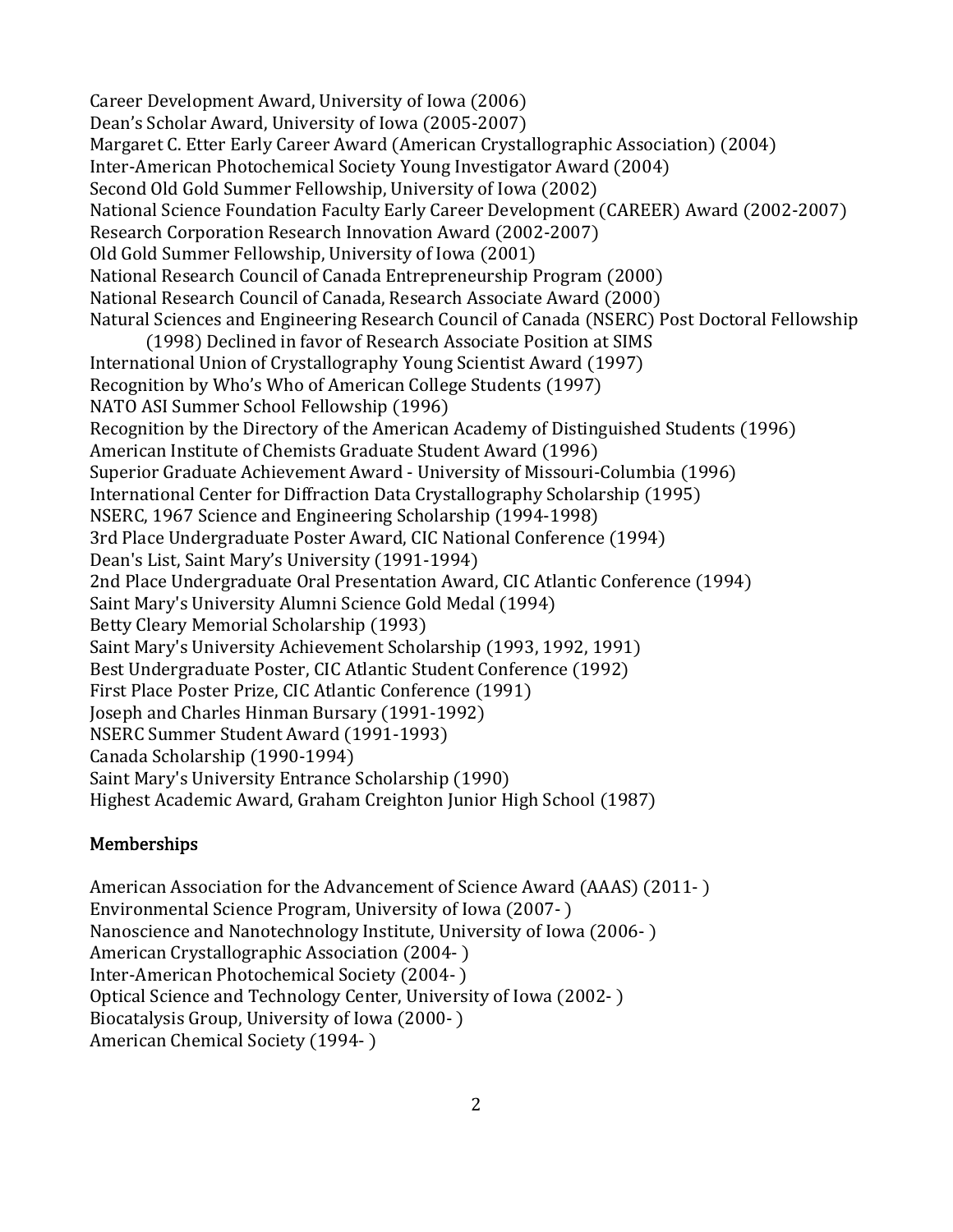### **SCHOLARSHIP**

### Publications (Refereed) (independent contributions designated by asterisk\*)

#### H-index: 47

\*195. Elacqua, E.; Kummer, K.A.; Groeneman, R.H.; Reinheimer, E.W.; MacGillivray, L.R., "Post-Application of Dry Vortex Grinding Improves the Yield of a  $[2+2]$  Photodimerization: Addressing Static Disorder in a Cocrystal", *J. Photochem. Photobiol. A*, in press.

\*194. Duncan, A.J.E.; Dudovitz, R.L.; Dudovitz, S.J.; Stojakovic, J.; Mariappan, S.V.S.; MacGillivray, L.R., "Quantitative and Regiocontrolled Cross-Photocycloaddition of the Anticancer Drug 5-Fluorouracil Achieved in a Cocrystal", *ChemComm.* 2016, 52, 13109-13111.

\*193. Hutchins, K.M.; Kummer, K.A.; Groeneman, R.H.; Reinheimer, E.W.; Sinnwell, M.A.; Swenson, D.C.: MacGillivray, L.R., "Thermal Expansion Properties of Three Isostructural Co-crystals Composed of Isosteric Components: Interplay Between Halogen and Hydrogen Bonds", CrystEngComm, 2016, 18, 8354-8357.

(Cover Article)

\*192. Sinnwell, M.A.; Ingenthron, B.J.; Groeneman, R.H.; MacGillivray, L.R., "Stereoselective and Quantitative  $[2+2]$  Photodimerization of a Symmetrical Octafluoro Stilbene in the Solid State: Face-to-Face Stacking of the Fluorinated Rings in trans-1,2-bis(2,3,5,6-tetrafluorophenyl) ethylene", *J. Fluorine Chem.* 2016, 188, 5-9.

\*191. Elacqua, E.; Sinnwell, M.A.; Loren, B.P.; Jurgens, P.T.; Groeneman, R.H.; Reinheimer, E.W.; MacGillivray, L.R., "Metal-Organic Coordination Versus Hydrogen Bonding: Highly-Efficient Templated Photocycloadditions of Trisubstituted Isomeric Olefins in the Solid State", ChemPlusChem, 2016, 81, 893-898 (invited).

Special Issue: 'Coordination Polymers/MOFs'

\*190. Sinnwell, M.A.; MacGillivray, L.R., "Halogen-Bond Templated [2+2] Photodimerization in the Solid State: Directed Synthesis and Rare Self-Inclusion of a Halogenated Product", Angew. Chem., Int. Ed. Engl. 2016, 55, 3477-3480.

\*189. Hutchins, K.M.; MacGillivray, L.R., "Crystal Engineering [2+2] Photodimerizations via Templates and Hydrogen Bonds: A Case of Styrylthiophenes", *Photochemistry, Volume 43* (Eds. Fasani, E.; Albini, A.) (Royal Society of Chemistry, 2016), 321-329 (invited).

\*188. Elacqua, E.; Groeneman, R.H.; Reinheimer, E.W.; MacGillivray, L.R., "Photostable Co-Crystals of  $(E)$ -methyl-3-(pyridin-4-yl)prop-2-enoates Involving Homologous Resorcinols: Effects of Secondary Interactions Involving Templates", Am. Cryst. Assn. Symp. Trans. 2015, 1.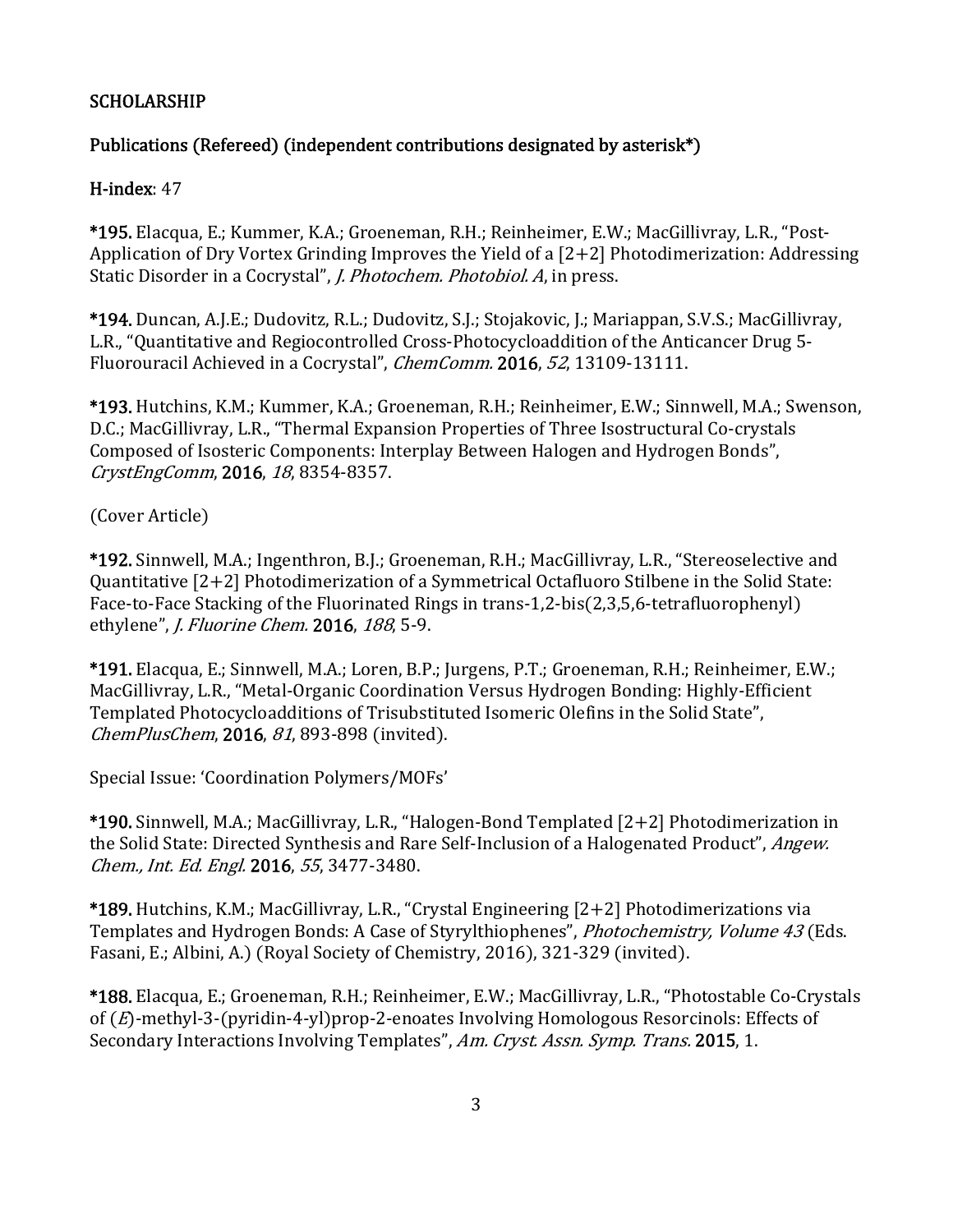\*187. Ericson, D.P.; Zurfluh-Cunningham, Z.P.; Groeneman, R.H.; Elacqua, E.; Reinheimer, E.W.; Noll, B.C.; MacGillivray, L.R., "Regiocontrol of the  $[2+2]$  Photodimerization in the Solid State Using Isosteric Resorcinols: Head-to-Tail Cyclobutane Formation via Unexpected Embraced Assemblies", Cryst. Growth Des. 2015, 15, 5744-5748.

\*186. Rupasinghe, T.P.; Hutchins, K.M.; Bandaranayake, B.S.; Ghorai, S.; Karunatilake, C.; Bucar, D.-K.; Swenson, D.C.; Arnold, M.A.; MacGillivray, L.R.; Tivanski, A.V., "Mechanical Properties of a Series of Macro- and Nano-Dimensional Organic Cocrystals Correlate with Atomic Polarizability", J. Am. Chem. Soc. 2015, 137, 12768-12771.

\*185. Hutchins, K.M.; Groeneman, R.H.; Reinheimer, E.W.; Swenson, D.C.; MacGillivray, L.R., "Achieving Dynamic Behavior and Thermal Expansion in the Organic Solid State via Co-Crystallization", *Chem. Sci.* 2015, 6, 4717-4722.

\*184. Laird, R.C.; Sinnwell, M.A.; Nguyen, N.P.; Swenson, D.C.; Mariappan, S.V.S.; MacGillivray, L.R., "Intramolecular  $[2+2]$  Photodimerization Achieved in the Solid State via Coordination-Driven Self-Assembly", Org. Lett. 2015, 17, 3323-3235.

\*183. Sinnwell, M.A.; Baltrusaitis, J.; MacGillivray, L.R., "A Combination of Argentophilic and Perfluorophenyl-Perfluorophenyl Interactions Support a Head-to-Head  $[2+2]$  Photodimerization in the Solid State", Cryst. Growth Des. 2015, 15, 538-541.

\*182. Papaefstathiou, G.S.; Duncan, A.J.; MacGillivray, L.R., "Two Act as One: Unexpected Dimers of Catechol Direct a Solid-State [2+2] Photodimerization in a Six-Component Hydrogen-Bonded Assembly", *ChemComm.* 2014, 50, 15960-15962.

\*181. Stojakovic, J.; Farris, B.S.; MacGillivray, L.R., "Liquid-assisted Vortex Grinding Supports the Single-step Solid-state Construction of a [2.2]Paracyclophane", Faraday Discuss. 2014, 170, 35-40. 

\*180. Bucar, D.-K.; Henry, R.F.; Zhang, G.G.Z.; MacGillivray, L.R., "Synthon Hierarchies in Crystal Forms Composed of Theophylline and Hydroxybenzoic acids: Cocrystal Screening via Solutionmediated Phase Transformation", Cryst. Growth Des. 2014, 14, 5318-5328.

\*179. Hutchins, K.M.; Sumrak, J.C.; Swenson, D.C.; MacGillivray, L.R., "Head-to-tail Photodimerization of a Thiophene in a Co-crystal and a Rare Adipic Acid Dimer in the Presence of a Heterosynthon", CrystEngComm. 2014, 16, 5762-5764.

\*178. Hutchins, K.M.; Rupasinghe, T.; Ditzler, L.; Swenson, D.; Sander, J.; Baltrusaitis, J.; Tivanski, A.; MacGillivray, L.R., "Nanocrystals of a Metal-Organic Complex Exhibit Remarkably High Conductivity that Increases in a Single-Crystal-to-Single-Crystal Transformation", *J. Am. Chem.* Soc. 2014, 136, 6778-6781.

\*177. Hutchins, K.M.; Dutta, S.; Loren, B.P.; MacGillivray, L.R., "Co-crystals of a Salicylideneaniline: Photochromism Involving Planar Dihedral Angles", *Chem. Mater.* 2014, 26, 3042-3044.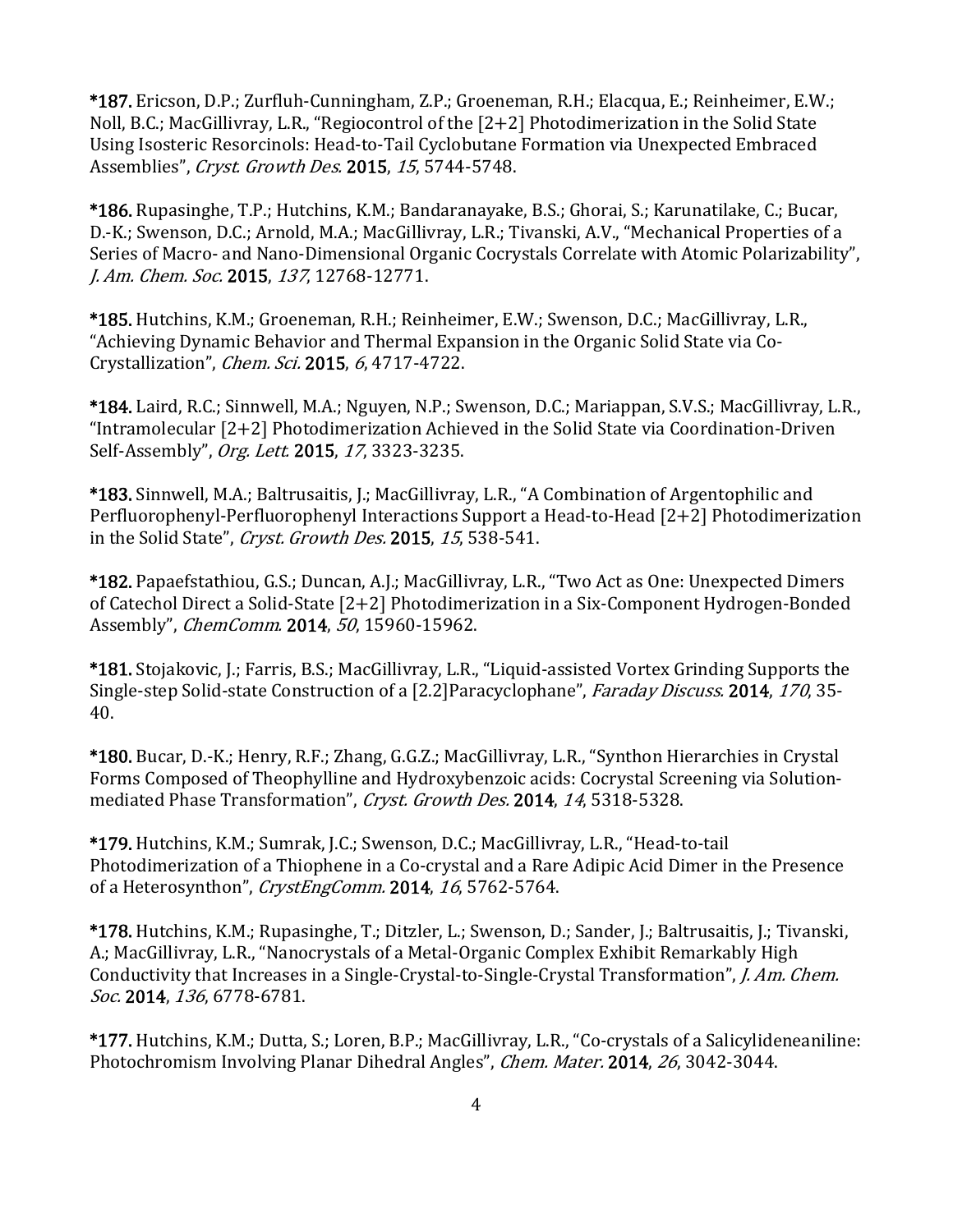\*176. Elacqua, E.; Groeneman, R.H.; Reinheimer, E.W.; Bucar, D.-K.; MacGillivray, L.R., "Organosulfonates Aid Argentophilic Forces in the Crystal Engineering of  $[2+2]$ Photodimerizations: Reactivity Involving 3-Pyridyl Groups", Supramol. Chem. 2014, 26, 207-213.

\*175. Laird, R.C.; Nguyen, N.P.; Rusch, S.; Baltrusaitis, J.; MacGillivray, L.R., "Noncentrosymmetric Packings Influenced by Electronic Properties of Products of Click Reactions", Cryst. Growth Des. 2014, 14, 893-896.

\*174. Hutchins, K.M.; Sumrak, J.C.; MacGillivray, L.R.; "Resorcinol-Templated Head-to-Head Photodimerization of a Thiophene in the Solid State and Unusual Edge-to-Face Stacking in a Discrete Hydrogen-Bonded Assembly", Org. Lett. 2014, 16, 1052-1055.

173. Bottorff, S.C.; Kasten, B.B.; Stojakovic, J.; Moore, A.L.; MacGillivray, L.R.; Benny, P.D., "Cu-free Click Reactions to Form Isoxazole Linkers in Chelating Ligands for  $fac$ - $[M<sup>T</sup>(CO)<sub>3</sub>]$ + Centers (M = Re,  $99mTc$ , *Inorg. Chem.* **2014**, 53, 1943-1945.

\*172. Stojakovic, J.; Whitis, A.M.; MacGillivray, L.R., "Discrete Double-to-Quadruple Aromatic Stacks: Stepwise Integration of Face-to-Face Geometries in Cocrystals Based on Indolocarbazole", Angew. Chem., Int. Ed., 2013, 52, 12127-12130.

171. Bucar, D.-K.; Day, G. M.; Halasz, I.; Zhang, G.G.Z.; Sander, J.R.G.; Reid, D.G.; MacGillivray, L.R.; Duera, M.J.; Jones, W., "The Curious Case of the (caffeine)∙(benzoic acid) Cocrystal: How Heteronuclear Seeding Transformed an Elusive Solid into a Long-lived One", *Chem. Sci.* 2013, 4, 4417‐4425. 

(For highlights on this work, see: *Chem. Eng. News* 2013, 91, 42; RSC Chemistry World 2013; ChemEurope.com 2013)

\*170. Ghorai, S.; Sumrak, J.C.; Hutchins, K.M.; Bucar, D.-K.; Tivanski, A.V.; MacGillivray, L.R., "From Co-crystals to Functional Thin Films: Photolithography Using the  $[2+2]$  Photodimerization", Chem. Sci. 2013, 4, 4304-4308.

\*169. Sander, J.R.G.; Bucar, D.-K.; Henry, R.F.; Giangiorgi, B.N.; Zhang, G.G.Z.; MacGillivray, L.R., "Masked Synthons' in Crystal Engineering: Insulated Components in Acetaminophen Cocrystal Hydrates", CrystEngComm. 2013, 15, 4816-4822.

(Cover Article)

(Rated as a top ten accessed article on the *CrystEngComm*. website for February 2013).

168. Bottorff, S.C.; Moore, A.L.; Wemple, A.R.; Bucar, D.-K.; MacGillivray, L.R.; Benny, P.D. "pH Controlled Coordination Mode Rearrangements of "Clickable" Huisgen based Multi-dentate Ligands with  $M^{1}(CO)_{3}^{+}$  (M = Re, <sup>99m</sup>Tc)", *Inorg. Chem.* **2013**, 52, 2939-2950.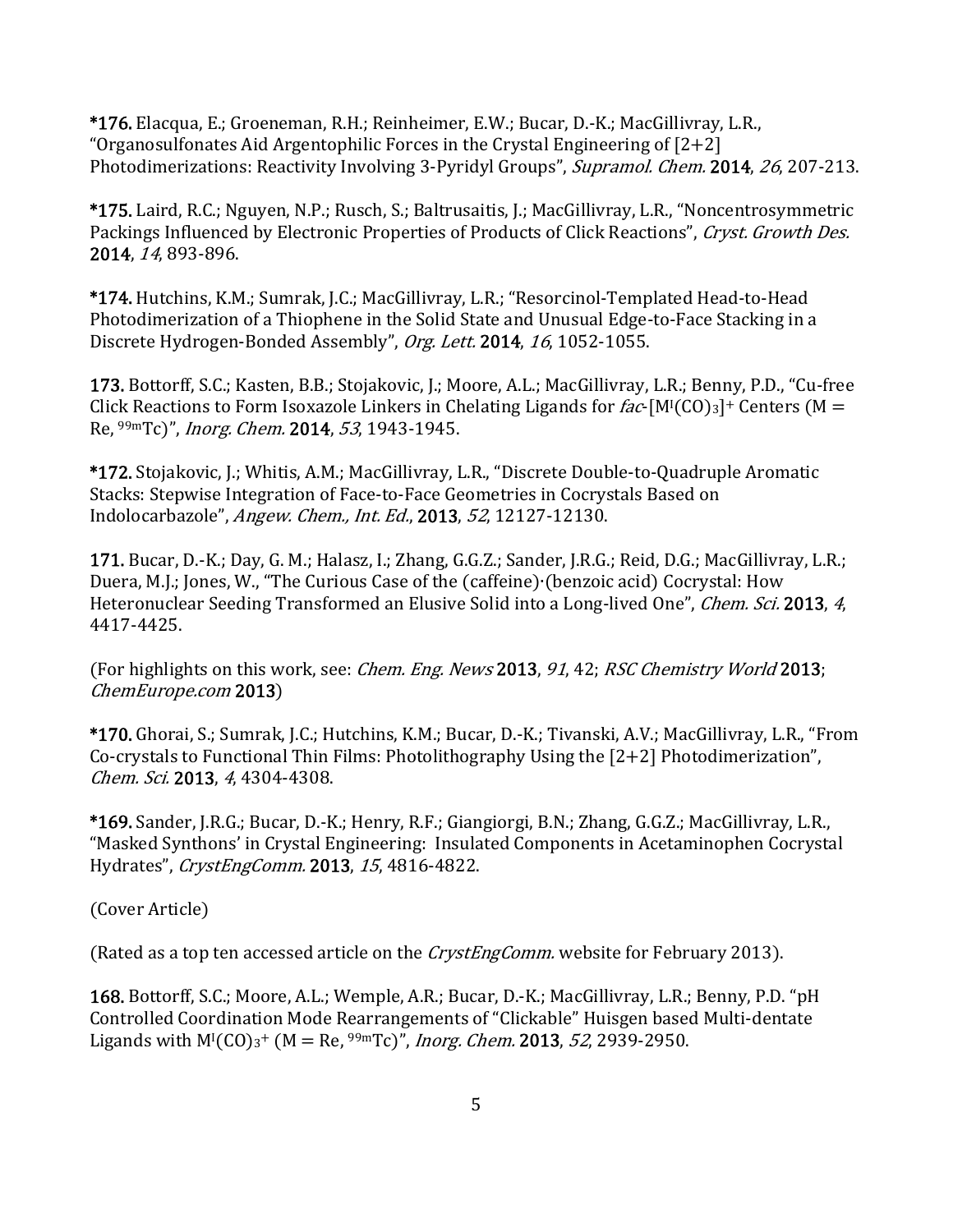\*167. Bhattacharya, S.; Stojakovic, J.; Saha, B.K.; MacGillivray, L.R., "A Product of a Templated Solid-State Photodimerization Acts as a Template: Single-Crystal Reactivity in a Single Polymorph of a Co-Crystal", Org. Lett. 2013, 15, 744-747.

\*166. Dutta, S.; Bucar, D.-K.; Elacqua, E.; MacGillivray L.R., "Single-Crystal-to-Single-Crystal Direct Cross-linking and Photopolymerisation of a Discrete Ag(I) Complex to Give a 1D Polycyclobutane Coordination Polymer", *ChemCommun.* 2013, 49, 1064-1066.

\*165. Friscic, T.; Varshney, D.B.; Elacqua, E.; Sumrak, J.C.; Sokolov, A. N.; MacGillivray, L.R. "Molecular Self-Assemblies in Co-Crystals: Engineering Chemical Reactivity and Organic Semiconductor Materials", in *Molecular Self-Assembly: Advances and Application* (Ed. Li, A.) 223-228 (Pan Stanford Publishing, 2013) (invited).

\*164. Elacqua, E.; Bucar, D.-K.; Henry, R.F.; Zhang, G.G.Z.; MacGillivray, L.R., "Supramolecular" Complexes of Sulfadiazine and Pyridines: Reconfigurable Exteriors and Chameleon-like Behavior of Tautomers at the Co-crystal - Salt Boundary", Cryst. Growth Des. 2013, 13, 393-403.

(Cover Article)

\*163. Elacqua, E.; Jurgens, P.T.; Baltrusaitis, J.; MacGillivray, L.R. "Organic Nanocrystals of [2.2]Paracyclophanes Achieved via Sonochemistry: Enhanced and Red-Shifted Emission Involving Edge-to-Face Chromophores", CrystEngComm. 2012, 14, 7567-7571 (invited).

\*162. Stojakovic, J.; Farris, B.S.; MacGillivray, L.R., "Vortex Grinding for Mechanochemistry: Application for Automated Supramolecular Catalysis and Preparation of a Metal-organic Framework", *ChemCommun.* 2012, 48, 7958-7960.

\*161. Sander, J.R.G.; Bucar, D.-K.; Baltrusaitis, J.; MacGillivray, L.R., "Organic Nanocrystals of the Resorcinarene Hexamer via Sonochemistry: Evidence of Reversed Crystal Growth Involving Hollow Morphologies", *J. Am. Chem. Soc.* 2012, 134, 6900-6903.

(Cover article)

\*160. Elacqua, E.; Friscic, T.; MacGillivray, L.R., "[2.2] Paracyclophane as a Target of the Organic Solid State: Emergent Properties *via* Supramolecular Construction", *Isr. J. Chem.* 2012, 52, 53-59 (invited).

\*159. MacGillivray, L.R. "Design Rules: A Net and Archimedean Polyhedron Score Big for Self-Assembly", *Angew. Chem., Int. Ed.* 2012, 51, 1110-1112.

\*158. Elacqua, E.; Kaushik, P.; Groeneman, R.H.; Bucar, D.-K.; Sumrak, J.C.; MacGillivray, L.R. "A Supramolecular Protecting Group Strategy Applied in the Organic Solid State", *Angew. Chem., Int.* Ed. 2012, 51, 1037-1041.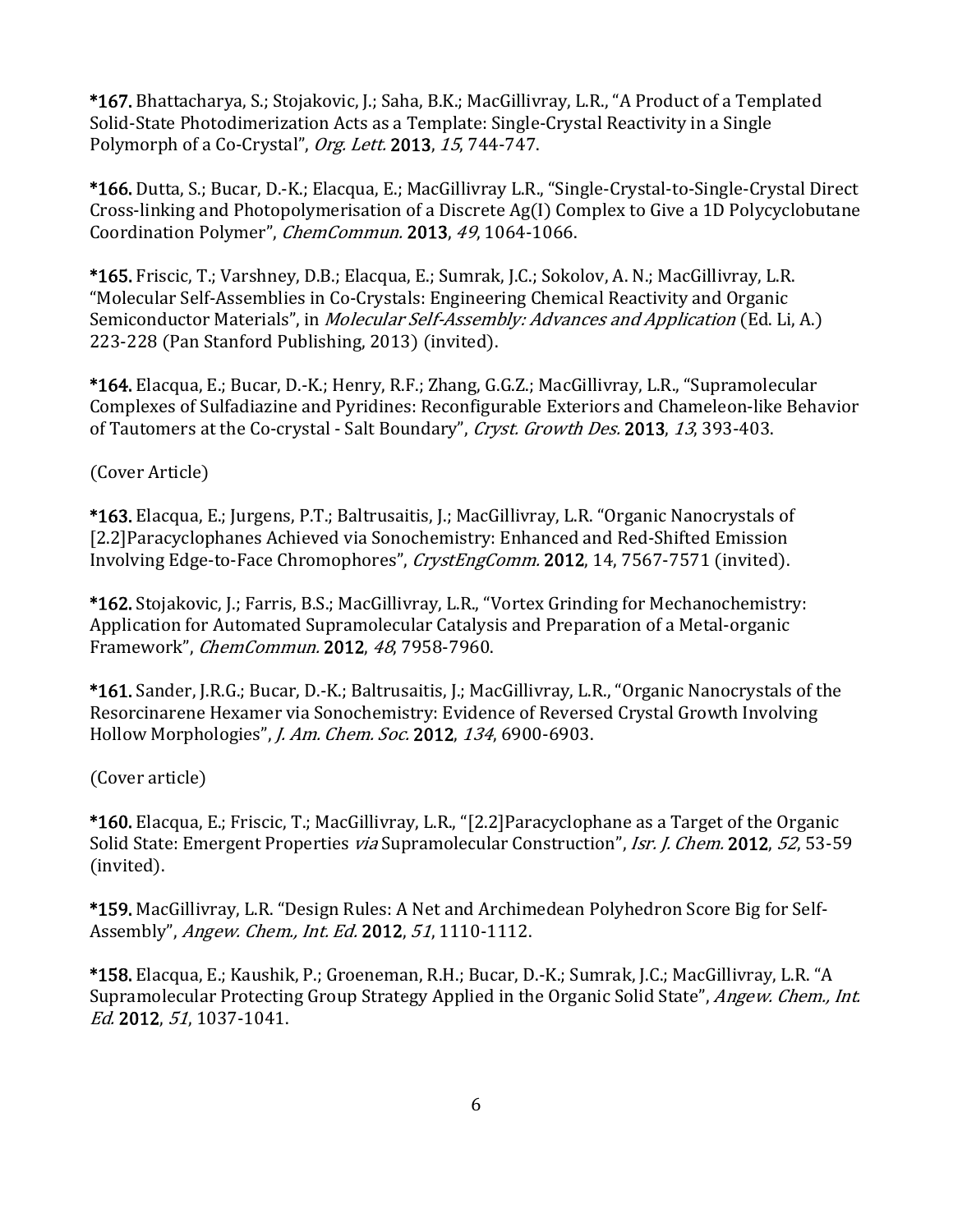\*157. Elacqua, E.; Laird, R.C.; MacGillivray, L.R. "Templated [2+2] Photodimerizations in the Solid State", in Supramolecular Chemistry: From Molecules to Nanomaterials (Eds.: Steed, J.W.; Gale, P.A.), 6, 3153-3165 (Wiley-VCH, 2012) (invited).

\*156. Varshney, D.B.; Sander, J.R.G.; Friščić, T.; MacGillivray, L.R. "Supramolecular Interactions", in Supramolecular Chemistry: From Molecules to Nanomaterials (Eds.: Steed, J.W.; Gale, P.A.), 1, 10-24 (Wiley-VCH, 2012) (invited).

\*155. Bucar, D.-K.; Sen, A.; Mariappan, S.V.S.; MacGillivray, L.R. "A [2+2] Cross-Photodimerisation of Photostable Olefins via a Three-component Cocrystal Solid Solution", *Chem. Commun.* 2012, 48, 1790‐1792. 

154. Ganguly, T.; Kasten, B.B.; Bucar, D.-K.; MacGillivray, L.R.; Berkman, C.E.; Benny, P.D. "The Hydrazide/hydrazone Click Reaction as a Biomolecule Labeling Strategy for  $M(CO)$ 3 (M = Re, 99mTc) Radiopharmaceuticals", Chem. Commun. 2011, 47, 12846-12848.

\*153. Karunatilaka, C.; Bucar, D.-K.; Ditzler, L.R.; Friscic, T.; MacGillivray, L.R.; Tivanski, A.V. "Softening and Hardening of Macro- and Nano-sized Organic Crystals in a Single-crystal Transformation", Angew. Chem., Int. Ed. 2011, 50, 8642-8646.

\*152. Atkinson, M.B.J.; Sokolov, A.N.; Bučar, D.-K.; Mariappan, S.V.S.; Mwangi, M.T.; Tiedman, M.C.; MacGillivray, L.R. "Applications of Hydrogen-bond-acceptor Templates to Direct 'In-phase' Reactivity of a Diene Diacid in the Solid State", *Photochem. Photobiol. Sci.* 2011, 10, 1384-1386 (invited).

(Special Issue: The Contribution of Japanese Scientists to Photochemistry)

\*151. Atkinson, M.B.J.; Mariappan, S.V.S.; Bucar, D.K.; Baltrusaitis, J.; Friscic, T.; Sinada, N.G.; MacGillivray, L.R., "Crystal Engineering Rescues a Solution Organic Synthesis in a Co-Crystallization that Confirms the Configuration of a Molecular Ladder", Proc. Nat. Acad. Sci.  $(USA)$  2011,  $108$ , 10974-10979.

(For a highlight on this work, see: *Chem. Eng. News* 2011,  $89$ , 28)

150. Matteo, L.; Atwood, J.L.; MacGillivray, L.R.; Barbour, L.J. "Isostructural Coordination Polymers: Epitaxis vs. Solid Solution", CrystEngComm. 2011, 13, 4311-4313.

\*149. Dutta, S.; Bucar, D.-K.; MacGillivray, L.R., "Resorcinol-Templated Synthesis of a Cofacial Terpyridine in Crystalline  $\pi$ -Stacked Columns", Org. Lett. 2011, 13, 2260-2262.

\*148. Sumrak, J.C.; Sokolov, A.N.; MacGillivray, L.R., "Crystal Engineering Organic Semiconductors", in Self-organized Organic Semiconductors: From Materials to Device Applications (Ed.: Li, Q.), 1-19 (Wiley-VCH, 2011) (invited).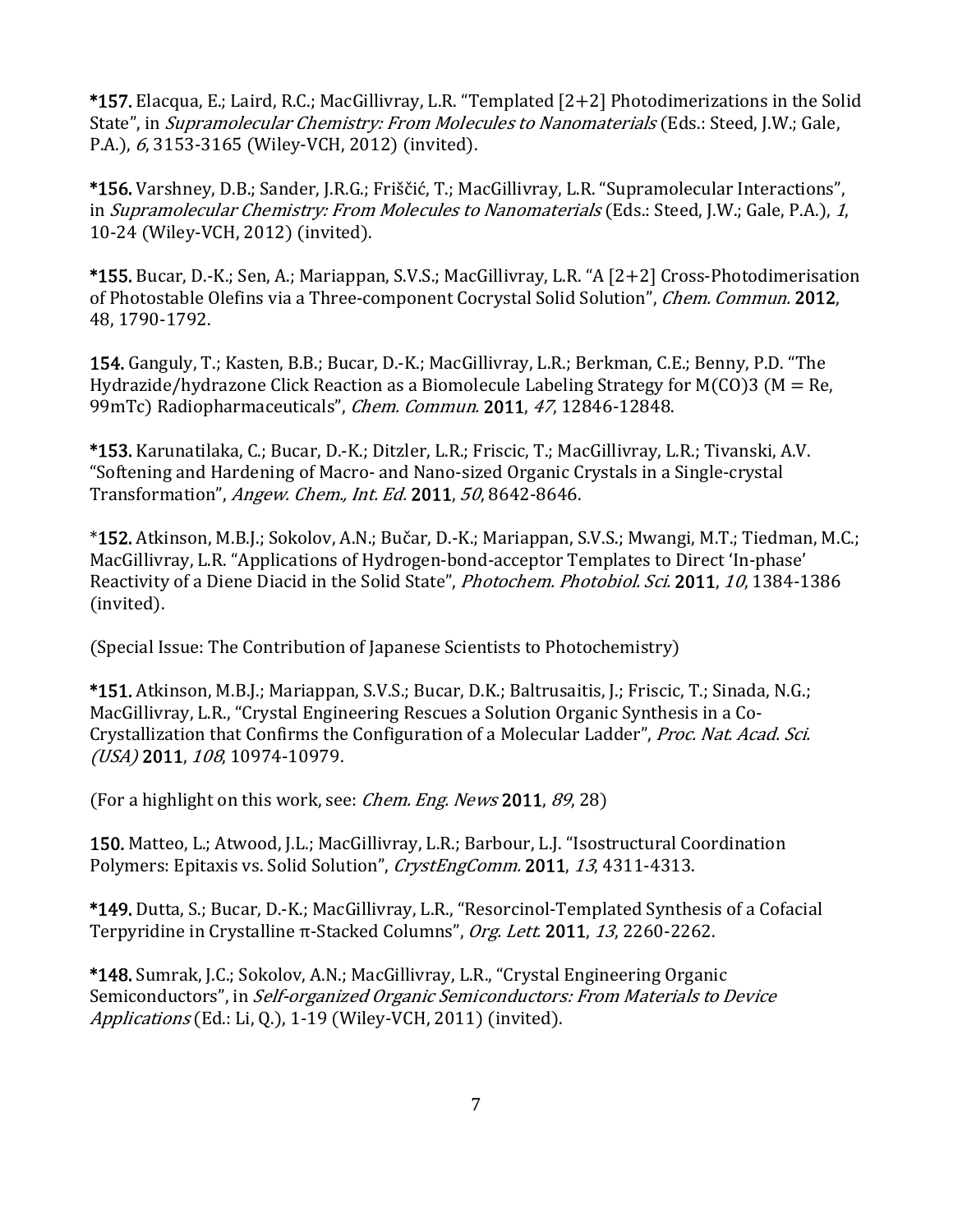\*147. Hamilton, T.D.; Bucar, D.-K.; Baltrusaitis, J.; Flanagan, D.R.; Li, Y.; Ghorai, S.; Tivanski, A.V.; MacGillivray, L.R. "A Thixotropic Hydrogel Derived from a Product of an Organic Solid-State Synthesis: Properties and Densities of Metal-Organic Nanoparticles", *J. Am. Chem. Soc.* 2011, 133, 3365‐3371. 

\*146. Atkinson, M.B.J.; Halasz, I.; Bucar, D.-K.; Dinnebier, R.E.; Mariappan, S.V.S.; Sokolov, A.N.; MacGillivray, L.R. "A Solid-state Trimerisation of a Muconic Acid Affords a Bicyclobutane: Diene Structure from X-ray Powder Data and Product Separation and Structure Determination via Cocrystallisation", *Chem. Commun.* 2011, 47, 236-238.

Special Issue: 'Emerging Investigators'

145. Benny, P.D.; Fugate, G.A.; Ganguly, T.; Twamley, B.; Bucar, D.-K.; MacGillivray, L.R. "Unusual Reactivity of Acetylacetone with Imidazole/Histamine Complexes and fac-M(OH<sub>2</sub>)<sub>3</sub>(CO)<sub>3</sub><sup>+</sup> (M =  $Re, \frac{99m}{C}$ , *Inorg. Chim. Acta.* 2011, 365, 356-362.

\*144. Elacqua, B.; MacGillivray, L.R., "From the Decks to the Bridges: Optical Properties of  $[2.2]$ Paracyclophanes", *Eur. J. Org. Chem.* 2010, 6883-6894 (invited).

\*143. Bucar, D.-K.; Henry, R.F.; Lou, X.; Duerst, R.W.; Borchardt, T.B.; MacGillivray, L.R.; Zhang, G.G.Z., "A 1:1 Cocrystal of Caffeine and 2-Hydroxy-1-naphthoic Acid via a Slurry Screening Method.", *J. Chem. Crystallogr.* 2010, 40, 933-939.

\*142. Hamilton, T.D.; Bucar, D.-K.; MacGillivray, L.R., "A Metal-Organic Framework with Three Cavities Based on Three-Coloured Square Tiling Derived from a Cyclobutane Constructed in the Solid State", New. J. Chem., 2010, 34, 2400-2402.

\*141. Sander, J.R.G.; Bucar, D.-K.; Henry, R.F.; Zhang, G.G.Z.; MacGillivray, L.R., "Pharmaceutical Nano-Cocrystals: Bottom-up Sonochemical Synthesis via Solvent Selection and Use of Surfactant", *Angew. Chem., Int. Ed.* 2010, 49, 7143-7154.

\*140. Sander, J.R.G.; Bucar, D.-K.; Henry, R.F.; Baltrusaitis, B.; Zhang, G.G.Z.; MacGillivray, L.R., "A Red Zwitterionic Cocrystal of Acetaminophen and 2,4-Pyridinedicarboxylic Acid", *J. Pharm. Sci.* 2010, 99, 3676‐3683. 

\*139. Georgiev, I.G.; Bucar, D.-K.; MacGillivray, L.R., "Stereospecific and Quantitative Photodimerisation of Terminal Olefins in the Solid State.", *ChemCommun.* 2010, 46, 4956-4958.

\*138. Sokolov, A.N.; Bucar, D.-K.; Baltrusaitis, J.; Gu, S.X.; MacGillivray, L.R., "Supramolecular Catalysis in the Organic Solid State via Dry Grinding", Angew. Chem., Int. Ed. 2010, 49, 4273-4277. 

(For a highlight on this work, see: Ma, D.-Y.; Warnmark, K., "Mechanoassisted Supramolecular Catalysis in Solid State Synthesis", *ChemCatChem* 2010, 2, 1059-1060)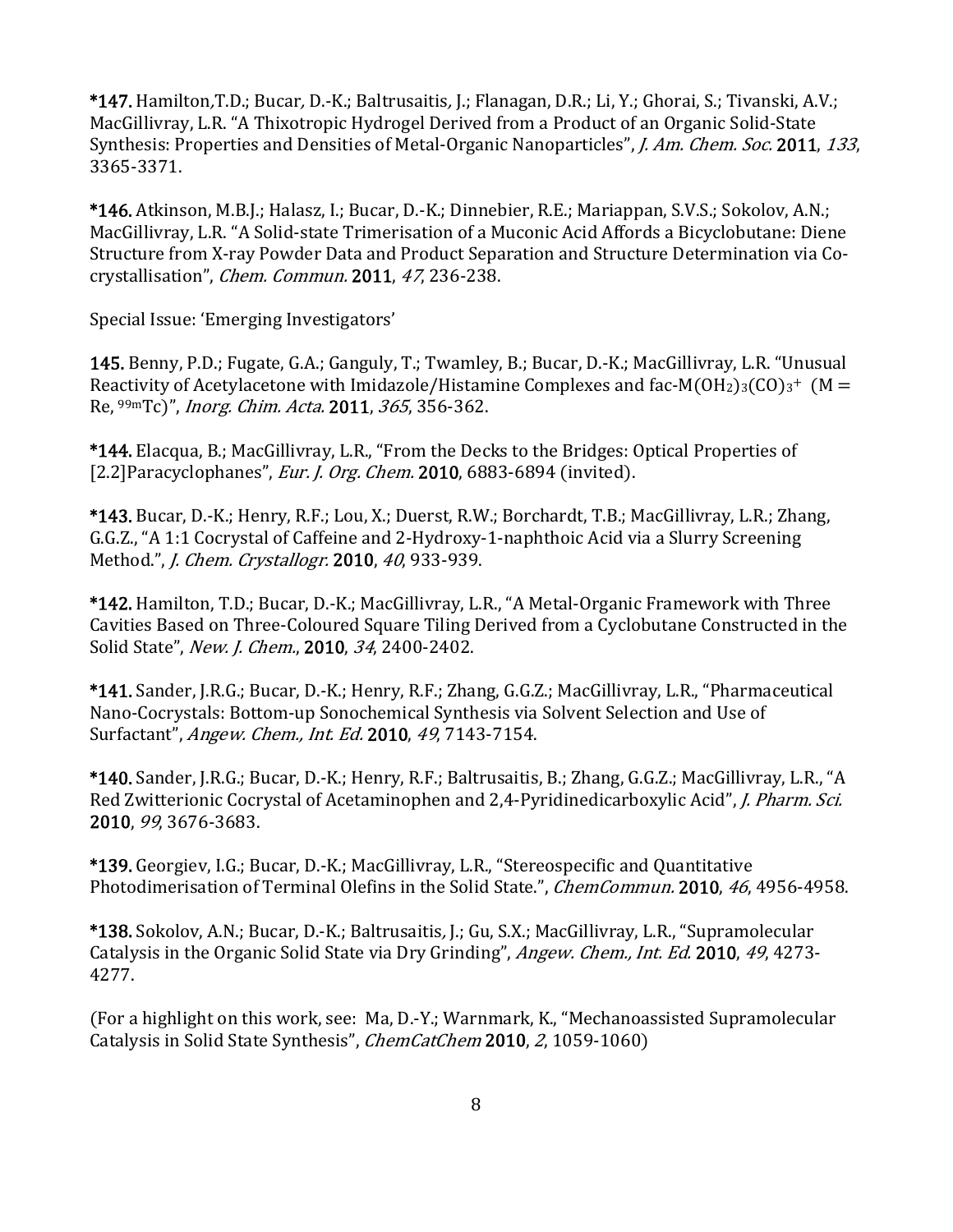137. Moore, A.; Bucar, D.-K., MacGillivray, L.R., Benny, B.D., "'Click' Labeling Strategy for  $M(CO)_{3}$ +  $(M = Re, \frac{99 \text{m}}{\text{TC}})$  Prostate Cancer Targeted Flutamide Agents", *Dalton Trans.* 2010, 39, 1926-1928.

\*136. Sokolov, A.N.; Sumrak, J.C.; MacGillivray, L.R., "Conformational Polymorphism Facilitates Assignment of *trans* and *cis*-Conformers of an  $\alpha$ -Substituted Oligothiophene *via* IR Spectroscopy", *Chem. Commun.* 2010, 82-84.

\*135. Elacqua, E.; Bucar, D.-K.; Skvortsova, Y.; Baltrusaitis, J.; Geng, M.L.; MacGillivray, L.R., "Dramatic Red-Shifted Fluorescence of [2.2]Paracyclophanes with Peripheral Substituents Attached to the Saturated Bridges", Org. Lett. 2009, 11, 5106-5109.

134. He, H.; Morely, J.E.; Twamley, B.; Groeneman, R.H.; Bucar, D.-K.; MacGillivray, L.R.; Benny, P.D., "Investigation of the Coordination Interactions of S-(Pyridin-2-ylmethyl)-L-Cysteine Ligands with  $M_3^+$  (M= Re,  $99mTc$ )", *Inorg. Chem.* 2009, 48, 10625-10634.

\*133. Bucar, D.-K.; Henry, R.F.; Lou, X.; Duerst, R.W.; Borchardt, T.B.; MacGillivray, L.R.; Zhang, G.G.Z., "Cocrystals of Caffeine and Hydroxy Benzoic Acids Composed of Multiple Supramolecular Heterosynthons: Screening via Solution-Mediated Phase Transformation and Structural Characterization", Cryst. Growth Des. 2009, 9, 1932-1943.

\*132. Friscic, T.; MacGillivray, L.R., "Engineering Cocrystal and Polymorph Architecture via Pseudoseeding", *Chem. Commun.* 2009, 773-775.

\*131. Hamilton, T.D.; Papaefstathiou, G.S.; Friscic, T.; Bucar, D.-K.; MacGillivray, L.R., "Onion-Shell Metal-Organic Polyhedra (MOPs): A General Approach to Decorate the Exteriors of MOPs using Principles of Supramolecular Chemistry", J. Am. Chem. Soc., 2008, 130, 14366-14367.

\*130. Atkinson, M.B.J.; Bucar, D. -K.; Sokolov, A.N.; Friscic, T.; Robinson, C.N.; Bilal, M.Y.; Sinada, N.G.; Chevannes, A.; MacGillivray, L.R., "General Application of Mechanochemistry to Templated Solid-state Reactivity: Rapid and Solvent-free Access to Crystalline Supermolecules", *Chem.* Commun. 2008, 5713-5715.

129. Harjani, J.R.; Friscic, T.; MacGillivray, L.R.; Singer, R.S., "Removal of Metal Ions from Aqueous Solutions Using Chelating Task-Specific Ionic Liquids", *Dalton Trans.* 2008, 4595-4601.

\*128. MacGillivray, L.R. "Organic Synthesis in the Solid State *via* Hydrogen-Bond-Driven Self-Assembly", *J. Org. Chem.* 2008, 73, 3311-3317 (invited).

(Cover Article)

\*127. Bucar, D.-K.; Papaefstathiou, G.S.; Hamilton, T.D.; MacGillivray, L.R., "A Lanthanide-based Helicate Coordination Polymer Derived from a Rigid Monodentate Organic Bridge Synthesized in the Solid State", New J. Chem. 2008, 32, 797-799 (invited).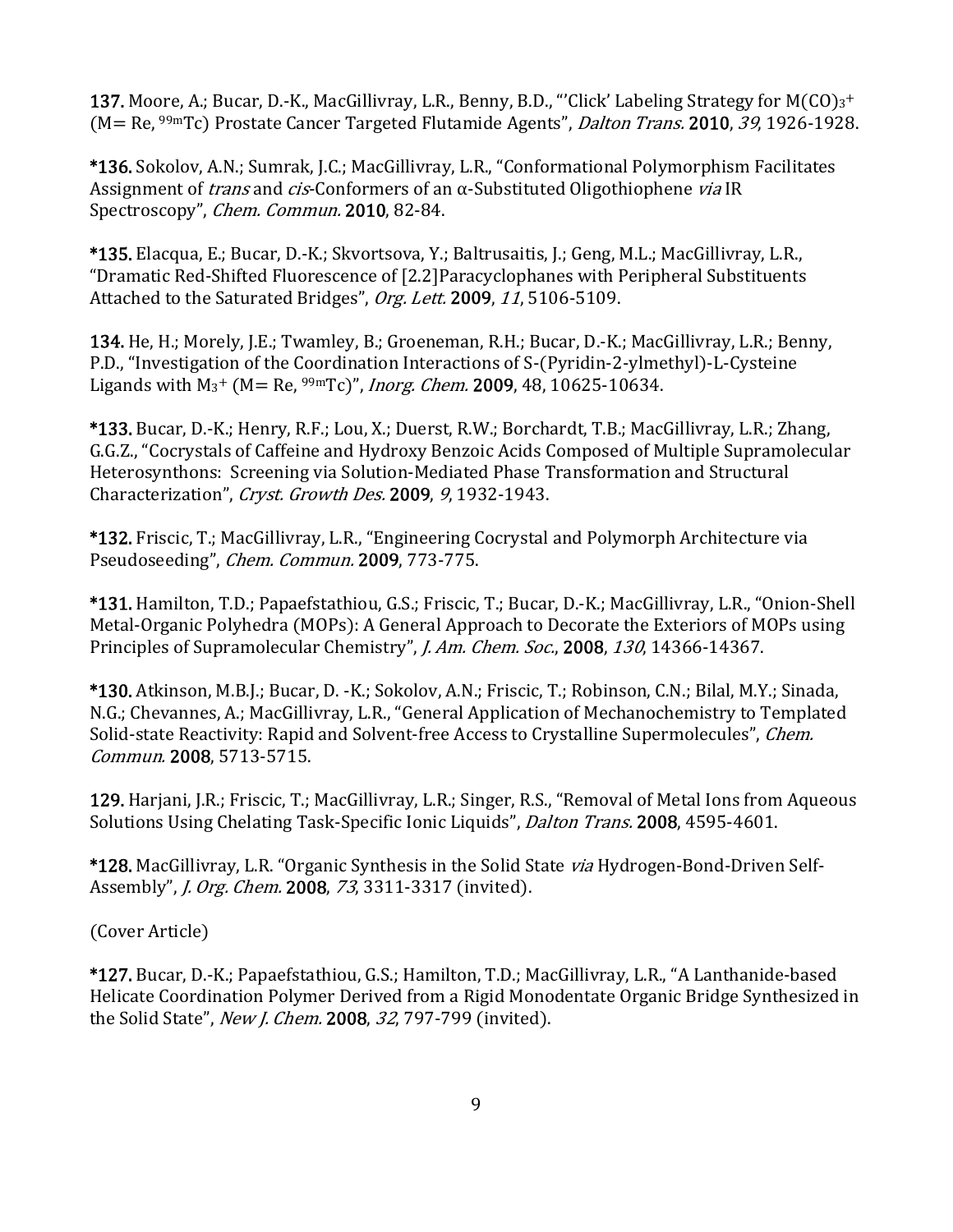\*126. Bucar, D.-K.; Hamilton, T.D.; MacGillivray, L.R., "Opportunities in Nanotechnology *via* Organic Solid-State Reactivity: Nanostructured Cocrystals and Molecular Capsules", in *Organic* Nanostructures (Eds.: Atwood, J.L.; Steed, J.S.), 305-315 (Wiley-VCH, 2008) (invited).

\*125. MacGillivray, L.R.; Papaefstathiou, G.S.; Friscic, T.; Hamilton, T.D.; Bucar, D.-K.; Chu, Q.; Varshney, D.B.; Georgiev, I.G., "Supramolecular Control of Reactivity in the Solid State: From Templates to Ladderanes to Metal-Organic Frameworks", Acc. Chem. Res. 2008, 41, 280-291 (invited).

\*124. MacGillivray, L.R., "Solid Awakening", Nature 2008, 451, 897-898 (invited).

\*123. Sokolov, A.; Swenson, D.C.; MacGillivray, L.R., "Conformational Polymorphism in a Heteromolecular Single Crystal Leads to Concerted Movement Akin to Rack-and-Pinion Gears at the Molecular Level", Proc. Nat. Acad. Sci. U.S.A. 2008, 105, 1794-1797.

(For a highlight on this work, see: *Chem. Eng. News* 2008,  $86$ , 25).

\*122. Friscic, T.; Klasinc, L.; Kovac, B.; MacGillivray, L.R., "Hel Photoelectron Spectra and Gasphase Electronic Structures of End-functionalized [3]- and [5]-Ladderanes", *J. Phys. Chem. A* 2008, 112, 1493-1496.

\*121. MacGillivray, L.R., "Hydrogen-Bond Mediated Organic Synthesis.", in *Strategies and Tactics* in Organic Synthesis (Ed.: Harmata, M.), 368-382 (Elsevier, Burlington, 2008) (invited).

\*120. Bucar, D.-K.; Papaefstathiou, G.S.; Hamilton, T.D.; Chu, O.L.; Georgiev, I.G. MacGillivray, L.R., "Template-Controlled Reactivity in the Organic Solid State via Principles of Coordination-Driven Self-Assembly", *Eur. J. Inorg. Chem.* 2007, 4559-4568 (invited).

\*119. Stamatatos, T.C.; Papaefstathiou, G.S.; MacGillivray, L.R.; Escuer, A.; Vicente, R.; Ruiz, E.; Perlepes, S.P., "Ferromagnetic Coupling in Copper(II)-Azide Coordination Polymer based on an Irregularly-Asymmetric Azide Bridge and an Organic Ligand Obtained from the Solid State", Inorg. Chem. 2007, 46, 8843-8850.

\*118. Kaushik, P.; Bucar, D.-K.; MacGillivray, L.R., "Crystal and Molecular Structure of *trans*-1,2bis(2-benzothiazolyl)ethane", *J. Chem. Crystallogr.* 2007, 37, 713-715.

\*117. Georgiev, I.G.; MacGillivray, L.R., "Metal-Mediated Reactivity in the Organic Solid State: From Self-Assembled Complexes to Metal-Organic Frameworks", *Chem. Soc. Rev.* 2007, 1239-1248 (invited).

(Rated as one of most accessed articles on *Chem. Soc. Rev.* website for July 2007).

116. Bucar, D.-K.; Henry, R.F.; Lou, X.; Borchardt, T.B.; MacGillivray, L.R.; Zhang, G.G.Z., "Co-Crystals of Caffeine and Hydroxy-2-naphthoic acids: Unusual Formation of the Carboxylic Acid Dimer in the Presence of a Heterosynthon", *Mol. Pharmaceutics* 2007, 4, 339-346.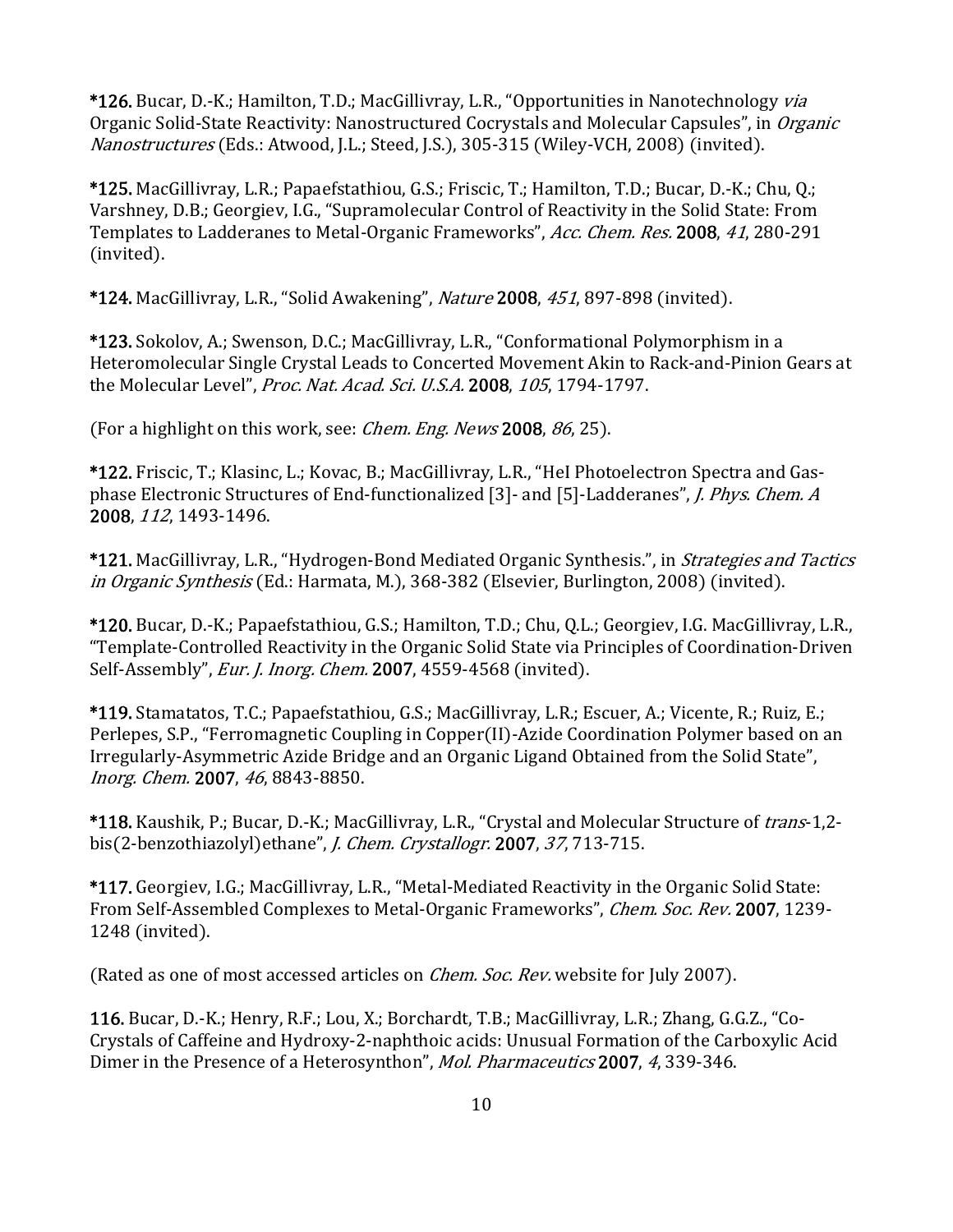\*115. Hamilton, T.D.; Bucar, D.-K., MacGillivray, L.R., "Coding a Coordination-driven Self-assembly via a Hydrogen-bond-directed Solid-state Synthesis: An Unexpected Chiral Tetrahedral Capsule", Chem. Commun. 2007, 1603-1604.

\*114. Bucar, D.-K.; MacGillivray, L.R., "Preparation and Reactivity of Nanocrystalline Cocrystals Formed via Sonocrystallization", *J. Am. Chem. Soc.* 2007, 129, 32-33.

113. Harjani, J.; Friscic, T.; MacGillivray, L.R.; Singer, R.D., "Metal Chelates Using an Imidazolium Based Ethylaminediacetic Acid as a Task Specific Ionic Liquid", *Inorg. Chem.* 2006, 45, 10025-10027. 

\*112. Friscic, T.; MacGillivray, L.R., "Making Crystals in Crystals. Supramolecular Approaches to Crystal-to-Crystal Transformations within Molecular Co-Crystals", in Making Crystals by Design. Methods, Techniques, and Applications (Eds.: Braga, D.; Grepioni, F.), 176-192 (Wiley-VCH, 2006) (invited).

\*111. Sokolov, A.N.; MacGillivray, L.R., "Supramolecular Ladders: Self-Assembly Fintium to Adfintium", Cryst. Growth Des. 2006, 6, 2615-2624.

(Cover article)

(Rated as one of most accessed articles on *Cryst. Growth Des.* website for Oct.-Dec. 2006).

\*110. Sokolov, T.; Friscic, T.; Blais, S.; Ripmeester, J.A.; MacGillivray, L.R., "Persistent Face-to-Face π-Stacking within Organic Cocrystals", Cryst. Growth Des. 2006, 6, 2427-2428.

\*109. Friscic, T.; MacGillivray, L.R. "A Step Towards a [2.2]paracyclophane: A Single-Crystal-to-Single-Crystal Reaction Involving a Hydrogen-Bonded Molecular Assembly with Multiple Reaction Centers", Aust. J. Chem. 2006, 59, 613-616 (invited).

\*108. Hamilton, T.D.; Bucar, D.K.; Atkinson, M.B.J.; Papaefstathiou, G.S.; MacGillivray, L.R., "1D and 2D Metal-Organic Frameworks Functionalized with Free Pyridyl Groups", *J. Mol. Struc.* 2006, 796, 58-62 (invited).

(Special Issue: Coordination Polymers)

\*107. Friscic, T.; MacGillivray, L.R., "Increasing the Landscape of Structural Motifs in Co-crystals of Resorcinols with Ditopic Aromatics: A One-dimensional  $\pi$ -Stacked Hydrogen-bonded Polymer Involving a Phenanthroline", Mol. Cryst. Liq. Cryst. 2006, 456, 155-162 (invited).

(Special Issue: ICCOSS XVII Conference Proceedings)

\*106. Friscic, T.; MacGillivray, L.R., "Modularity in Organic Solid State and Supramolecular Chemistry", *Croat. Chem. Acta* 2006, 79, 327-333 (invited).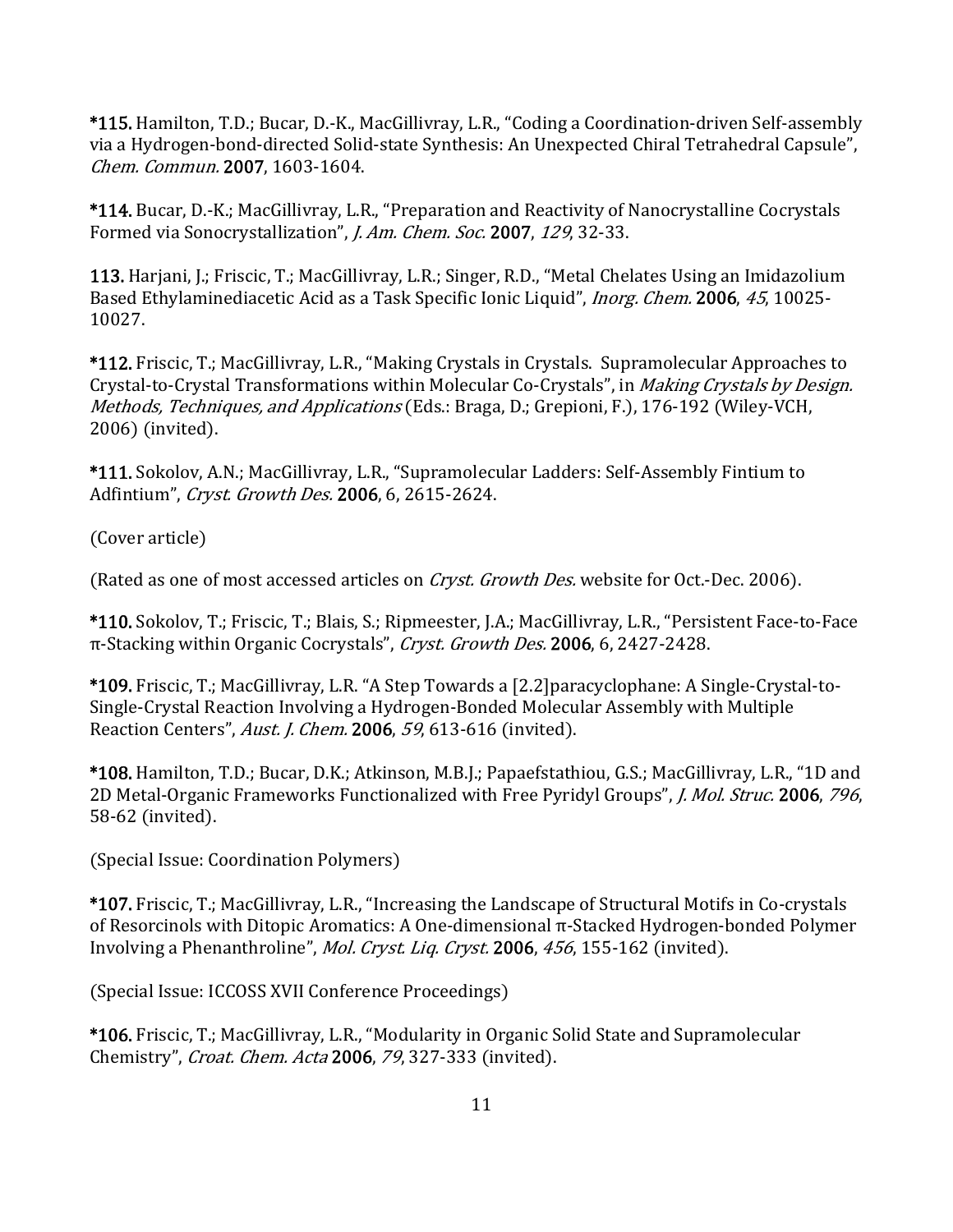\*105. Sokolov, A.; Friscic, T.; MacGillivray, L.R., "Enforced Face-to-Face Stacking of Organic Semiconductor Building Blocks within Hydrogen-Bonded Molecular Co-Crystals", *J. Am. Chem.* Soc. 2006, 128, 2806-2807.

(For highlights on this work, see: *Chem. Eng. News* 2006, 84, 33; Iowa Radio archive, March 20, 2006)

\*104. Varshney, D.B.; Gao, X.; Friscic, T.; MacGillivray, L.R., "Heteroditopic Rebek's Imide Directs Reactivity of Homoditopic Olefins within Desolvated Quaternary Assemblies in the Solid State", Angew. Chem., Int. Ed. 2006, 45, 646-650.

\*103. Friscic, T.; MacGillivray, L.R., "Reversing the Code of a Template-directed Solid-state Synthesis: A Bipyridine Template that Directs a Single-Crystal-to-Single-Crystal  $[2+2]$ Photodimerisation of a Dicarboxylic Acid", *Chem. Commun.* 2005, 5748-5750.

\*102. Friscic, T.; Hamilton, T.D.; Papaefstathiou, G.S.; MacGillivray, L.R., "A Template-Controlled Solid-State Reaction for the Organic Laboratory", *J. Chem. Ed.* 2005, 82, 1679-1681.

\*101. Friscic, T.; MacGillivray, L.R., "Carbon: Inorganic Chemistry.", *Encyclo. Inorg. Chem.*, in Encyclopedia of Inorganic Chemistry, 2<sup>nd</sup> Edition (Ed. King, R.B.), 718-730 (Wiley-VCH, 2005) (invited).

(See also: Friscic, T.; MacGillivray, L.R., "Carbon: Inorganic Chemistry.", *Encyclo. Inorg. Chem.*, in Encyclopedia of Inorganic Chemistry (Ed. Crabtree, R.H.), DOI: 10.1002/0470862106.ia03, Published Mar. 15, 2006).

\*100. Hamilton, T.D.; Papaefstathiou, G.S.; MacGillivray, L.R., "Bis-Chelation and Anion Effects Involving a Molecule Constructed in the Organic Solid State using Molecular Templates", *Etter* Trans. Amer. Cryst. Assoc. 2005, 1, 2-5 (invited).

\*99. Friscic, T.; MacGillivray, L.R., "Cyclophanes and Ladderanes: Molecular Targets for Supramolecular Chemists", Supramol. Chem. 2005, 17, 47-51 (invited).

(Special Issue: XIII<sup>th</sup> International Symposium on Supramolecular Chemistry)

\*98. Papaefstathiou, G.S.; Friscic, T.; MacGillivray, L.R., "Design and Construction of a Metal Organic Framework with Multiple Cavities: A 2-Uniform Net based on a Paracyclophane that Codes for Multiply-Fused Nodes", *J. Am. Chem. Soc.* 2005, 127, 14160-14161.

\*97. Hamilton, T.D.; MacGillivray, L.R., "Finite Molecular Assemblies in the Organic Solid State: Towards Engineering Properties of Solids", Adv. Phys. Org. Chem. 2005, 40, 109-151 (invited).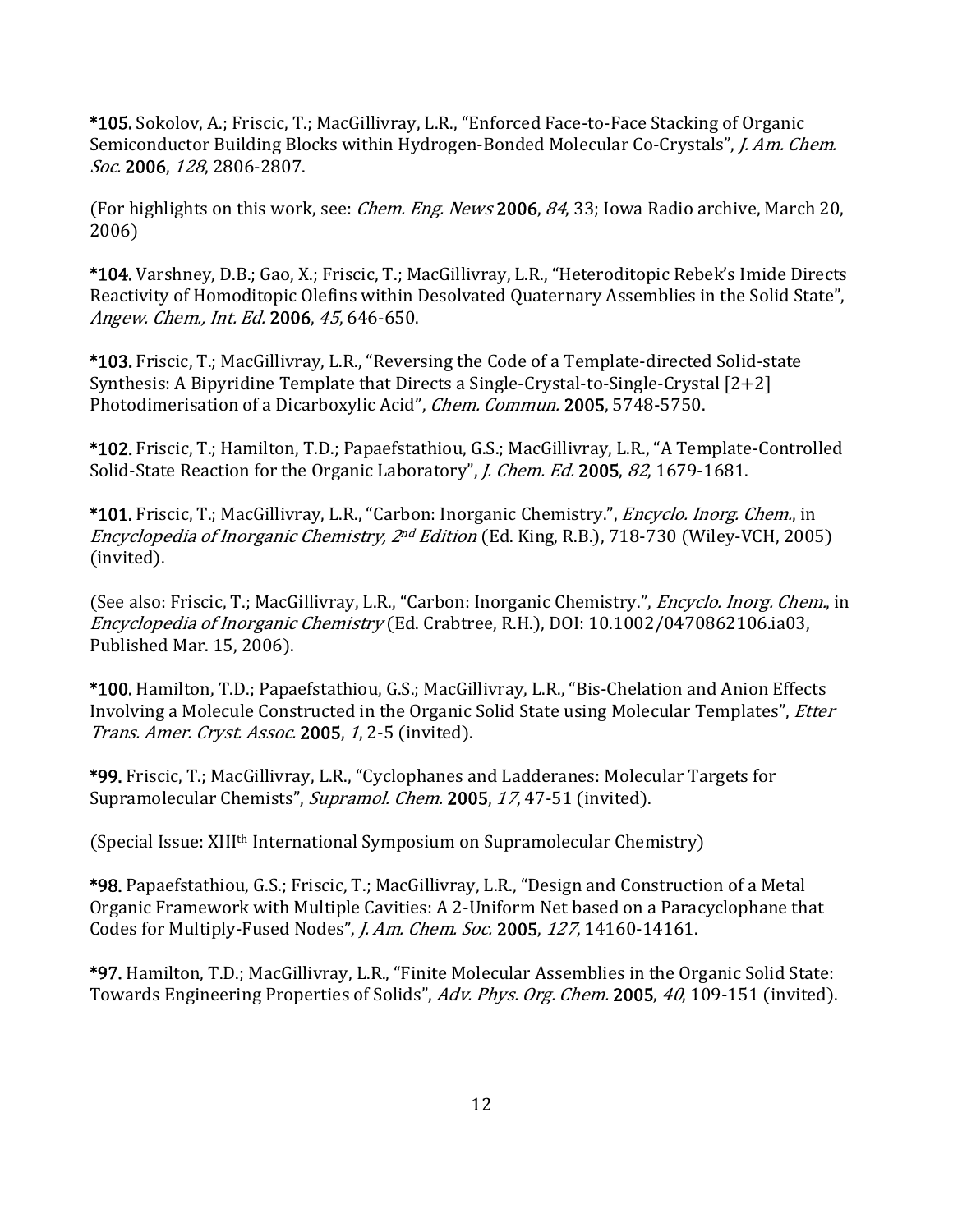\*96. Friscic, T.; MacGillivray. L.R., "Template-Controlled Solid-State Synthesis: Towards a General Form of Covalent Capture in Molecular Solids", in Frontiers in Crystal Engineering (Eds.: Vittal, J.J.; Tiekink, E.R.T.), 53-68 (Wiley-VCH, 2005) (invited).

\*95. Sokolov, T.N.; Friscic, T.; MacGillivray, L.R., "Crystal and Molecular Structure of *trans,trans*-9,10-bis(4-pyridylethenyl)anthracene", *J. Struc. Chem.* 2005, 46, S167-S170 (invited).

(Special Issue: Supramolecular Chemistry and Crystal Engineering).

\*94. Friscic, T.; MacGillivray, L.R., "Single-Crystal-to-Single-Crystal Transformations Based on the  $[2+2]$  Photodimerization: From Discovery to Design.", Z. Kristallogr. 2005, 220, 351-363 (invited).

(Special Issue: The Future of Structural Chemistry)

\*93. Papaefstathiou, G.S.; Georgiev, I.; Friscic, T.; MacGillivray, L.R., "Directed Assembly and Reactivity of Olefins within a One-dimensional Ladder-like Coordination Polymer based on a Dinuclear Zn(II) Platform", *Chem. Commun.* 2005, 3974-3976.

\*92. Hamilton, T.D.; Papaefstathiou, G.S.; MacGillivray, L.R., "Template-Controlled Reactivity: Following Nature's Way to Design and Construct Metal-Organic Polygons and Polyhedra", *J. Solid* State Chem. 2005, 178, 2409-2413 (invited).

\*91. Chu, Q.; Swenson, D.C.; MacGillivray, L.R., "A Single-Crystal-to-Single-Crystal Transformation Mediated by Argentophilic Forces Converts a Finite Metal Complex into an Infinite Coordination Network.", Angew. Chem. Int. Ed. 2005, 44, 3569-3572.

\*90. MacGillivray, L.R.; Papaefstathiou, G.S.; Friscic, T.; Varshney, D.B.; Hamilton, T.D., "Template-Controlled Synthesis in the Solid State.", Top. Curr. Chem. 2005, 248, 201-221 (invited).

(Special Issue: Templates in Chemistry I)

\*89. Papaefstathiou, G.S.; Friscic, T.; MacGillivray, L.R., "An Infinite Hydrogen-Bonded Molecular Assembly Based on Catechol and a Bifunctional Olefin.", *Trans. Amer. Cryst. Assoc.* 2004, 39, 110- $113$  (invited).

\*88. Friscic, T.; Drab, D.M.; MacGillivray, L.R., "A Test for Homology: Reactive Crystalline Assemblies Involving Linear Templates based on a Homologous Series of Phloroglucinols.", Org. Lett. 2004, 6, 4647-4650.

\*87. Papaefstathiou, G.S.; Zhong, Z.; Geng, L.; MacGillivray, L.R., "Coordination-Driven Self-Assembly Directs a Single-Crystal-to-Single-Crystal Transformation that Exhibits Photocontrolled Fluorescence.", J. Am. Chem. Soc. 2004, 126, 9158-9159.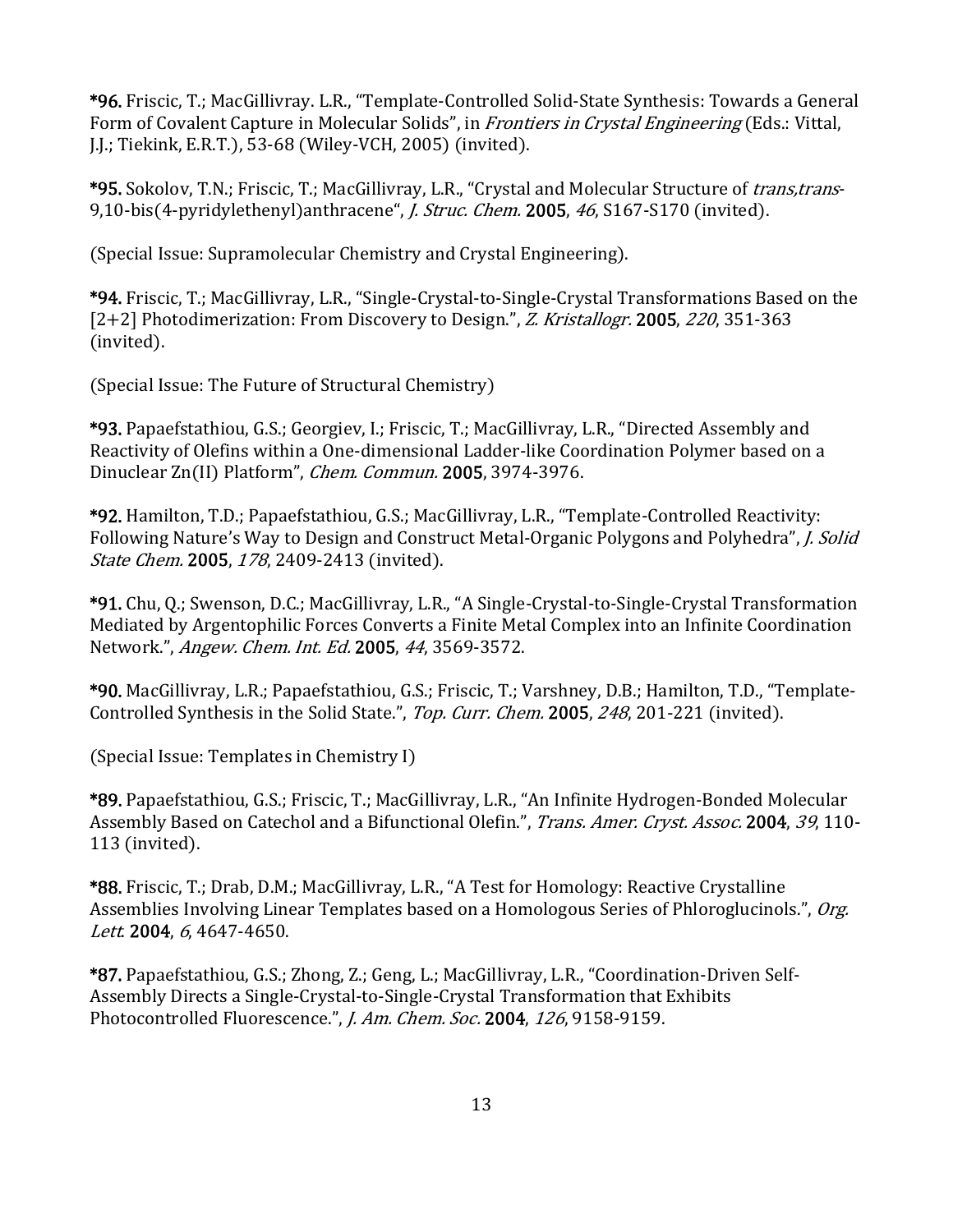\*86. Papaefstathiou, G.S.; Milios, C.; MacGillivray, L.R., "A 2D Metal-Organic Framework with Two Different Rhombus-Shaped Cavities: A Rare Example of a (4,4)-Net with Alternating Metal and Organic Nodes.", *Microporous Mesoporous Mater.* 2004, 71, 11-15 (invited).

(Special Issue: Metal-Organic Frameworks)

\*85. Hamilton, T.D.; MacGillivray, L.R., "Enclosed Chiral Environments from Self-Assembled Metal-Organic Polyhedra.", Cryst. Growth Des. 2004, 4, 419-430 (invited).

\*84. MacGillivray, L.R., "On Substituents, Steering, and Stacking to Control Properties of the Organic Solid State.", CrystEngComm. 2004, 77-78.

(Rated as the top accessed article on the *CrystEngComm*. website for March 2004).

\*83. Gao, X.; Friscic, T.; Papaefstathiou, G.S.; MacGillivray, L.R., "Crystal and Molecular Structure of Rebek's Imide.", *J. Chem. Crystallogr.* 2004, 34, 171-174.

\*82. Papaefstathiou, G.S.; Hamilton, T.D.; Friscic, T.; MacGillivray, L.R., "Self-Assembled Metal-Organic Squares Derived from Linear Templates as Exemplified by a Polydentate Ligand that Provides Access to Both a Polygon and Polyhedron.", *Chem. Commun.* 2004, 270-271.

(Rated as one of Top 10 accessed articles on *Chem. Commun.* website for January 2004).

\*81. MacGillivray, L.R.; Papaefstathiou, G.S., "Solid-State Reactivity/Topochemistry.", *Encyclo.* Supramol. Chem. 2004, 1316-1321 (invited).

\*80. Hamilton, T.D.; MacGillivray, L.R., "Self-Assembly in Biochemistry", *Encyclo. Supramol.* Chem. 2004, 1257-1262 (invited).

\*79. MacGillivray, L.R., "Platonic and Archimedean Solids.", *Encyclo. Supramol. Chem.* 2004, 1100-1105 (invited).

\*78. MacGillivray, L.R., "Supramolecular Control of Reactivity in the Solid State Using Linear Templates.", in *Separations and Reactions in Organic Supramolecular Chemistry*, (Eds. Toda, F.; Bishop, R.) 185-204 (Wiley-VCH, 2004) (invited).

\*77. Gao, X.; Friscic, T.; MacGillivray, L.R., "Supramolecular Construction of Molecular Ladders in the Solid State.", *Angew. Chem. Int. Ed.* 2004, 43, 232-236.

(Cover article and rated 'Very Important Paper'. For highlights on this work, see: *Chem. Eng. News* 2004,  $82$ , 13; cover of the Spring 2004 newsletter of the American Crystallographic Association; *Chemie.DE Information Serve GmbH*, January 5, 2004; *Spotlight Science Magazine*, January 2004; *Heart Cut*, chemistry.org, February 9, 2004; www.nano.icvon.org, February 18, 2004; Die Welt, February 18, 2004; The Sceptical Chymist, Nature Blog, March 2006).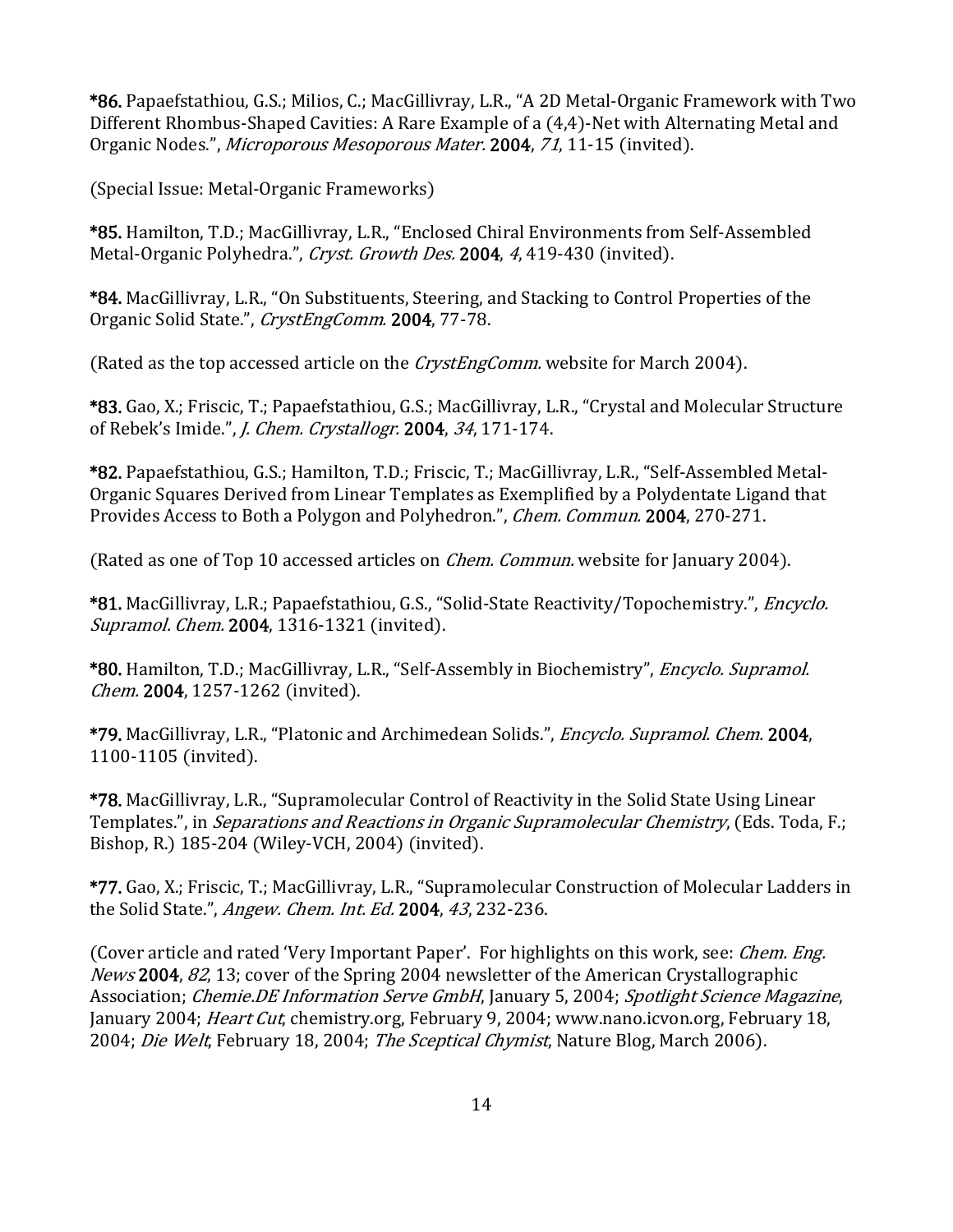\*76. Papaefstathiou, G.S.; MacGillivray, L.R., "Inverted Metal-Organic Frameworks: Solid-State Hosts with Modular Functionality.", Coord. Chem. Rev. 2003, 246, 169-184.

 $(Recognized in the "Top-50 most cited articles" as published in CCR 2003-2006)$ 

(Special Issue: Structures, Properties, and Applications of Inorganic Polymers)

\*75. Friscic, T.; MacGillivray, L.R., "Template-Switching: A Supramolecular Strategy for the Quantitative, Gram-Scale Construction of a Molecular Target in the Solid State.", *Chem. Commun.* 2003, 1306‐1307. 

\*74. Friscic, T.; MacGillivray, L.R., "Double Inclusion of Ferrocene within a Doubly Interpenetrated Three-Dimensional Framework based on a Resorcin<sup>[4]</sup>arene.", *J. Organomet.* Chem. 2003, 666, 43-48 (invited).

 $(Special issue: 60<sup>th</sup> birthday of Jerry L. Atwood)$ 

\*73. Papaefstathiou, G.S.; Friscic, T.; MacGillivray, L.R., "A Regiocontrolled 'Head-to-Tail'  $[2+2]$ Photodimerization of a Stilbene Involving a Ternary Solid Based on Catechol.", *J. Supramol.* Chem. 2002, 2, 227-231 (invited).

 $(Special issue: 60<sup>th</sup> birthday of Jerry L. Atwood)$ 

\*72. Hamilton, T.D.; Papaefstathiou, G.S.; MacGillivray, L.R., "A Polyhedral Host Constructed Using a Linear Template.", *J. Am. Chem. Soc.* 2002, 124, 11606-11607.

\*71. MacGillivray, L.R.; Reid, J.L.; Ripmeester, J.A.; Papaefstathiou, G.S. "Toward a Reactant Library in Template-Directed Solid-State Organic Synthesis: Reactivity Involving a Mono Functional Reactant Based on a Stilbazole.", *Indust. Eng. Chem. Res.* 2002, 41, 4494-4497 (invited).

(Special issue: Green Chemistry and Engineering)

\*70. MacGillivray, L.R., "Controlling Molecular Synthesis in the Solid State Using Linear Templates.", in Strength from Weakness: Structural Consequences of Weak Interactions in *Molecules, Supermolecules, and Crystals.* (Eds. Domenicano, A.; Hargittai, I.) 355-365 (Kluwer, Boston, 2002) (invited).

\*69. MacGillivray, L.R., "From Engineering Crystals to Engineering Molecules: Emergent Consequences of Controlling Reactivity in the Solid State Using Linear Templates.",  $CrystEngComm.$  2002, 4, 37-41 (invited).

\*68. Varshney, D.B.; Papaefstathiou, G.S.; MacGillivray, L.R., "Site-Directed Regiocontrolled Synthesis of a 'Head-to-Head' Photodimer via a Single-Crystal-to-Single-Crystal Transformation Involving a Linear Template.", *Chem. Commun.* 2002, 1964-1965.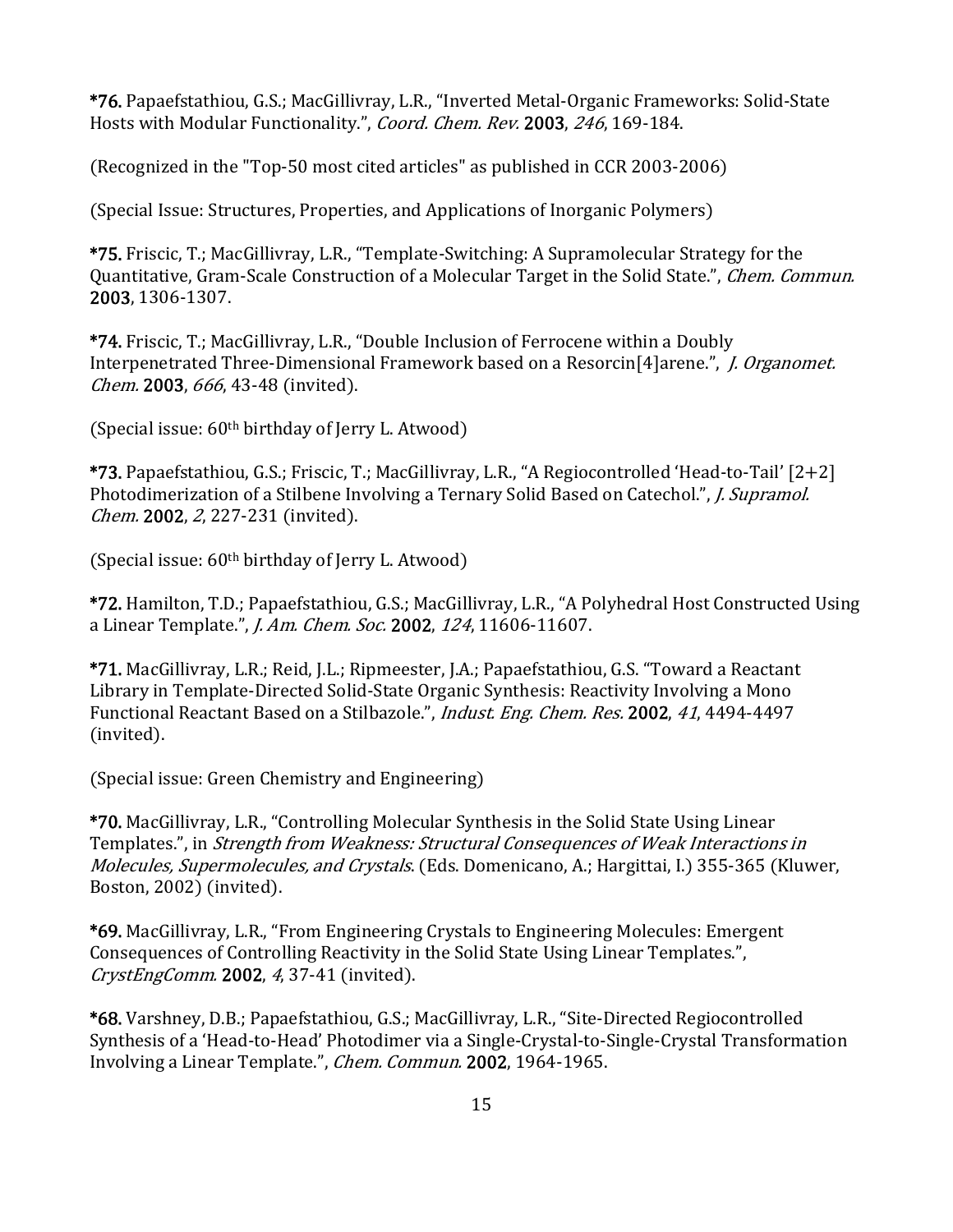\*67. Hamilton, T.D.; Papaefstathiou, G.S.; MacGillivray, L.R., "Discrete and Infinite Coordination Arrays Derived from a Template-Directed Solid-State Organic Synthesis.", CrystEngComm. 2002, 4, 223-226 (invited).

(Special Issue: CrystEngComm Discussion 1: Innovation in Crystal Engineering).

\*66. Papaefstathiou, G.S.; Darrow, B.G.; MacGillivray, L.R., "Crystal and Molecular Structure of  $\lceil Cu_2(3,5-dihydroxybenzoate)_4(a cetonitrile)_2\rceil·8H_2O."$ , *J. Chem. Crystallogr.* 2002, 32, 191-195.

\*65. MacGillivray, L.R.; Siebke, M.M., "Crystal and Molecular Structure of 2,7-di-tert-butyl-9,9dimethyl-4,5-xanthenedicarboxylic acid.", J. Chem. Crystallogr. 2002, 31, 373-376.

\*64. Papaefstathiou, G.S.; MacGillivray, L.R. "An Inverted Metal-Organic Framework with Compartmentalized Cavities Constructed by Using an Organic Bridging Unit Derived from the Solid State.", *Angew. Chem. Int. Ed. Engl.* 2002, 41, 2070-2073.

\*63. MacGillivray, L.R.; Siebke, M.M., "Designing Molecular Assemblies in the Solid State: Induced-Stacking by a Rebek Cleft.", Mater. Res. Soc. Sym. Proc. 2002, 676, Y2.8.1-Y2.8.5.

\*62. Papaefstathiou, G.S.; Kipp, A.J.; MacGillivray, L.R., "Exploiting Modularity in Template-Directed Synthesis: A New Linear Template to Control Reactivity within Discrete Hydrogen Bonded Molecular Assemblies in the Solid State.", *Chem. Commun.* 2001, 2462-2463.

\*61. Papaefstathiou, G.S.; MacGillivray, L.R., "Discrete Versus Infinite Molecular Self-Assembly: Control in Crystalline Hydrogen-Bonded Assemblies based on Resorcinol.", Org. Lett. 2001, 3, 3835‐3838. 

\*60. MacGillivray, L.R.; Papaefstathiou, G.S.; Reid, J.L.; Ripmeester, J.A., "A Rod-Shaped Guest Leads to Architectural Isomerism in a Multi-Component Crystalline Framework Based on a Resorcin<sup>[4]</sup>arene.", Cryst. Growth Des. 2001, 1, 373-375.

\*59. MacGillivray, L.R.; Reid, J.L.; Ripmeester, J.A., "Conformational Isomerism Leads to Supramolecular Isomerism and Nanoscale Inclusion in Extended Framework Solids Based on Resorcin<sup>[4]</sup>arenes.", *Chem. Commun.* 2001, 1034-1035.

\*58. MacGillivray, L.R.; Siebke, M.M.; Reid, J.L., "Co-Planar Recognition by a Rebek Cleft is Provided by Cooperative Structural Effects Involving a Combination of  $O-H\cdots O$ ,  $O-H\cdots N$ , and C-H…O Forces.", Org. Lett. 2001, 3, 1257-1260.

### Prior to University of Iowa

57. MacGillivray, L.R.; Holman, K.T.; Atwood, J.L., "Hydrogen Bonds Assist the Organization of Up to 11 Guests within Self-Assembling Cavities of Nanometer Dimensions.", *J. Supramol. Chem.* 2002, 1, 125‐130.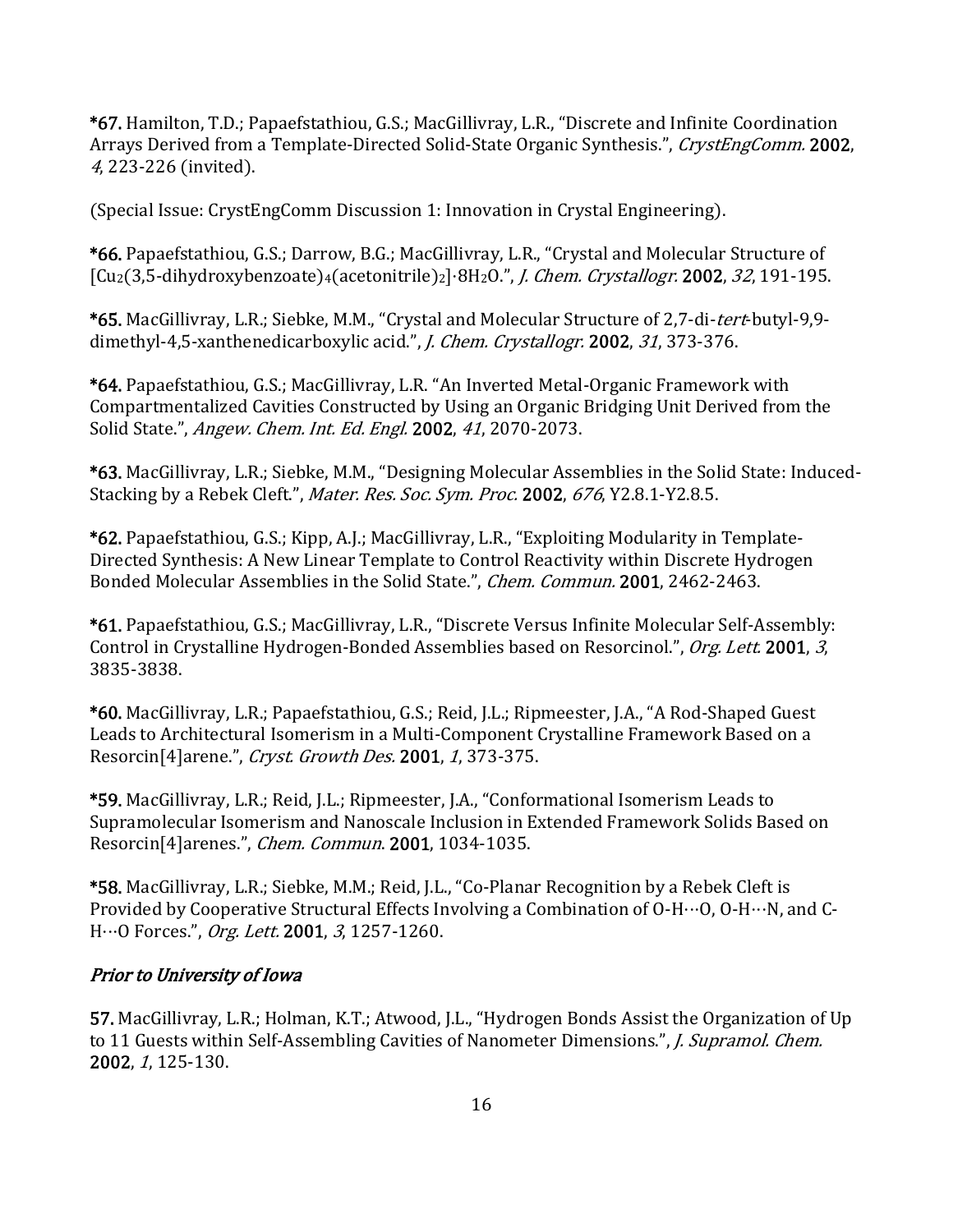56. MacGillivray, L.R.; Atwood, J.L., "Spherical Molecular Assemblies: A Class of Hosts for the Next Millennium.", in *Chemistry for the 21<sup>st</sup> Century*. (Eds. Keinan, E.; Schechter, I.) 130-149 (Wiley-VCH, New York, 2001).

55. MacGillivray, L.R.; Atwood, J.L., "The 'Boat' Conformation of a Resorcin<sup>[4]</sup>arene Self Assembles as a 'T-shaped' Building Block in the Solid State to Form a Linear 1D Hydrogen-Bonded Array.", Supramol. Chem., 2000, 11, 293-299.

\*54. MacGillivray, L.R.; Reid, J.L.; Ripmeester, J.A., "Supramolecular Control of Reactivity in the Solid State Using Linear Molecular Templates", *J. Am. Chem. Soc.*, 2000, 122, 7817-7818.

53. MacGillivray, L.R.; Atwood, J.L., "Hydrogen-Bonded Cavities Based Upon Resorcin<sup>[4]</sup>arenes by Design.", in *Calixarenes for Separations.* (Eds. Lumetta, G.J.; Rogers, R.D., Gopalan, A.S.) 325-340  $(ACS, Washington, 2000).$ 

52. MacGillivray, L.R.; Atwood, J.L., "Spherical Molecular Containers: From Discovery to Design", in Advances in Supramolecular Chemistry. Volume 6. (Ed., Gokel, G.W.) 157-183 (JAI Press, USA,  $2000$ ).

51. MacGillivray, L.R.; Atwood, J.L. "Cavity-Containing Materials Based Upon Resorcin<sup>[4]</sup>arenes by Discovery and Design.", *J. Solid State Chem.*, **2000**, 152, 199-210.

(Special Issue: Cavity-Containing Solids. Ed.: Yaghi, O.M.).

\*50. MacGillivray, L.R.; Spinney, H.A.; Reid, J.L.; Ripmeester, J.A., "Entrapment of Ferrocenes within Supramolecular, Deep-Cavity Resorcin<sup>[4]</sup>arenes.", *Chem. Commun.*, 2000, 517-518.

\*49. MacGillivray, L.R.; Diamente, P.R.; Reid, J.L.; Ripmeester, J.A., "Encapsulation of Two Aromatics within a Carcerand-Like Capsule of Nanometre-Scale Dimensions.", *Chem. Commun.*, 2000, 359‐360. 

\*48. MacGillivray, L.R.; Spinney, H.A.; Reid, J.L.; Ripmeester, J.A. "Crystal and Molecular Structure of 1,1'-Ferrocenedicarbaldehyde.", J. Chem. Crystallogr., 1999, 29, 865-869.

47. MacGillivray, L.R.; Atwood, J.L., "Discrete and Infinite Host Frameworks Based Upon Resorcin<sup>[4]</sup>arenes By Design.", in *Crystal Engineering: From Molecules and Crystals to Materials.* (Ed., Braga, D.) 407-419 (Kluwer, Boston, 1999).

\*46. MacGillivray, L.R.; Reid, J.L.; Ripmeester, J.A., "Solvent Provides a Trap for the Guest Induced Formation of 1D Host Frameworks based upon Supramolecular, Deep-Cavity Resorcin<sup>[4]</sup>arenes.", CrystEngCommun. 1999, 1-4.

\*45. MacGillivray, L.R.; Reid, J.L.; Atwood, J.L.; Ripmeester, J. A. "Vinyl-Group Alignment Along the Upper Rim of a *Multi*-Component Resorcin<sup>[4]</sup>arene.", *Cryst. Eng.* 1999, 2, 47-53.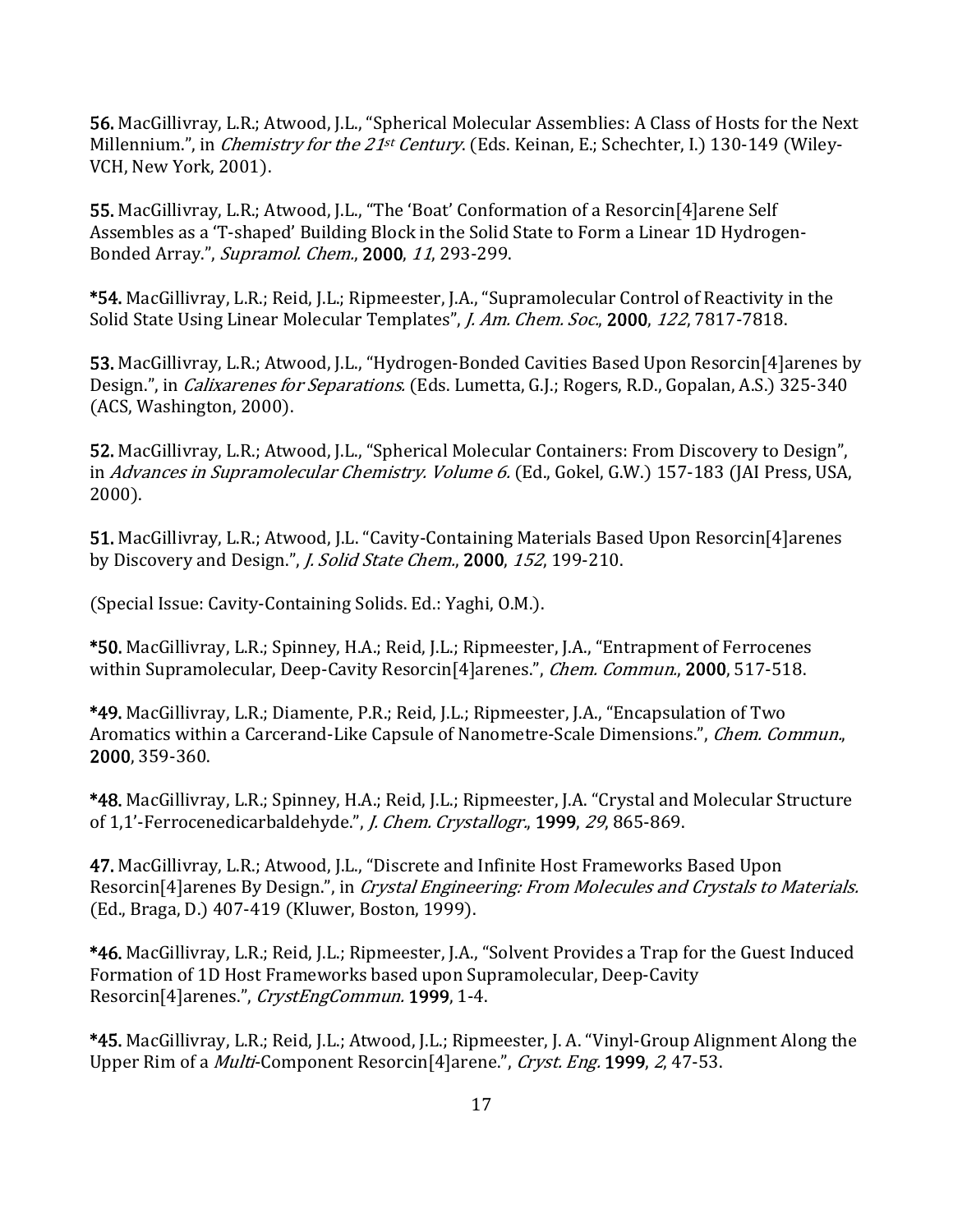44. MacGillivray, L.R.; Atwood, J.L., "Structural Classification and General Principles for the Design of Spherical Molecular Hosts.", Angew. Chem., Int. Ed. Engl. 1999, 38, 1018-1033.

43. Fryzuk, M.D.; Duval, P.B.; Mao, S.S.S.H., Zaworotko, M.J.; MacGillivray, L.R., "Mechanistic Studies of the Formation of Zirconium Alkylidene Complex  $\lceil 5 - C_5 H_3 - 1, 3 - (S_1 Me_2 CH_2 P Pr^i 2) \rceil$  $Zr = CHR(Cl)$   $(R = Ph, SiMe<sub>3</sub>)$ .", *I. Am. Chem. Soc.* 1999, 121, 2478-2487.

42. Fryzuk, M.D.; Duval, P.B.; Mao, S.S.S.H.; Rettig, S.J.; Zaworotko, M.J.; MacGillivray, L.R., "Reactivity Studies of the Zirconium Alkylidene Complexes  $\int 5-C_5H_3-1,3-(D_1+1)$  $(SiMe<sub>2</sub>CH<sub>2</sub>PPr<sup>i</sup><sub>2</sub>)<sub>2</sub>$ ]Zr=CHR(Cl) (R = Ph, SiMe<sub>3</sub>).", *J. Am. Chem. Soc.* 1999, 121, 1707-1716.

41. Groeneman, R.H.; MacGillivray, L.R.; Atwood, J.L., "One Dimensional Transition Metal-Based Coordination Polymers based upon Bridging Terephthalate Ions.", *Inorg. Chem.* 1999, 38, 208-209. 

40. MacGillivray, L.R.; Atwood, J.L., "Unique Guest Inclusion within *Multi*-Component, Extended-Cavity Resorcin<sup>[4]</sup>arenes.", *Chem. Commun.* 1999, 181-182.

39. MacGillivray, L.R.; Holman, K.T.; Atwood, J.L., "Multi-Guest Inclusion within One Dimensional Hydrogen-Bonded Polymers based on C-Methylcalix<sup>[4]</sup>resorcinarene.", *Amer. Cryst. Assoc.* Trans. 1999, 33, 129.

**38.** Daniels, J.S.; MacGillivray, L.R.; Gates, K.S., "Photochemical DNA Cleavage by the Antitumor Agent 3-Amino-1,2,4-benzotriazine 1,4-Dioxide (Tirapazamine, SR4233).", *J. Org. Chem.* 1998, 63, 10027-10030.

37. Atwood, J.L.; MacGillivray, L.R.; Rose, K.N.; Barbour, L.B.; Orr, G.W. "Large Molecular Assemblies Held Together by Non-Covalent Bonds.", NATO ARW on Current Challenges in Large Supramolecular Assemblies (Ed., Tsoucaris, G.) 7-16 (Kluwer, London, 1998).

36. Groeneman, R.H.; MacGillivray, L.R.; Atwood, J.L. "Aromatic Inclusion within a Neutral Cavity-Containing Rectangular Grid.", *Chem. Commun.* 1998, 2735-2736.

35. Spence, R. E. v. H.; Piers, W. E.; Sun, Y.; Parvez, M.; MacGillivray, L.R.; Zaworotko, M. J., "Mechanistic Aspects of the Reactions of Bis(pentafluorophenyl)borane with the Dialkyl Zirconocenes Cp2ZrR2 ( $R = CH_3$ , CH2SiMe<sub>3</sub>, and CH<sub>2</sub>C<sub>6</sub>H<sub>5</sub>).", *Organometallics* **1998**, 17, 2459-2469. 

34. MacGillivray, L.R.; Holman, K.T; Atwood, J.L., "One-Dimensional Hydrogen-Bonded Polymers based on C-Methylcalix<sup>[4]</sup>resorcinarene and a Crystal Engineering Design Strategy.", Cryst. Eng. 1998, 1, 87-96.

33. MacGillivray, L.R.; Groeneman, R.H.; Atwood, J.L., "Design and Self-Assembly of Cavity-Containing Rectangular Grids.", *J. Am. Chem. Soc.* 1998, 120, 2676-2677.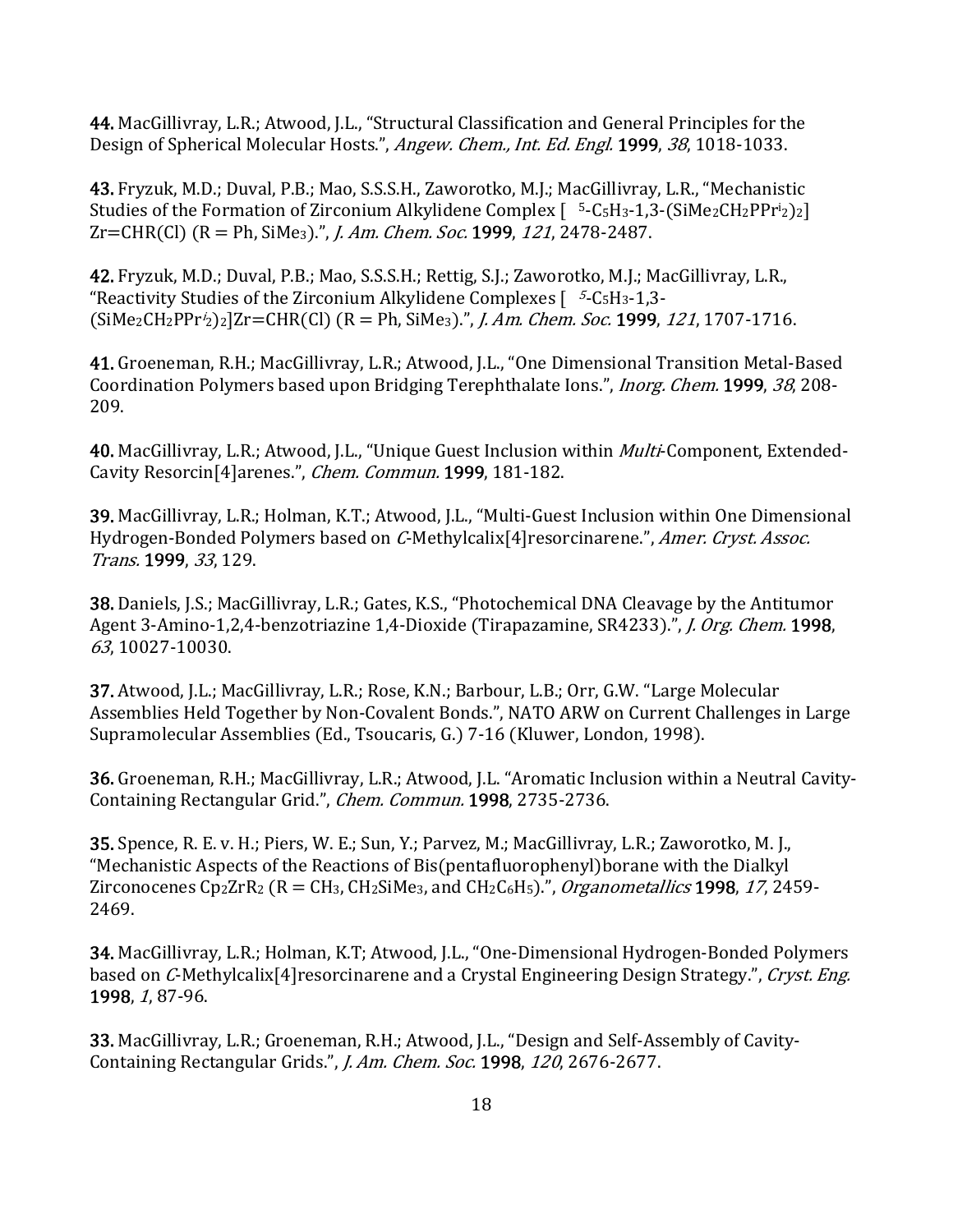32. MacGillivray, L.R., "Self-Assembly for the Construction of Discrete and Infinite Host-Guest Architecture", Ph.D. Dissertation, University of Missouri-Columbia, 1998.

**31.** Mitra, K.; Pohl, M.; Barnes, C.L.; MacGillivray, L.R.; Gates, K.S., "Synthesis and Structure of the Cleft-Shaped Molecule Dithiosalicylide.", *J. Org. Chem.* 1997, 62, 9361-9364.

30. MacGillivray, L.R.; Atwood, J.L., "A Chiral Spherical Molecular Assembly Held Together by 60 Hydrogen Bonds.", Nature 1997, 389, 469-472.

(For a highlight on this work, see: *Chem. Eng. News* 1997,  $75$ , 12).

29. MacGillivray, L.R.; Atwood, J.L., "Synthesis and X-ray Crystal Structure of  $(H_2O)(12$ -crown-4)Co(II)(Co(II)Cl<sub>3</sub>)(μ-Cl) Isolated from a Liquid Clathrate Medium.", *J. Chem. Crystallogr.* 1997, <sup>27</sup>, 453‐456. 

28. MacGillivray, L.R.; Atwood, J.L., "Rational Design of *Multi*-Component Calix<sup>[4]</sup>arenas and Control of Their Alignment in the Solid State.", *J. Am. Chem. Soc.* 1997, 119, 6931-6932.

27. MacGillivray, L.R.; Atwood, J.L., "Ether Cleavage of [2.2.2]Cryptand: Synthesis and X-ray Crystal Structure of [NH(CH<sub>2</sub>CH<sub>2</sub>I)<sub>3</sub>][I<sub>5</sub>].", *J. Chem. Crystallogr.* 1997, 27, 209-213.

26. MacGillivray, L.R.; Atwood, J.L., "Structural Consequences of Competing Noncovalent Forces: The Out-Out Conformation of the Doubly Protonated [2.2.2]Cryptand.", *Chem. Commun.* 1997, 477‐478. 

25. MacGillivray, L.R.; Atwood, J.L., "Molecular Recognition of the Cyclic Water Trimer in the Solid State.", *J. Am. Chem. Soc.* 1997, 119, 2592-2593.

24. Fischer, J.N.; Piers, W.E.; Ziegler, T.; MacGillivray, L.R.; Zaworotko, M.J., "Permethyltitanocene Derivatives with Naked Chalogen Ligands: Synthesis of  $[(Cp^*ZTi)(\mu-E)]$  and  $[Cp^*ZTi(\eta^2-E_2)]$  and the Role of the Terminal Chalcogenides  $[Cp^*ZTi(E)]$  in Their Interconversion (E = Se, Te).", *Chem.* Eur. J. 1996, 2, 1221-1229.

23. MacGillivray, L.R.; Atwood, J.L., "Structural Reorganization of the Doubly Protonated  $[2.2.2]$ Cryptand Through Cation- $\pi$  and Charge-Charge Interactions: Synthesis and X-ray Crystal Structure of its [CoCl4]**[20.5** C<sub>6</sub>H<sub>5</sub>CH<sub>3</sub> Salt.", *Angew. Chem., Int. Ed. Engl.* **1996**, 35, 1828-1830.

22. Barbour, L.J.; MacGillivray, L.R.; Atwood, J.L., "Structural Consequences of M-Cl@@@H-N Hydrogen Bonds in Substituted Pyridinium Salts of the Cobalt(II) Tetrachloride Anion Isolated from a Liquid Clathrate Medium.", Supramol. Chem. 1996, 7, 167-169.

21. MacGillivray, L.R.; Atwood, J.L., "Insight into the Mechanism of the Protonation of Cryptand 222 within a Liquid Clathrate Medium: Synthesis and X-ray Crystal Structure of  $[H<sub>3</sub>O][222$ - $2H$ ][(CoCl<sub>3</sub>)<sub>2</sub>( $\mu$ -Cl)].", *J. Chem. Soc., Chem. Commun.* **1996**, 735-736.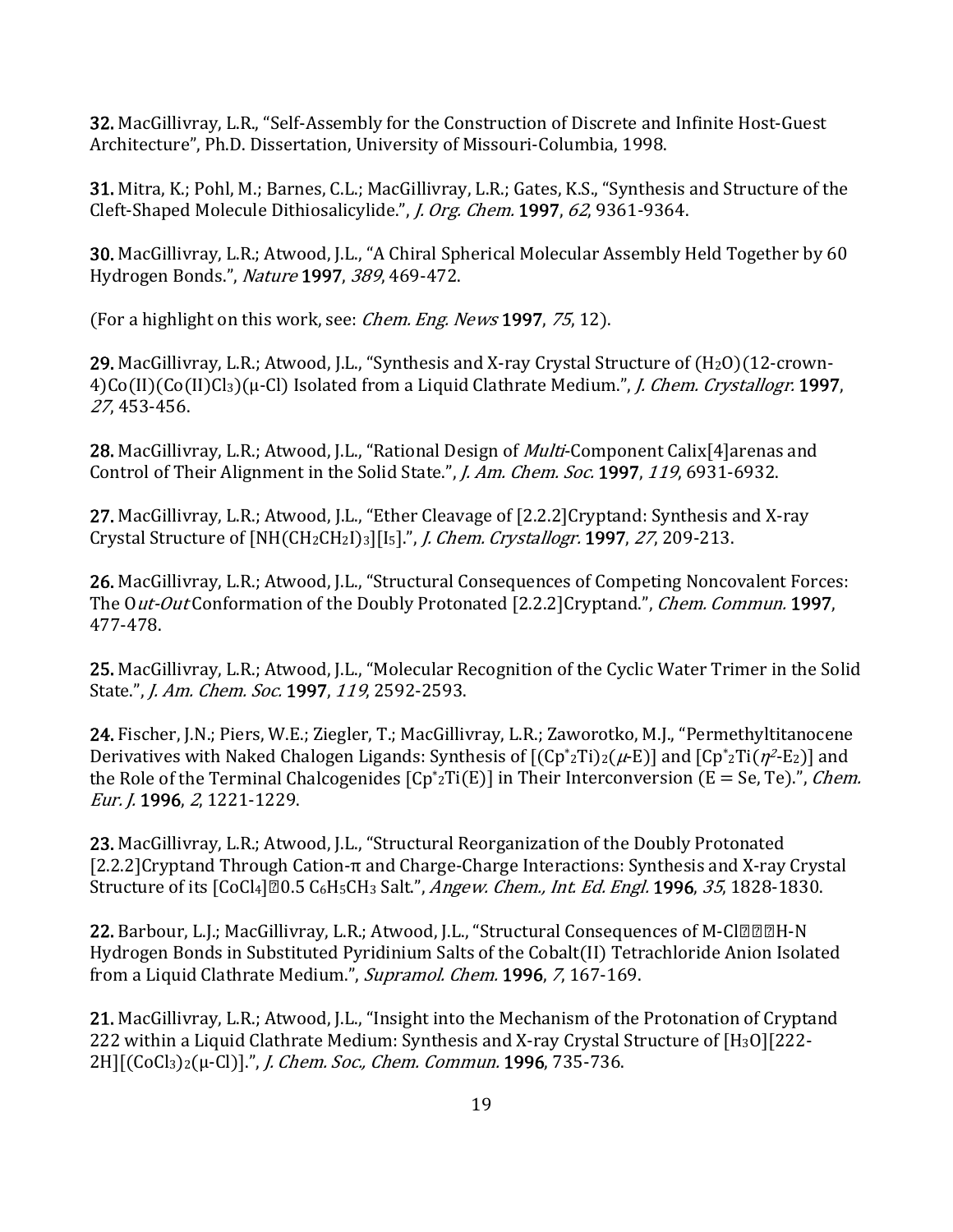20. Barbour, L.J.; MacGillivray, L.R.; Atwood, J.L., "Crystal and Molecular Structure of [H<sub>3</sub>O<sup>[18</sup>crown-6]2[ReCl<sub>6</sub>] Isolated from a Liquid Clathrate Medium.", *J. Chem. Crystallogr.* 1996, 26, 59-61. 

19. Fryzuk, M.D.; Mylvaganam, M.; Zaworotko, M.J.; MacGillivray, L.R., "Reduction of Carbon Monoxide by Tandem Electron Transfer and Migratory Insertion of a Masked Zirconium(IV) Hydride. Formation of a Zirconium Formyl-Ylide Complex.", Organometallics 1996, 15, 1134-1138. 

18. Fryzuk, M.D.; Mylvaganam, M.; Zaworotko, M.J.; MacGillivray, L.R., "Synthesis, Structure and Reactivity of Mononuclear Paramagnetic Complexes of Zirconium and Hafnium.", *Polyhedron* 1996, 15, 689-703.

17. Bullerwell, W.L.; MacGillivray, L.R.; Zaworotko, M.J.; Vaughan, K.; Wilman, D.E.V., "1- $(p$ carbamoylphenyl)-3,3-dimethyltriazene, an Antitumour Agent.", Acta Crystallogr., Sect. C 1995, 51, 2624‐2727. 

16. Piers, W.E.; von H. Spence, R.E.; MacGillivray, L.R.; Zaworotko, M.J., "Bis(Pentafluorophenyl)Boron Chloride", Acta Crystallogr., Sect. C 1995, C51, 1688-1689.

**15.** Abd-El-Aziz, A.S.; de Denus, C.R.; Zaworotko, M.J.; MacGillivray L.R., "Controlled Design of Oligomeric Ethers with Pendant Cyclopentadienyliron Moieties.", *J. Chem. Soc., Dalton Trans.* 1995, 3375‐3393. 

14. Junk, P.C.; MacGillivray, L.R.; May M.T.; Robinson, K.D.; Atwood, J.L., "Synthesis and X-ray Structure of  $[H_3O^+\mathbb{Z}18$ -crown-6] $[I_7]$ ; a New Infinite Saw-Horse Geometry for I7 Crystallized from a Liquid Clathrate Medium.", *Inorg. Chem.* 1995, 34, 5395-5396.

13. MacGillivray, L.R.; Atwood, J.L., "Proton Induced Chirality: Proton Complexation in the Chiral Cryptand  $[222-2H]^{2+}$  Dication Isolated from a Liquid Clathrate Medium.", *J. Org. Chem.* 1995, 60, 4972‐4973. 

12. Fischer, J.M.; Piers, W.E.; MacGillivray, L.R.; Zaworotko, M.J., "Permethyltitanocene Tellurides and Ditellurides. X-ray Structure of  $[(C_5Me_5)_2T_1]_2(\mu-Te)$  and  $(C_5Me_5)_2T_1(\eta^2-Te_2)$ .", *Inorg. Chem.* 1995, 34, 2499-2500.

11. Mu, Y.; Piers, W.E.; MacGillivray, L.R.; Zaworotko, M.J., "New Ligand Environments for Soluble Ziegler-Natta Olefin Polymerization Catalyst Precursors. X-Ray Structures of  $[(\eta^{5} C_5Me_4Si(Me_2)OCH_2C_4H_7NH)ZrCl_3$ ] and  $[(\eta^5-C_5Me_4SiMe_3)2Zr_2(CH_3)2(\mu-\eta^2-C_5H_9NO)2]$ .", Polyhedron 1995, 14, 1-10.

10. MacGillivray, L.R.; Zaworotko, M.J., "Crystal and Molecular Structure of 2,6- dihydroxybenzoic acid.", *J. Chem. Crystallogr.* 1994, 24, 703-705.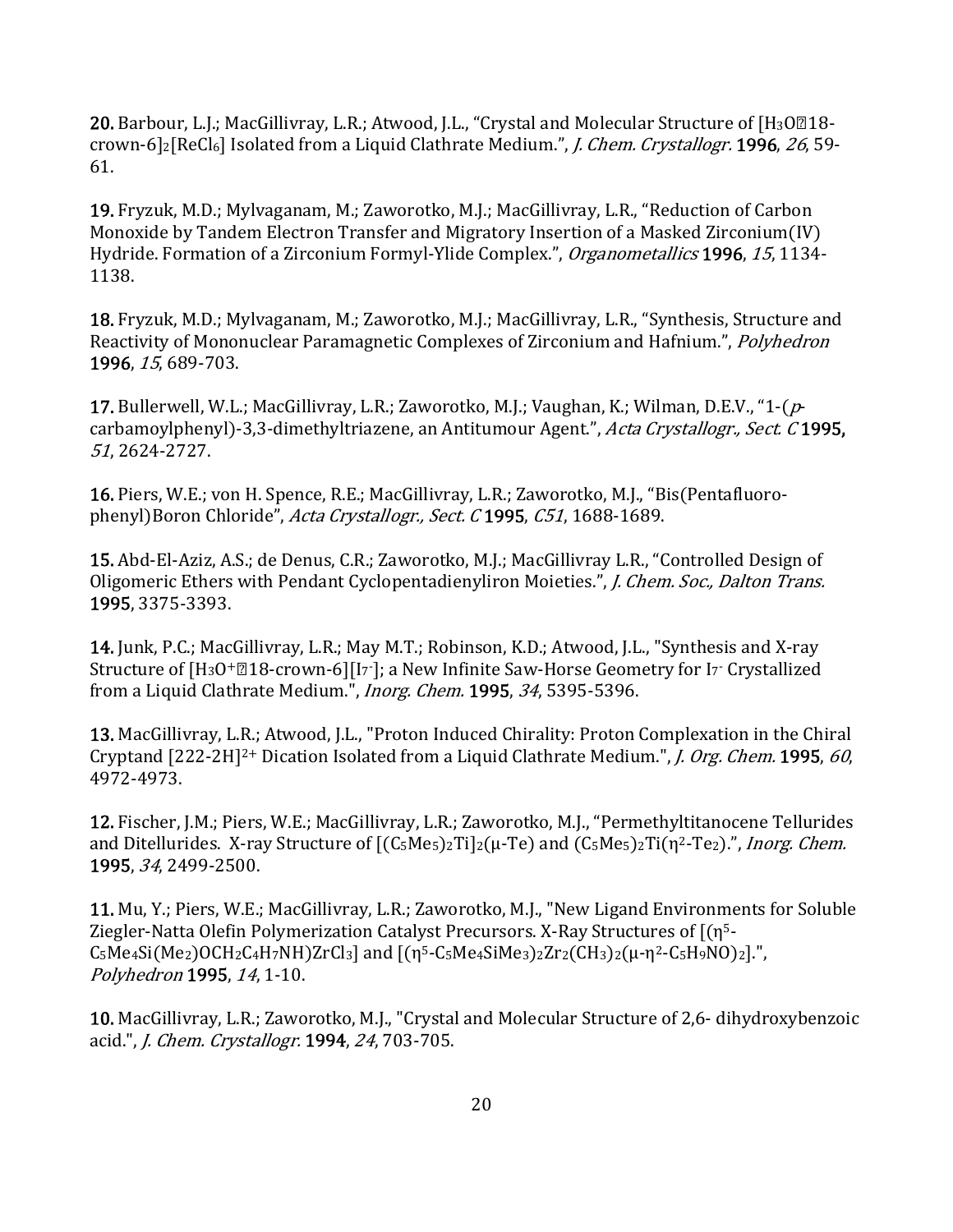**9.** Piers, W.E.; Parks, D.J.; MacGillivray, L.R.; Zaworotko, M.J., "Mechanistic Aspects of the Thermal and Photochemical Interconversion of Permethylscandocene Tellurolates and Tellurides. X-ray Structures of  $(C_5Me_5)$ <sub>2</sub>ScTeCH<sub>2</sub>C<sub>6</sub>H<sub>5</sub>,  $[(C_5Me_5)$ <sub>2</sub>Sc]<sub>2</sub>( $\mu$ -Te), and  $[(C_5Me_5)$ <sub>2</sub>Sc]<sub>2</sub>( $\mu$ -Se).<sup>"</sup>, Organometallics 1994, 13, 4547-4558.

8. MacGillivray, L.R.; Subramanian, S.; Zaworotko, M.J., "Interwoven Two and Three Dimensional Coordination Polymers Through Self-assembly of Cu(I) Cations with Linear Bidentate Ligands.", J. Chem. Soc., Chem. Commun. 1994, 1325-1326.

Among the Top 40 most cited articles published in ChemComm since its inception in 1965

7. Zaworotko, M.; Subramanian, S.; MacGillivray, L.R., "Strategies for Crystal Engineering of Polar Solids.", Mater. Res. Soc. Sym. Proc. 1994, 328, 107-112.

6. MacGillivray, L.R., "π-π Stacking as a Design Tool for Building Solids", B.Sc. Honors Dissertation, Saint Mary's University, 1994.

**5.** Piers, W.E.; Zaworotko, M.J.; MacGillivray, L.R., "Reversible Interconversion of Permethylscandocene Tellurolates and Tellurides. X-ray Structure of  $[(C_5Me_5)_2Sc]_2(\mu-Te)$ .", Organometallics 1993, 12, 4723-4725.

4. Fryzuk, M.D.; Mylvaganam, M.; Zaworotko, M.J.; MacGillivray, L.R., "Synthesis of Mononuclear Paramagnetic Zirconium(III) Derivatives.", *J. Am. Chem. Soc.* 1993, 115, 10360-10361.

3. Fryzuk, M.D.; Mao, S.H.; Zaworotko, M.J.; MacGillivray, L.R., "The First Stable Zirconium Alkylidene Complex Form via  $\alpha$ -Hydrogen Abstraction: Synthesis and X-ray Crystal Structure of [η-C<sub>5</sub>H<sub>3</sub>-1,3-(SiMe<sub>2</sub>CH<sub>2</sub>PPr<sup>i</sup><sub>2</sub>)<sub>2</sub>Zr=CHPh(Cl).", *J. Amer. Chem. Soc.* **1993**, *115*, 5336-5337.

2. Boutilier, K.; MacGillivray, L.R.; Subramanian, S.; Zaworotko, M.J., "Ionic Liquid Mediated Preparation and X-ray Crystal Structure of  $[1$ -methylimidazolium]2 $[cis-MoO<sub>2</sub>(salicylato (0<sup>1</sup>,0<sup>2</sup>)<sub>2</sub>$ ].", *J. Cryst. Spec. Res.* **1993**, 23, 773-778.

1. Piers, W.E.; Koch, L.; Ridge, D.S.; MacGillivray, L.R.; Zaworotko, M.J., "C-S Bond Cleavage at an Electrophilic Zirconium Center: Synthesis, Structure, and Thermal Decomposition of [Cp2Zr(S-t-C<sub>4</sub>H<sub>9</sub>)(THF)][BPh<sub>4</sub>].", *Organometallics* 1992, 11, 3148-3152.

# Patents (Refereed)

6. MacGillivray, L.R. "Co-crystals and salts of contrast agents and imaging", 2014 (US Pat. US20140004051 A1).

5. MacGillivray, L.R.; Sokolov, A.N. "Apparatus and semiconductor co-crystal", 2007 (US Pat. 8,328,933 B2).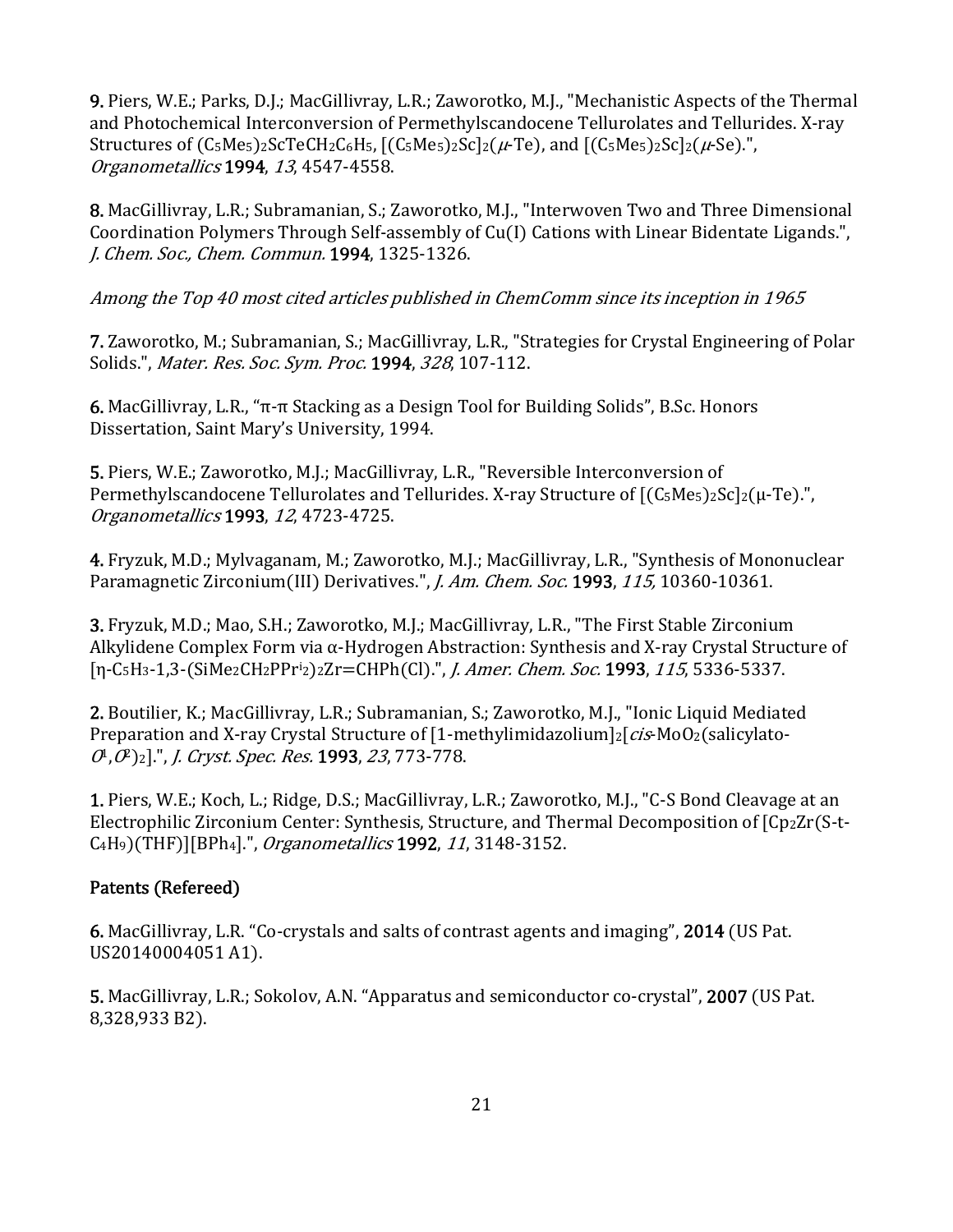4. MacGillivray, L.R. "Method for preparing ladderanes from pre-oriented polyenes", 2005 (US Pat. 7,524,966).

3. MacGillivray, L.R. "Data storage materials", 2005 (US Pat. Appl. 11-150587).

**2.** MacGillivray, L.R. "Gas storage materials and devices", **2004** (US Pat. 7,481,866).

### Prior to University of Iowa

1. MacGillivray, L.R.; Atwood, J.L. "Substantially spherical supramolecular assemblies", 2007 (US Pat. 7,169,957, abandoned).

### Editorials, Book Reviews, Popular Press (Non-refereed)

**14.** Editorial: MacGillivray, L.R. "Celebrating the International Year of Crystallography", CrystEngComm., 2014, 16, 9581.

13. Interviewed in "Process Behind Jumping Crystals Unlocked", Nature Middle East (doi: 10.1038/nmiddleeast.2014.173) (2014).

12. Preface: Lukehart, C.; MacGillivray L.R. "Volume Preface: Metal-Organic Frameworks", Metal-Organic Frameworks, in Encyclopedia of Inorganic and Bioinorganic Chemistry (Eds. Lukehart, C.M.; MacGillivray, L.R.), 1 (Wiley-VCH, 2014) (invited).

11. Editorial: Rissanen, K.; Barbour, L.J.; MacGillivray, L.R. "Structural Macrocyclic Supramolecular Chemistry", CrystEngComm., 2014, 16, 3644.

10. Editorial: Shu-Hong, Y.; MacGillivray, L.R.; Christoph, J. "Nanocrystals", CrystEngComm. 2012, <sup>14</sup>, 7531‐7534. 

9. Editorial: MacGillivray, L.R., Atwood, J.L. "Host-Guest Chemistry and Fumio Toda", CrystEngComm. 2011, 13, 3107.

8. Book Review: MacGillivray, L.R. "Crystal Structure Analysis. Principles and Practice. Second Edition", Mol. Cryst. Liq. Cryst. 2010, 533, 181-183 (invited).

7. Interviewed in "Making Edible Nanostructures", *Chem. Eng. News* 2010, 88, 6.

6. Book Review: MacGillivray, L.R. "Macromolecules Containing Metal and Metal-like Elements. Volume 9. Supramolecular and Self-Assembled Metal-Containing Materials", *J. Inorg. Organomet.* Polym Mater. 2010, 20, 416-418 (invited).

5. Interviewed in CrystEng Community, Interview with Len MacGillivray, March 2010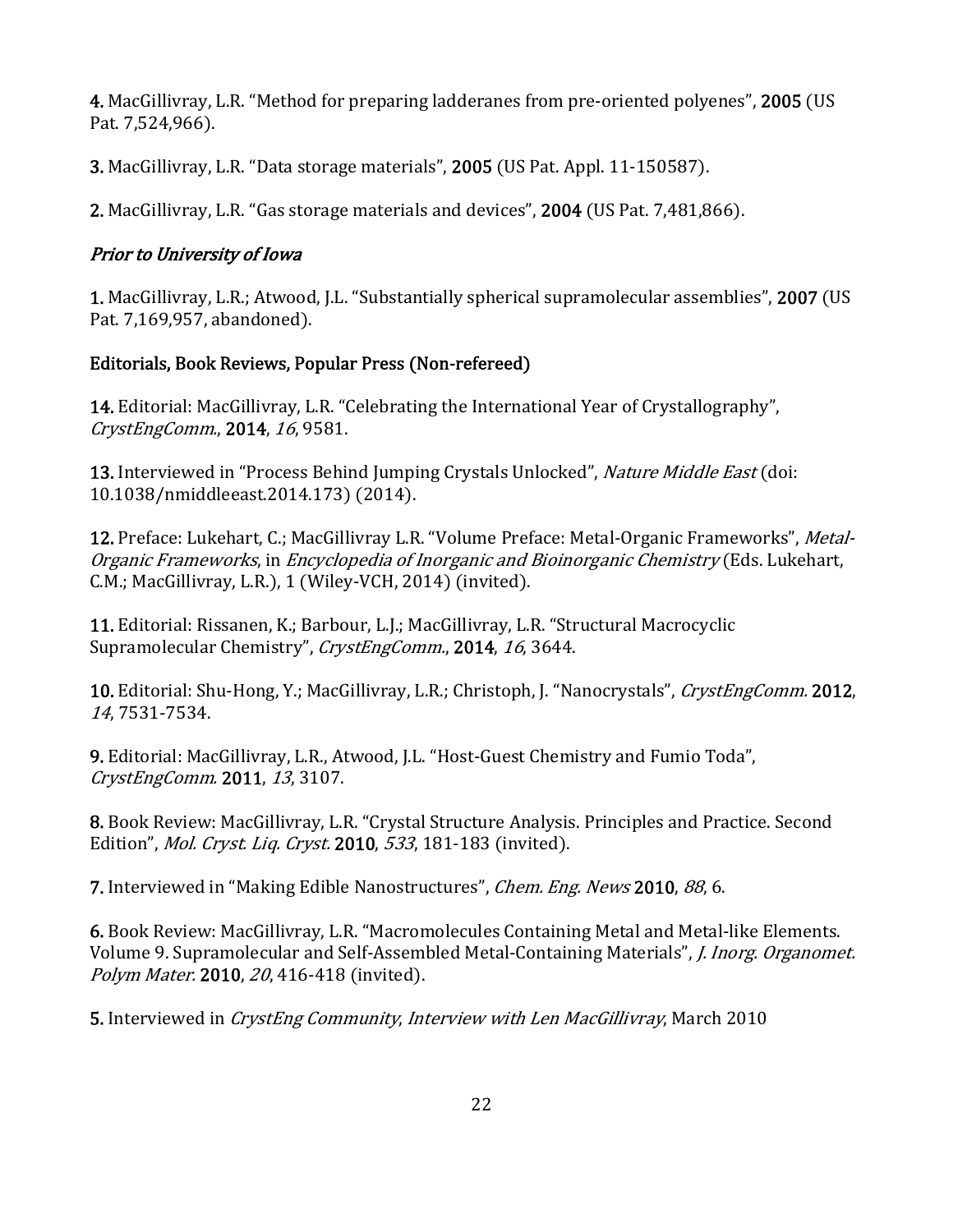See: 

http://www.rsc.org/Publishing/Community/ResearcherInterviews/Len\_MacGillivray\_interview .asp 

4. Interviewed in *Scientific American, Cagey Solution: Will Nano Traps Make Geothermal Power Earthquake-Safe?* (Energy RSS Feed), July 2009 See: http://www.scientificamerican.com/article.cfm?id=nano-traps-geothermal-power

3. Interviewed in *Reactions, The Sceptical Chymist (Nature's Chemistry Blog)*, August 2007 See: http://blogs.nature.com/thescepticalchymist/2007/08/reactions\_len\_macgillivray.html

2. Special Issue Preface: MacGillivray, L.R.; Wei, A. "XIII<sup>th</sup> International Symposium on Supramolecular Chemistry, University of Notre Dame, South Bend, IN, July 25-30, 2004", Supramol. Chem. 2005, 17, 7-8 (invited).

(Special Issue: XIII<sup>th</sup> International Symposium on Supramolecular Chemistry)

1. Book Review: MacGillivray, L.R. "Crystal Design: Structure and Function", Cryst. Growth Des. **2004**, 4, 403-404 (invited).

# Lectures and Conference Presentations: International

**90.** "Covalent Syntheses via Solid-state Supramolecular Chemistry: Halogen Bonds", oral presentation given at the 99th Canadian Chemistry Conference and Exhibition, Halifax, Nova Scotia, Canada (June 2016) (invited).

89. "Organic Nanocrystals via Sonochemistry: Host-Guest chemistry, Solid-State Reactions, and Pharmaceutics ", oral presentation given at Pacifichem 2015 in Honolulu, Hawaii, USA  $(December 2015)$  (invited).

88. "Mechanochemistry and Supramolecular Catalysis in Templated Solid-State Reactions", oral presentation given at Pacifichem 2015 in Honolulu, Hawaii, USA (December 2015) (invited).

87. "Crystal Engineering: Solid-State Reactivity via Principles of Supramolecular Chemistry", oral presentation given at Pacifichem 2015 in Honolulu, Hawaii, USA (December 2015) (invited).

86. "Crystal Engineering, Supramolecular Chemistry, and Organic Synthesis", oral presentation given at the 2nd ICSU/IUPAC Workshop on Crystal Engineering, Como, Italy (August 2015).

85. "Integration of Fluorine Atoms into Templated Solid-State Reactions", oral presentation given at the  $21^{st}$  International Symposium on Fluorine Chemistry &  $6^{th}$  International Symposium on Fluorous Technologies, Como, Italy (August 2015).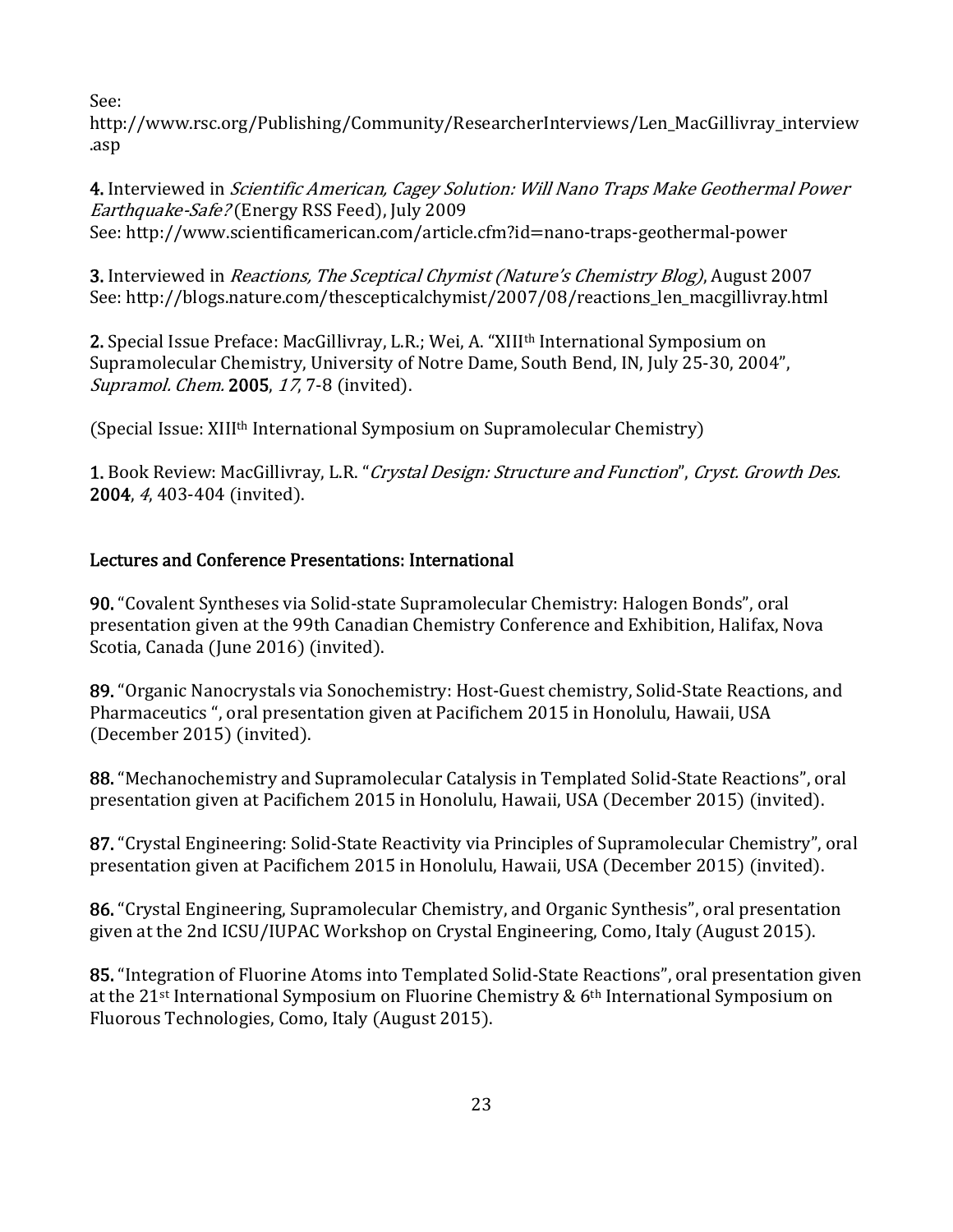84. "Crystal Engineering Chemical Reactivity", oral presentation given in the Department of Chemistry, Savitribai Phule Pune University, Pune, India (December 2014).

83. "Crystal Engineering the Covalent Bond via Self-Assembly", oral presentation given at the International Conference on Structural and Inorganic Chemistry, Pune, India (December 2014) (invited).

82. "Crystal Engineering the Formation of Covalent Bonds via Self-Assembly", oral presentation given at the International Conference on Structural Chemistry of Molecules and Materials, Kolkata, India (December 2014) (invited)

81. "Crystal Engineering the Covalent Bond: When Self-Assembly is Required", oral presentation given in the Department of Chemistry, Center for Research and Advanced Studies of the National Polytechnic Institute (Cinvestav), Mexico City, Mexico (October 2014) (invited by students).

80. "Crystal Engineering the Covalent Bond: When Self-Assembly is Required", oral presentation given in the Department of Chemistry, Universidad Nacional Autonoma de Mexico (UNAM), Mexico City, Mexico (October 2014) (invited).

**79.** "Hydrogen Bonds and Self-Assembly to Direct Reactivity in the Solid State", oral presentation given at the XXIII Congress of the International Union of Crystallography, Montreal, Canada  $(August 2014)$  (invited).

78. "A Modular Strategy to Organic Synthesis in the Solid State Using Principles of Crystal Engineering", oral presentation given at the  $3<sup>rd</sup>$  Gordon Research Conference on Crystal Engineering, Waterville, New Hampshire (June 2014) (invited).

77. "Liquid-Assisted Vortex Grinding: Single-Step Construction of a [2.2] Paracyclophane", oral presentation given at Faraday Discussion 170: Mechanochemistry: From Functional Solids to Single Molecules in Montreal, Quebec, Canada (June 2014) (invited).

76. "Crystal Engineering the Organic Solid State: Reactivity, Nanocrystals, and Semiconductors", plenary presentation given at the  $1<sup>st</sup>$  Crystal Engineering and Emerging Materials Workshop of Ontario and Quebec (CEMWOQ) in Montreal, Quebec, Canada (June 2014) (invited).

**75.** "Crystal Engineering Covalent Bonds: From Self-assembly to Molecules by Design", keynote presentation given at the  $21<sup>st</sup>$  International Conference on the Chemistry of the Organic Solid State in Oxford, United Kingdom (August 2013) (invited).

**74.** "Supramolecular Synthesis and Control of Reactivity in Organic Solids", oral presentation given at the 8<sup>th</sup> International Symposium on Macrocyclic and Supramolecular Chemistry in Arlington, Virginia (July 2013) (invited).

73. "Sonochemical Synthesis of Nano-cocrystals", oral presentation given at the 21<sup>st</sup> International Congress on Acoustics in Montreal, Canada (June 2013) (invited).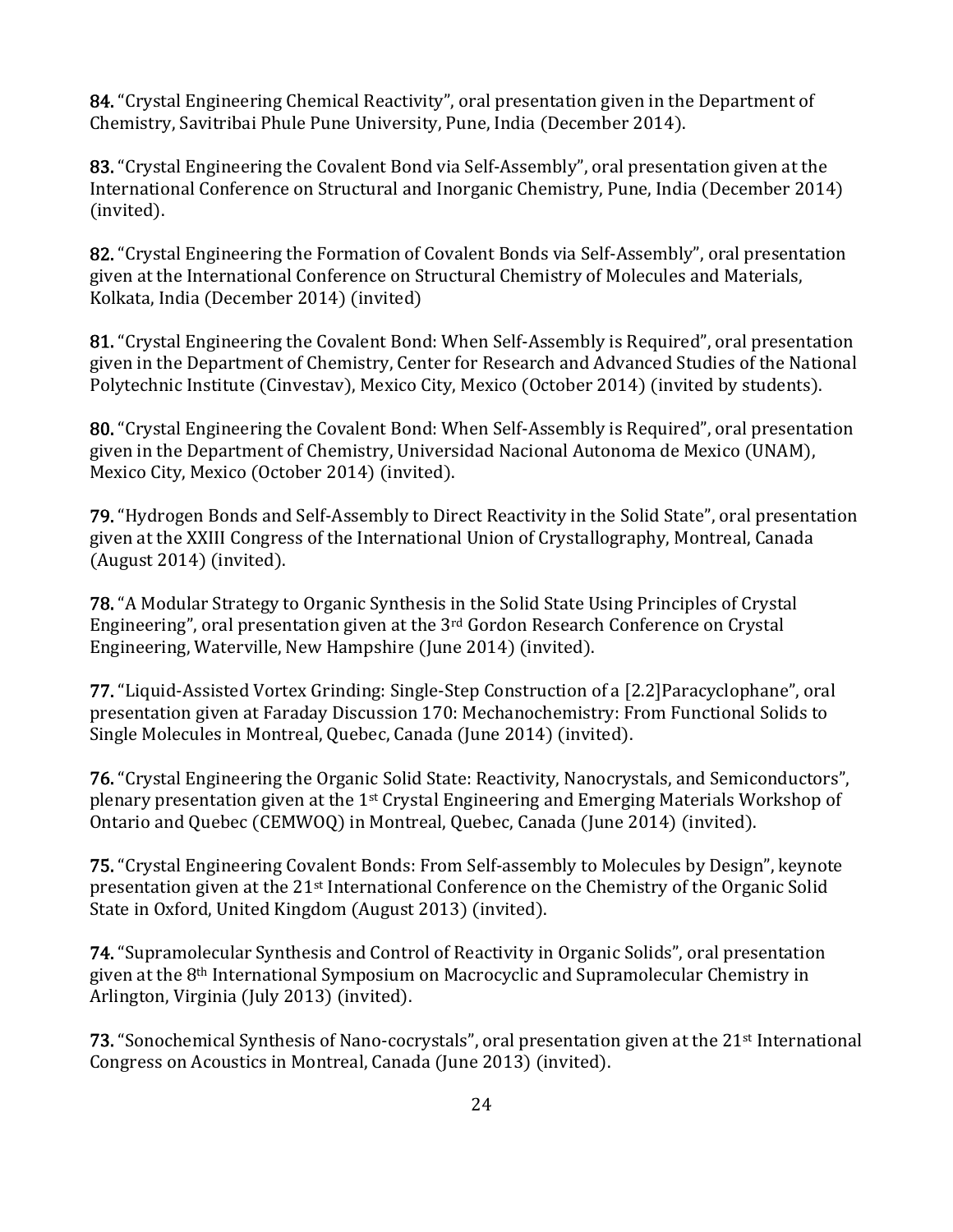**72.** "Supramolecular Control of Reactivity in the Solid State", oral presentation given at Chemistry: Synthesis, Structure, and Dynamics in Bangalore, India (December 2012) (invited).

71. "Crystal Engineering the Covalent Bond: When Noncovalent Bonds and Geometry Unite", Distinguished Lecturer, Department of Biology and Chemistry, City University of Hong Kong  $(October 2012) (invited).$ 

**70.** "Crystal Engineering the Covalent Bond: Self-Assembly Required", keynote presentation given at the Centre for Self-Assembled Chemical Structures (CSACS) in Montreal, Canada (May 2012) (invited).

69. "Towards Ladderane Lipids: Supramolecular Construction of Molecular Ladderanes in the Solid State", oral presentation given at BIT's Annual International Conference of MedChem in Beijing, China (August 2011) (invited).

68. "Solvent-Free Supramolecular Catalysis", keynote lecture given at BIT's 2nd Annual World Congress of Catalytic Asymmetric Synthesis in Beijing, China (August 2011) (invited).

67. "Supramolecular Catalysis in the Organic Solid State via Dry Grinding ", lecture given at The 2nd Symposium on Mechanochemistry and Solvent-free Synthesis in Belfast, Northern Ireland  $(August 2011)$  (invited).

66. "Green Synthesis of Organic Ligands: Applications in Coordination-Driven Self-assembly", oral presentation given at Pacifichem 2010 in Honolulu, Hawaii, USA (December 2010) (invited).

**65.** "Supramolecular Catalysis in the Organic Solid State via Dry Grinding", oral presentation given at Pacifichem 2010 in Honolulu, Hawaii, USA (December 2010) (invited).

64. "Designed Chemical Reactivity in the Solid State via Templates and Self-Assembly", oral presentation given at the 19th International Conference on the Chemistry of the Organic Solid State at Sestri Levante, Genoa, Italy (July 2009) (invited).

63. "Molecular Co-Crystals: Reactivity, Polymorphism, and Nanoparticles", oral presentation given at the Indo-US Bilateral Workshop on Pharmaceutical Cocrystals and Polymorphs" in Mysore, India (February 2009) (invited).

62. "Reactive Crystalline Molecular Assemblies", oral presentation given in the symposium on Photochemistry and Solid-State Transformations in Molecular Solids at the XXI Congress of the International Union of Crystallography, Osaka, Japan (August 2008) (invited).

61. "Nano-cocrystals via Sonochemistry", oral presentation given in the symposium on Organic Micro- and Nano-Crystals, a satellite meeting of the XXI Congress of the International Union of Crystallography at Tohoku University, Sendai, Japan (August 2008) (invited).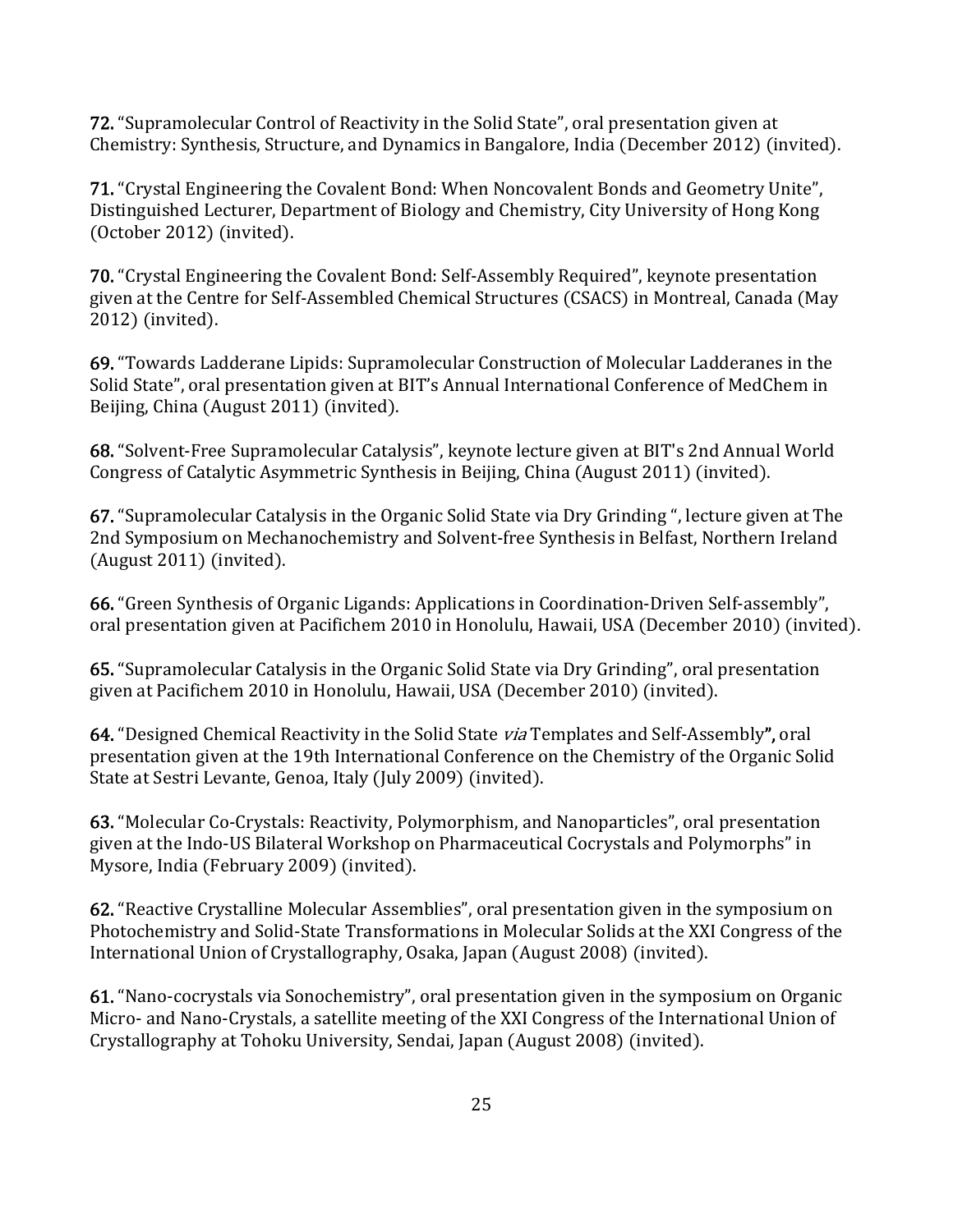60. "Functional Molecular Co-Crystals", oral presentation given at the 24th European Crystallographic Meeting, Marrakech, Morocco (August 2007) (invited).

59. "Template-Controlled Solid-State Synthesis: Principles and Applications via Coordination-Driven Self-Assembly", oral presentation given at the Japan-USA Joint Symposium on the Chemistry of Coordination Space, Northwestern University, Evanston, Illinois, USA (June 2007) (invited).

**58.** "Template-Controlled Solid-State Synthesis: Principles and Applications via Coordination-Driven Self-Assembly", special seminar of the Faculte de Chimie, Universite de Louis Pasteur, Strasbourg, France (June 2007) (invited).

57. "Template-Controlled Solid-State Synthesis: A Marriage of the Noncovalent and Covalent Bond", special seminar of the Faculte de Chimie, Universite de Louis Pasteur, Strasbourg, France  $($ June  $2007)$   $($ invited $).$ 

**56.** "Supramolecular Control of Chemical Reactivity - Liquids to Crystals", oral presentation given at the The XVth Conference on Physical Methods in Coordination and Supramolecular Chemistry, Chisinau, Moldova (Sept. 2006) (invited).

**55.** "Chemical Reactions within Co-Crystals", oral presentation given at the International Quality and Productivity Centre conference on Pharmaceutical Co-crystals, Amsterdam, Holland (September 2006) (invited).

**54.** "Crystal Engineering the Covalent Bond", oral presentation given in the Department of Chemistry, University of Cambridge, Cambridge, United Kingdom (September 2006) (invited)

**53.** "Crystal Engineering the Covalent Bond via Principles of Supramolecular Chemistry", oral presentation given at the 89th Canadian Chemistry Conference and Exhibition in Halifax, Nova Scotia, Canada (May 2006) (invited).

**52.** "Supramolecular Control of the  $[2+2]$  Photodimerization in the Solid State", oral presentation given at Pacifichem 2005 in Honolulu, Hawaii, USA (December 2005) (invited).

**51.** "Coordination-Driven Self-Assembly as a Means to Direct Reactivity in the Solid State", oral presentation given at Pacifichem 2005 in Honolulu, Hawaii, USA (December 2005) (invited).

50. "Directed Assembly and Covalent Capture of Supramolecular Architecture in the Solid State". oral presentation given in the symposium on Packing of Molecular Organic Compounds at the XX Congress of the International Union of Crystallography in Florence, Italy (August 2005) (invited).

49. "Supramolecular Control of the  $[2+2]$  Photodimerization in the Solid State", oral presentation given at the Gordon Research Conference on Photochemistry in Providence, Rhode Island, USA  $($ July 2005 $)$  (invited).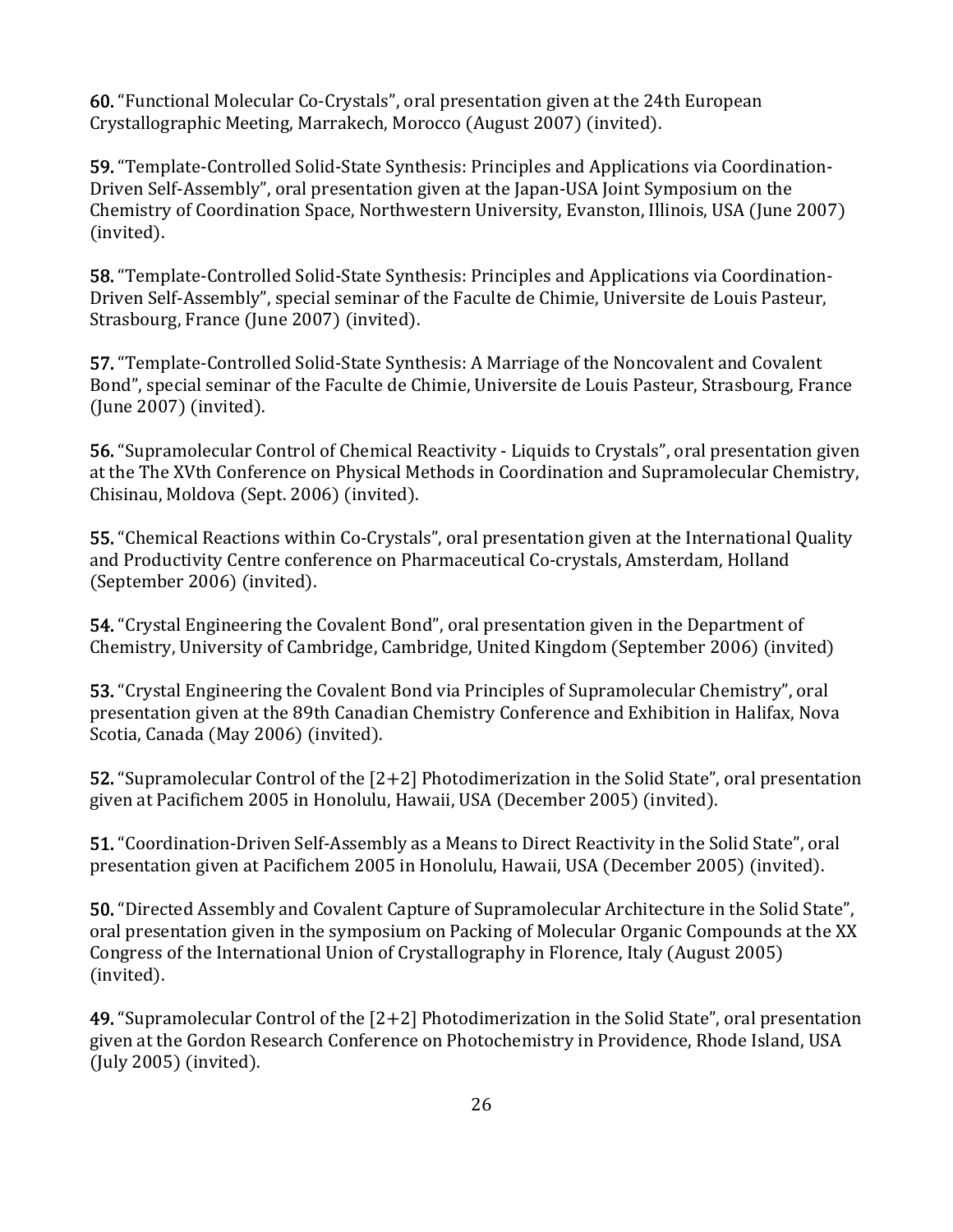48. "Molecular Crystals as Media for Constructing Molecules", oral presentation given at the 17th International Conference on the Chemistry of the Organic Solid State at the University of California-Los Angeles, Los Angeles, California, USA (July 2005) (invited).

47. "Molecular Crystals as Media for Constructing Molecules", plenary lecture given at the 14th Croatian-Slovenian Crystallographic Meeting in Vrsar, Croatia (June 2005) (invited).

**46.** "Molecular Crystals as Media for Directing the Formation of Covalent Bonds", lecture given at the Rudjer Boskovic Institute, University of Zagreb, Zagreb, Croatia (June 2005) (invited).

45. "Crystal Engineering Chemical Reactivity in the Solid State using Linear Templates", keynote lecture given at the 39th Congreso Mexicano de Quimica of the Mexican Chemical Society, Merida, Yucatan, MX (October 2004) (invited).

44. "Covalent Capture of Supramolecular Architecture in the Solid State", plenary lecture given at the 13th International Symposium on Supramolecular Chemistry, University of Notre Dame, South Bend, Indiana, USA (July 2004) (invited).

43. "Supramolecular Control of Reactivity", oral presentation given as a special seminar in the Faculte de Chimie, Universite de Louis Pasteur, Strasbourg, France (April 2004) (invited).

42. "Template-Controlled Synthesis in the Solid State", oral presentation given at the Chairmen of the European Research Councils' Chemistry Committees (CERC3) Young Chemists' Workshop on 'Neoteric Solvents as Reaction Media: Reality and Future' in St. Malo, France (April 2004) (invited).

41. "Control of Reactivity in the Solid State using Ditopic Assemblers", oral presentation at the International Conference on Materials for Advanced Technologies in Singapore (December 2003) (invited).

40. "Supramolecular Control of Reactivity using Linear Templates", oral presentation given at the 39th IUPAC Congress and the 86th Conference of The Canadian Society for Chemistry Conference in Ottawa, Ontario, Canada (August 2003) (invited).

39. "Template-Directed Solid-State Organic Synthesis", oral presentation given at the 'Molecular Crystal Engineering EuroConference (EURESCO) on Design and Preparation of Molecular Materials', in Acquafredda di Maratea, Italy (June 2003) (invited).

**38.** "Discrete and Infinite Coordination Arrays Derived from a Template-Directed Solid-State Organic Synthesis", oral presentation given at the CrystEngComm Discussion 1: 'Innovation in Crystal Engineering', in Bristol, England, UK (July 2002) (invited).

**37.** "Supramolecular Control of Reactivity using Linear Templates", oral presentation given at Kings College London, London, England, UK (June 2002) (invited).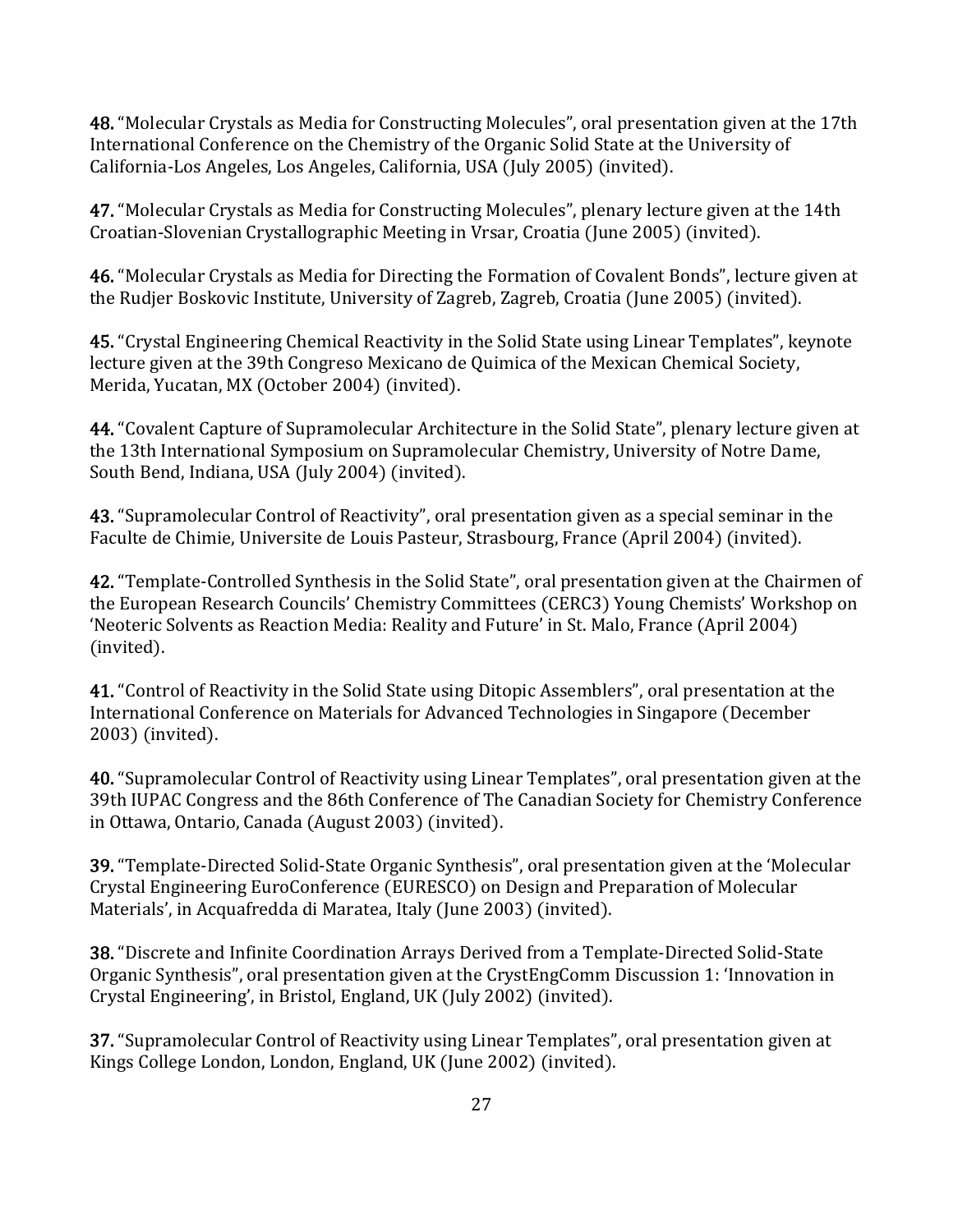**36.** "Template-Directed Solid-State Organic Synthesis", oral presentation given at the Singapore International Chemical Conference - 2: 'Frontiers in Chemical Design and Synthesis', in Singapore  $(December 2001)$  (invited).

**35.** "Controlling Reactivity in the Solid State: Considerations for Design", oral presentation given at the 'Ettore Majorana' Centre for Scientific Culture 32nd Crystallographic Course, 'Strength from Weakness: Structural Consequences of Weak Interactions in Molecules, Supermolecules, and Crystals', in Erice, Italy (May 2001) (invited).

**34.** "From Green Chemistry to Materials Synthesis by Design: Controlling Chemical Reactivity Supramolecularly", recruiting presentation given at Saint Mary's University, Halifax, Nova Scotia, Canada (January 2001).

**33.** "From Green Chemistry to Materials Synthesis by Design: Controlling Chemical Reactivity Supramolecularly", recruiting presentation given at Mount Allison University, Sackville, New Brunswick, Canada (January 2001).

**32.** "From Green Chemistry to Materials Synthesis by Design: Controlling Chemical Reactivity Supramolecularly", recruiting presentation given at St. Francis Xavier University, Antigonish, Nova Scotia, Canada (January 2001).

**31.** "From Green Chemistry to Materials Synthesis by Design: Controlling Chemical Reactivity Supramolecularly", recruiting presentation given at Acadia University, Wolfville, Nova Scotia, Canada (January 2001).

**30.** "Toward a Green Organic Chemistry in the Solid State Using Linear Templates", oral presentation given at the 2000 International Chemical Congress of Pacific Basin Societies Conference in Honolulu, Hawaii, USA (December 2000) (invited).

### Prior to University of Iowa

29. "Controlling Reactivity in the Solid State", oral presentation given at the Steacie Institute for Molecular Sciences, National Research Council of Canada, Ottawa, Ontario, Canada (July 2000).

28. "Molecular Synthesis by Design in the Solid State", oral presentation given at Saint Mary's University, Halifax, Nova Scotia, Canada (June 2000) (invited).

27. "Structural Classification and General Principles for the Design of Spherical Molecular Hosts", oral presentation given at the 82nd Annual Canadian Society for Chemistry Conference and Exhibition in Toronto, Ontario, Canada (June 1999).

26. "Supramolecular Assistance to Covalent Synthesis: Template-Directed Photochemistry in the Solid State", poster presented at the 82nd Annual Canadian Society for Chemistry Conference and Exhibition in Toronto, Ontario, Canada (June 1999).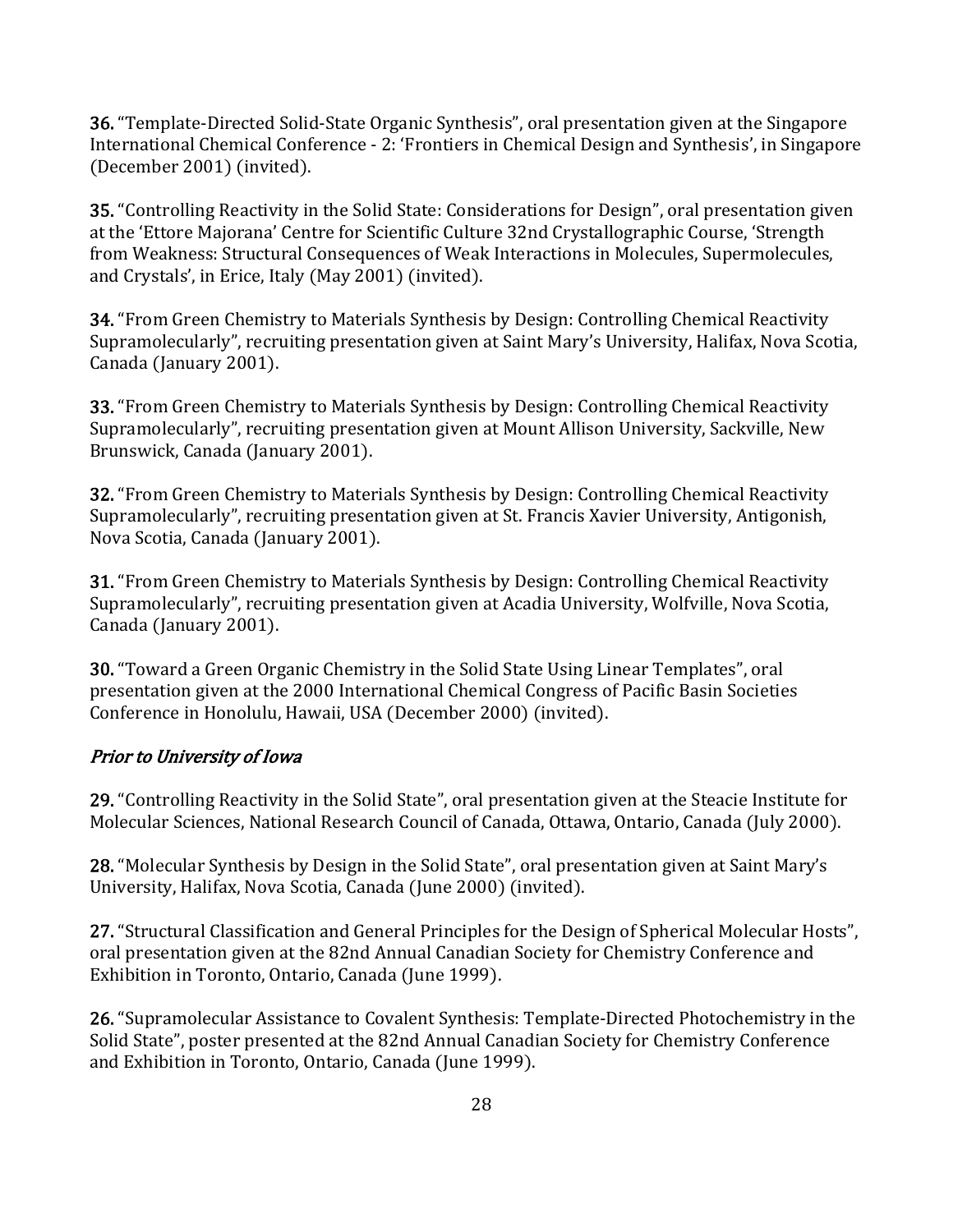25. "Towards Nanoscale Compartmentalization by Design", oral presentation given at the 'Ettore Majorana' Centre for Scientific Culture 28th Crystallographic Course, 'Crystal Engineering: From Molecules and Crystals to Materials', in Erice, Italy (May 1999).

**24.** "Towards Nanoscale Compartmentalization by Design", oral presentation given at Carleton University in Ottawa, Ontario, Canada (April 1999).

23. "General Principles for the Design of Large Container Assemblies", poster presented at the 1st NRC-Wide Research and Technology Development Forum in Magog, Quebec, Canada (March 1999).

22. "Self-Assembly for the Design of Discrete and Infinite Host-Guest Architecture", oral presentation given at the National Research Council of Canada, Ottawa, Ontario, Canada (August 1998).

**21.** "Molecular Recognition and Crystal Engineering: Multi-Component Calix<sup>[4]</sup>arenes", oral presentation given at the 10th International Symposium on Molecular Recognition and Inclusion in Warsaw, Poland (June 1998).

20. "Designing Spherical Molecular Hosts", oral presentation given at the 81st Annual Canadian Society for Chemistry Conference and Exhibition in Whistler, British Columbia, Canada (June 1998).

19. "A Nanosized Spherical Host Held Together by 60 Hydrogen Bonds", oral presentation given at the International Chemical Congress in Cancun, Quintana Roo, Mexico (November 1997) (invited).

18. "A Spherical Molecular Assembly that Possesses a Vast Cavity", poster presented at the NATO ARW: Current Challenges on Large Supramolecular Assemblies in Athens, Greece (November 1997).

17. "A Nanoscale Molecular Container via Self-Assembly", oral presentation given at Cambridge University, Cambridge, England, UK (November 1997).

16. "A Nanoscale Molecular Container via Self-Assembly", oral presentation given at Kings College London, London, England, UK (November 1997).

15. "A Nanoscale Molecular Container via Self-Assembly", oral presentation given at Saint Mary's University, Halifax, Nova Scotia, Canada (November 1997).

14. "A Nanoscale Molecular Container via Self-Assembly", oral presentation given at the National Research Council of Canada, Ottawa, Ontario, Canada (November 1997).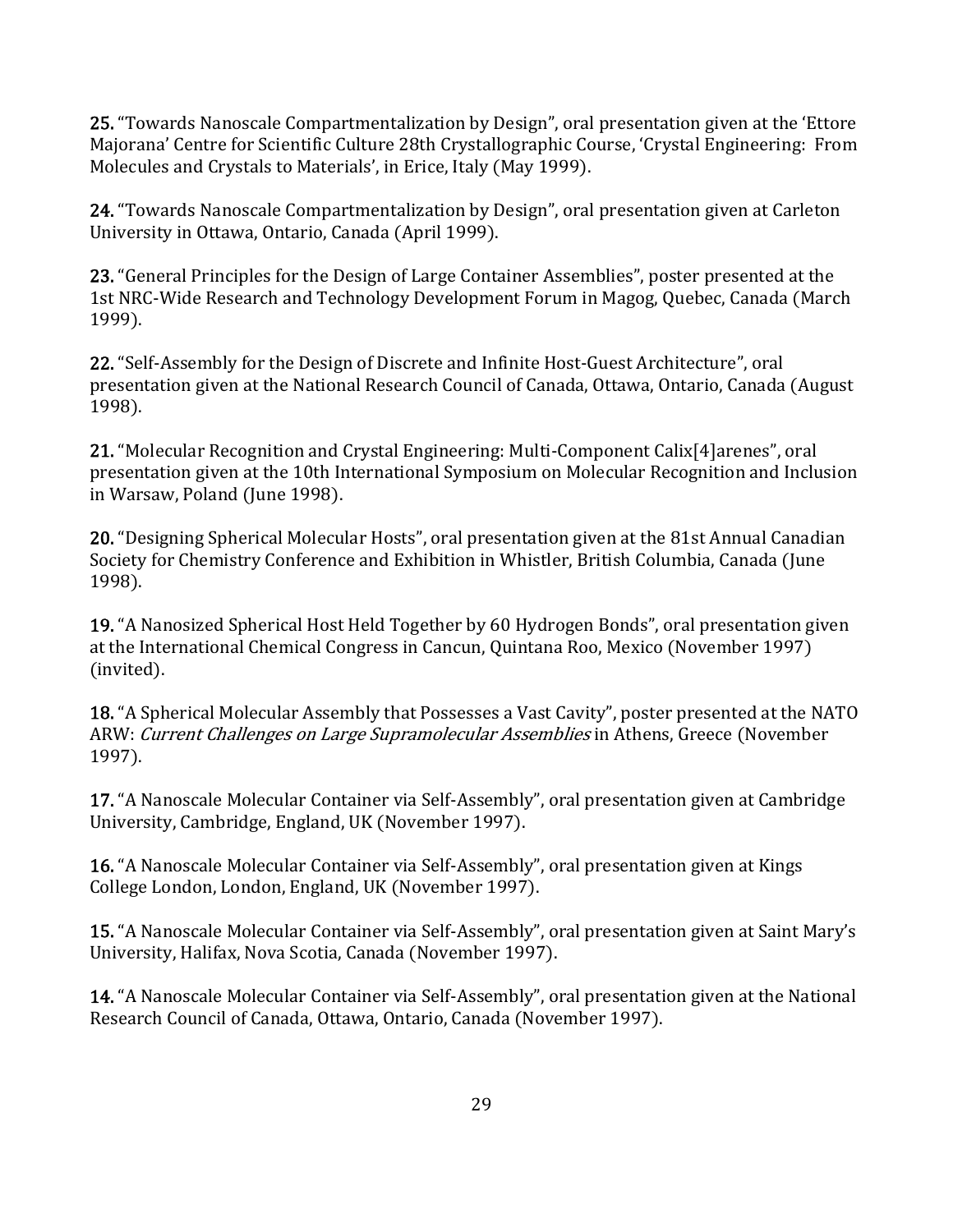13. "Multi-Component Calixarenes", oral presentation given at the 80th Annual Canadian Society for Chemistry Conference and Exhibition in Windsor, Ontario, Canada (June 1997).

12. "Understanding the Influences of Noncovalent Interactions Upon the Topology of a Series of 2D Grids: Polymeric  $\left[\{MX_2(pvrazine)\}_n\right]$  complexes  $(M = Co, Zn, Mn, Cu, Cd, Fe; X = Cl, Br)$ ", poster presentation at the NATO ASI Summer School, Digby, Nova Scotia, Canada (September 1996).

11. "Molecular Recognition and the Doubly Protonated [2.2.2]Cryptand: Understanding the Influences of Noncovalent Interactions upon the Topology of a Macrobicyclic Dication", oral presentation given at the National Research Council of Canada, Ottawa, Ontario, Canada (September 1996).

10. "Solid-State Strict Self-Assembly of Molecules and Ions Isolated from Liquid Clathrate Media: Structure Behavior of Cryptand [2.2.2]", oral presentation given at the 78th Annual Canadian Society for Chemistry Conference and Exhibition in Guelph, Ontario, Canada (June 1995).

**9.** "Self-Assembly of Aromatic Ions as a Crystal Engineering Tool", poster presented at the International Symposium on Recognition Processes in Birmingham, England, UK (July 1994).

 $\mathbf{8}$ . "π-π Stacking as a Design Tool for Building Solids", poster presented at the 77th Annual National CIC Conference in Winnipeg, Manitoba, Canada (June 1994).

**7.** " $\pi$ -π Stacking as a Design Tool for Building Solids", oral presentation given at the 19th Annual CIC Atlantic Student Conference at Mount Saint Vincent University in Halifax, Nova Scotia, Canada (May 1994).

6. "π-π Stacking as a Design Tool for Building Ordered Solids", poster presented at the 76th Annual National CIC Conference in Sherbrooke, Quebec, Canada (June 1993).

 $5.$  " $\pi$ - $\pi$  Stacking as a Design Tool for Building Ordered Solids", oral presentation given at the 18th Annual CIC Atlantic Student Conference at Acadia University in Wolfville, Nova Scotia, Canada  $(May 1993)$ .

4. "Manifestations of Interionic Interactions in Organic Cation Dicarboxylate Salts", poster presented at the 75th Annual National CIC Conference in Edmonton, Alberta, Canada (June 1992).

3. "Can Aromatic Substituent Effects Be Measured Crystallographically? C<sub>6</sub>H<sub>4</sub>XY Cr(CO)<sub>3</sub> Complexes", poster presented at the 17th Annual CIC Atlantic Student Conference at Sir Wilfred Grenfell College in Corner Brook, Newfoundland (May 1992).

2. "Can Aromatic Substituent Effects Be Measured Crystallographically? C<sub>6</sub>H<sub>4</sub>XY Cr(CO)<sub>3</sub> Complexes", poster presented at the Atlantic CIC Conference at Saint Mary's University in Halifax, Nova Scotia, Canada (July 1991).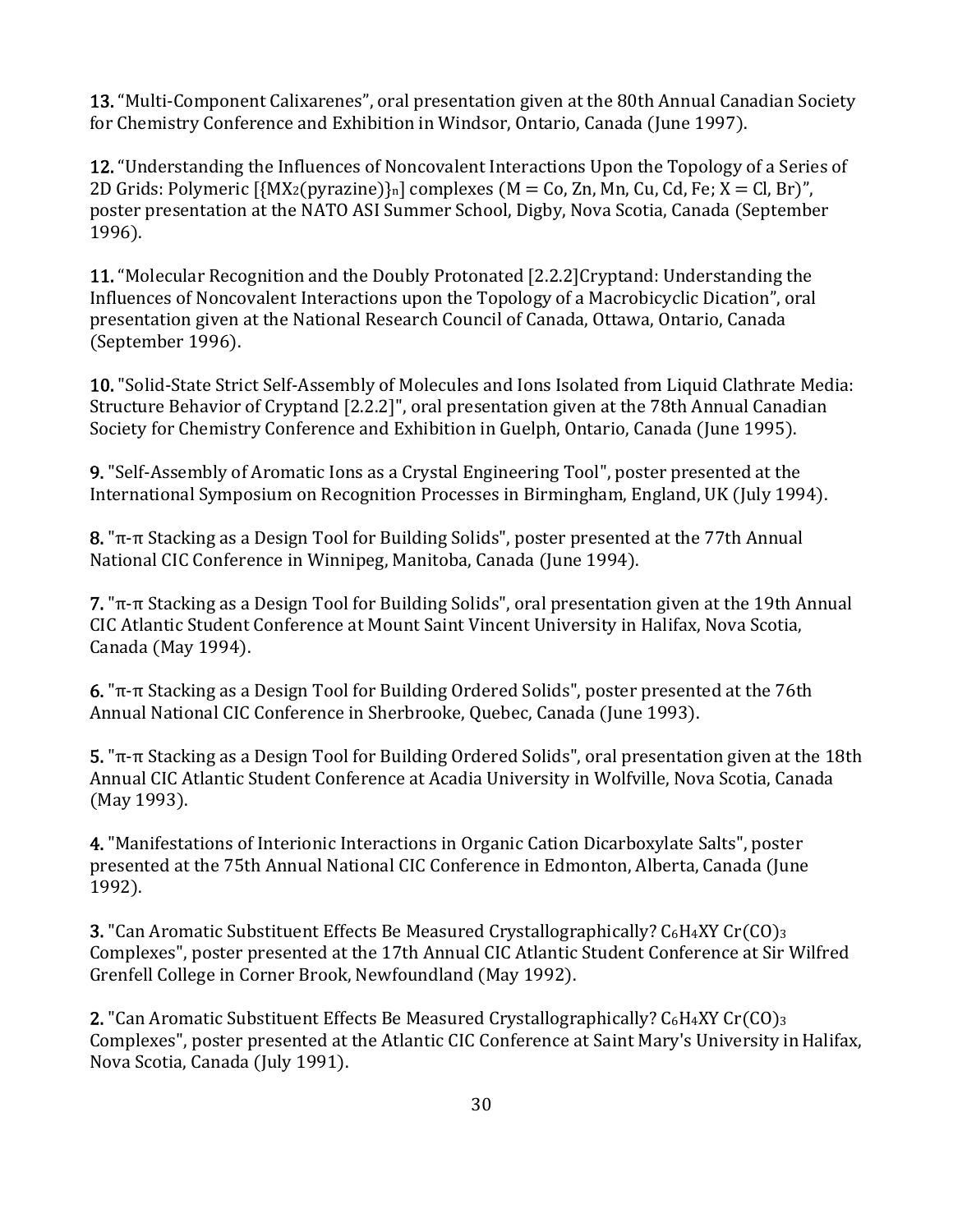**1.** "Heteroatom π-Donation in Di- and Trisubstituted Benzenes Complexed to the Cr(CO)<sub>3</sub> Moiety", poster presented at the 74th Annual National CIC Conference in Hamilton, Ontario, Canada (June 1991).

### Lectures and Conference Presentations: National and Regional

**127.** "How Solid is the Organic Solid State?: Insights from Solid-State Reactions", oral presentation given at Telluride Science Research Center Workshop on Energy and Movement in Coherent Chemical Systems, Telluride, Colorado, USA (July 2016).

126. "Crystal Engineering the Covalent Bond via Principles of Supramolecular Chemistry", oral presentation given in the Department of Chemistry, New York University, New York, New York, USA (June 2016) (invited).

125. "Crystal Engineering the Covalent Bond", oral presentation given in the Department of Chemistry, University of South Dakota, Vermillion, South Dakota, USA (March 2016) (invited).

124. "Semiconductor Co-Crystals", oral presentation given at the 2015 Annual Meeting of the American Crystallographic Association, Philadelphia, Pennsylvania, USA (July 2015) (invited).

**123.** "Organic Synthesis in the Solid State using Principles of Crystal Engineering", oral presentation given at the 2015 Annual Meeting of the American Crystallographic Association, Philadelphia, Pennsylvania, USA (July 2015) (invited).

**122.** "Science and a Movie", oral presentation given in the Secondary Student Training Program (SSTP) Seminar Series, University of Iowa, Iowa City, Iowa (July 2015) (invited).

121. "Crystal Engineering the Covalent Bond", oral presentation given in the Department of Chemistry and Biochemistry, Ohio University, Athens, Ohio (April 2015) (invited).

120. "Crystal Engineering the Covalent Bond", oral presentation given at the 49th Midwest Regional Meeting of the American Chemical Society, Columbia, Missouri, USA (November 2014) (invited).

119. "Crystal Engineering the Covalent Bond using the  $[2+2]$  Photodimerization", oral presentation given at the 23<sup>rd</sup> Inter-American Photochemical Society Meeting in Sarasota, Florida, USA (January 2014) (invited).

**118.** "Supramolecular Control of Reactivity in the Organic Solid State: From Co-Crystals to Ladderanes to MOFs", keynote presentation given at the 23<sup>rd</sup> Midwest Organic Solid-State Chemistry Symposium in Lexington, Kentucky, USA (June 2013) (invited).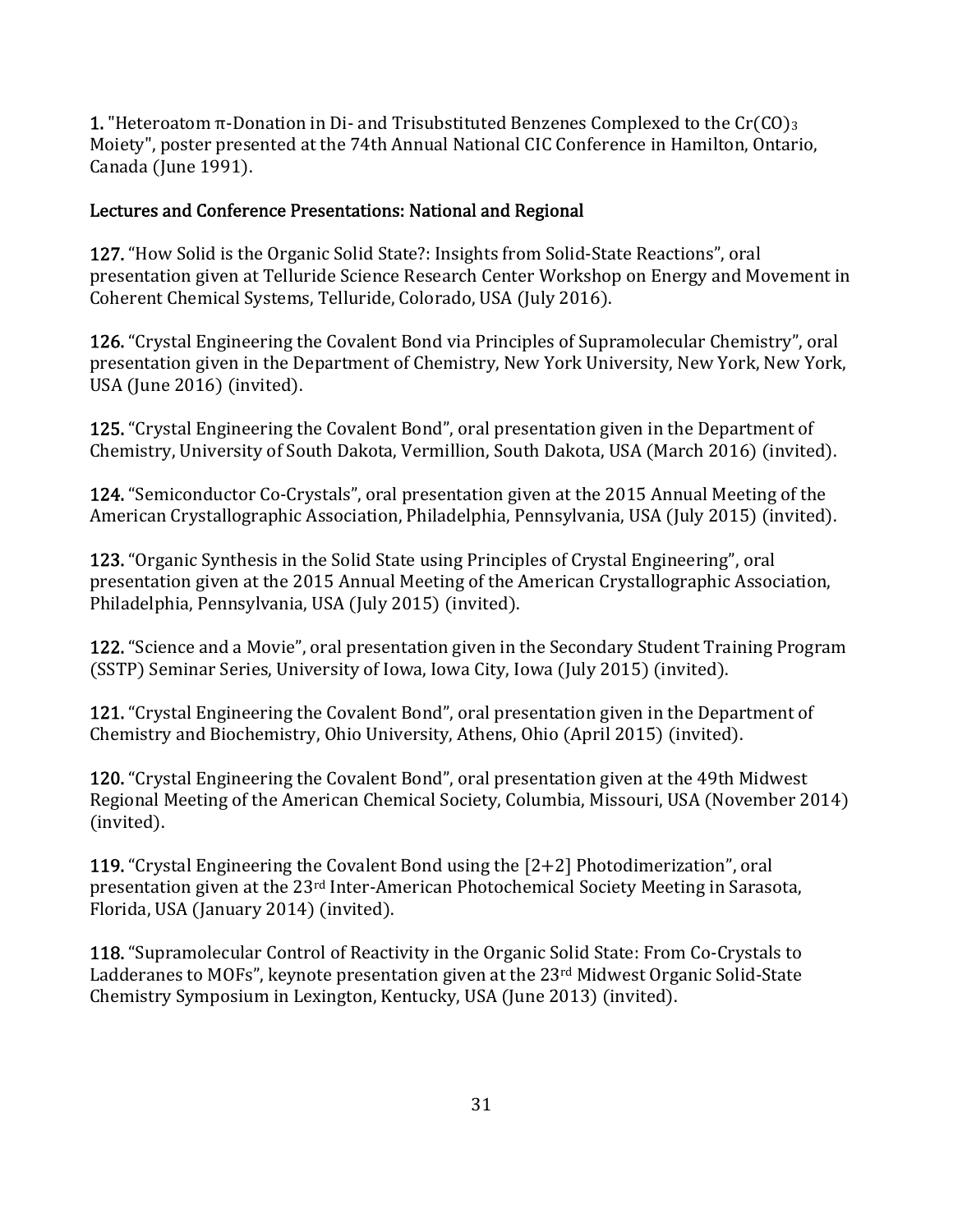117. "Supramolecular Control of Reactivity in the Organic Solid State", keynote presentation given at the 2013 Mardi Gras Symposium in New Orleans, Louisiana, USA (February 2013) (invited).

116. "Applications of Metal-Organic Materials to Direct Reactivity in the Solid State", keynote presentation given at the 47th Midwest Regional Meeting of the American Chemical Society, Omaha, Nebraska, USA (October 2012) (invited).

**115.** "Supramolecular Control of Solid-State Reactivity: Covalent Bonds by Design with Light", oral presentation given at the Telluride Science Research Center Workshop on Breaking and Making Bonds with Light, Telluride, Colorado, USA (July 2012).

**114.** "Supramolecular Construction of Functional Materials", oral presentation given in the Department of Chemistry, University of California - San Diego, San Diego, California (November 2011) (invited).

113. "Crystal Engineering Co-Crystals: Application in the Structure Determination of a Chiral Ladderane", oral presentation given at the joint 46th Midwest/39th Great Lakes Regional Meeting of the American Chemical Society, St. Louis, Missouri, USA (October 2011) (invited).

112. "Crystal Engineering Cocrystals: Reactivity, Pharmaceutics, and Catalysis", oral presentation given in the Department of Chemistry, Creighton University, Omaha, Nebraska, USA (September 2011) (invited).

111. "Controlling Properties of Organic Solids Using Principles of Supramolecular Chemistry", oral presentation given in the Department of Chemistry, University of Miami, Miami, Florida, USA  $(October 2010)$  (invited).

110. "Co-crystals: Reactivity, Pharmaceutics, and Nanotechnology", oral presentation given in the Division of Pharmaceutics, University of Iowa (August 2010).

109. "Co-crystals: Reactivity, Polymorphism, and Nanoparticles", oral presentation given at the joint 65th Northwest/22nd Rocky Mountain Regional Meeting of the American Chemical Society, Pullman, Washington, USA (June 2010) (invited).

108. "Crystal Engineering of Sulfoxides: A Multiple Synthon Approach in the Formation of Sulfa Drug-Based Pharmaceutical Co-Crystals", poster presented at the 1st Gordon Research Conference on Crystal Engineering, Waterville, New Hampshire (June 2010).

107. "Semi-Conductor Co-Crystals", poster presented at the 1st Gordon Research Conference on Crystal Engineering, Waterville, New Hampshire (June 2010).

106. "Crystal Engineering Covalent Bonds", oral presentation given as the departmental colloquium of the Department of Chemistry and Molecular Biology, North Dakota State University, Fargo, North Dakota, USA (March 2010).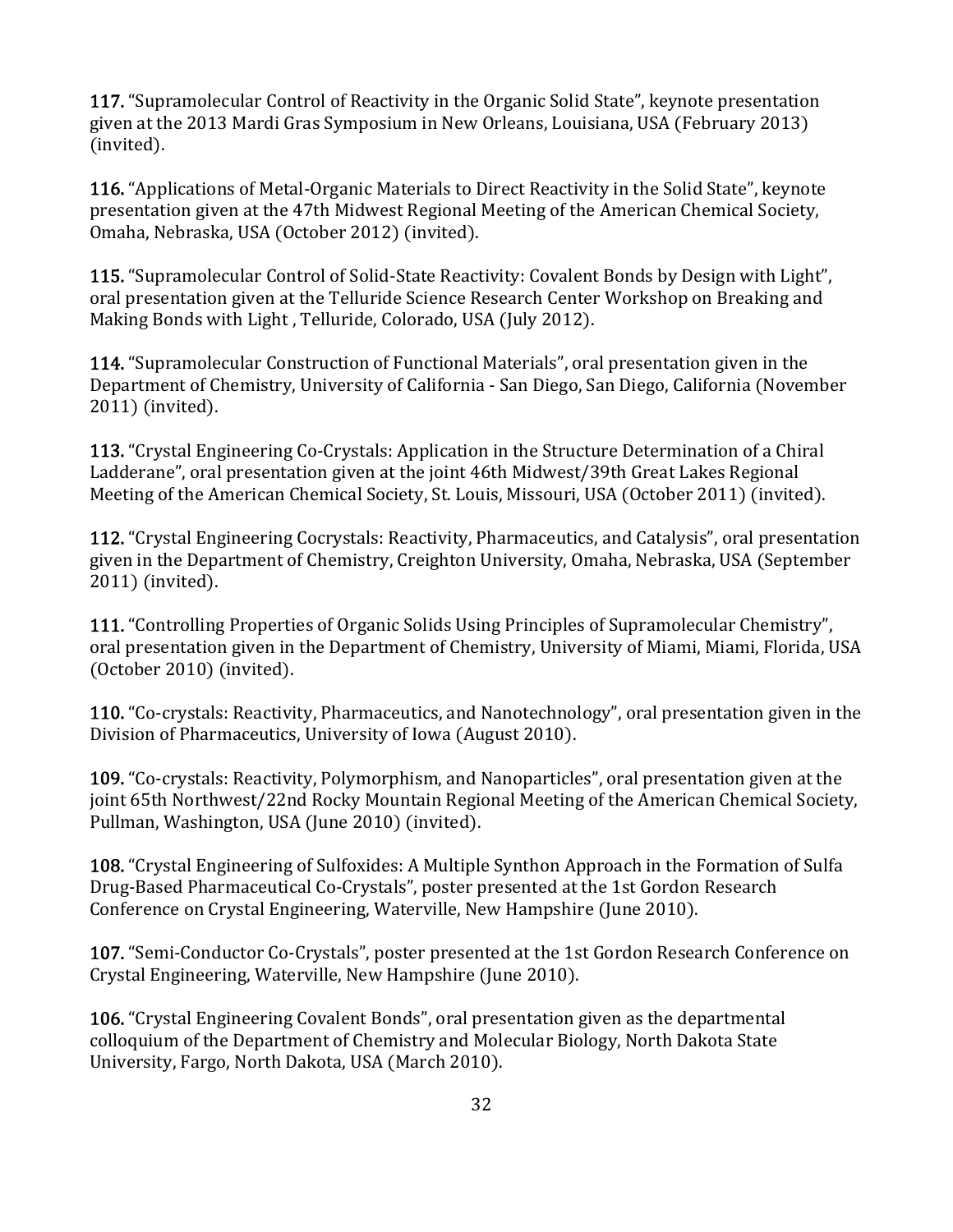105. "Molecular Capsules Based on Ligands Synthesized in the Solid State", oral presentation given at the 239th ACS National Meeting and Exposition in San Francisco, California, USA (March  $2010$ ) (invited).

104. "Crystal Engineering the Covalent Bond", oral presentation given as the weekly colloquium of the Department of Chemistry, Iowa State University, Ames, Iowa, USA (November 2009).

103. "Crystal Engineering the Covalent Bond", oral presentation given as the weekly colloquium of the Department of Chemistry, University of Eastern Illinois, Charleston, Illinois, USA (November 2009).

102. "Molecular Co-Crystals: Organic Solids with Changeable Parts", oral presentation given as the weekly colloquium of the Department of Chemistry, University of California - Riverside, California, USA (June 2009).

101. "Co-crystals: Reactivity, Polymorphism, and Nanoparticles", 1<sup>st</sup> Garth Spencer Memorial Lecture, Department of Chemistry, Clemson University, Clemson, South Carolina, USA (March 2009).

100. "Organic Solids with Changeable Parts", oral presentation given as the weekly colloquium of the Department of Chemistry, University of Missouri-St. Louis, Missouri, USA (February 2009).

99. "New Materials via Molecular Co-Crystals", oral presentation given at the 43rd Midwest Regional Meeting of the American Chemical Society, Kearney, Nebraska, USA (October 2008) (invited).

**98.** "Molecules Made to Order: Supramolecular Chemistry, Photochemistry, and the Organic Solid State", oral presentation given at the 43rd Midwest Regional Meeting of the American Chemical Society, Kearney, Nebraska, USA (October 2008) (invited).

**97.** "Supramolecular Construction of Functional Materials", keynote presentation given at the 8th annual Science Research Symposium, University of Illinois-Springfield, Springfield, Illinois, USA  $(April 2008)$  (invited).

**96.** "Crystal Engineering Molecules", oral presentation given at the 235th ACS National Meeting and Exposition in New Orleans, Louisiana, USA (April 2008) (invited).

95. "Chemical Reactivity and Metal-Organic Frameworks", oral presentation given at the 235th ACS National Meeting and Exposition in New Orleans, Louisiana, USA (April 2008) (invited).

**94.** "Supramolecular Control of Covalent Bonds in the Solid State", oral presentation given as the departmental colloquium of the Department of Chemistry and Biochemistry, University of South Carolina, Columbia, South Carolina, USA (November 2007).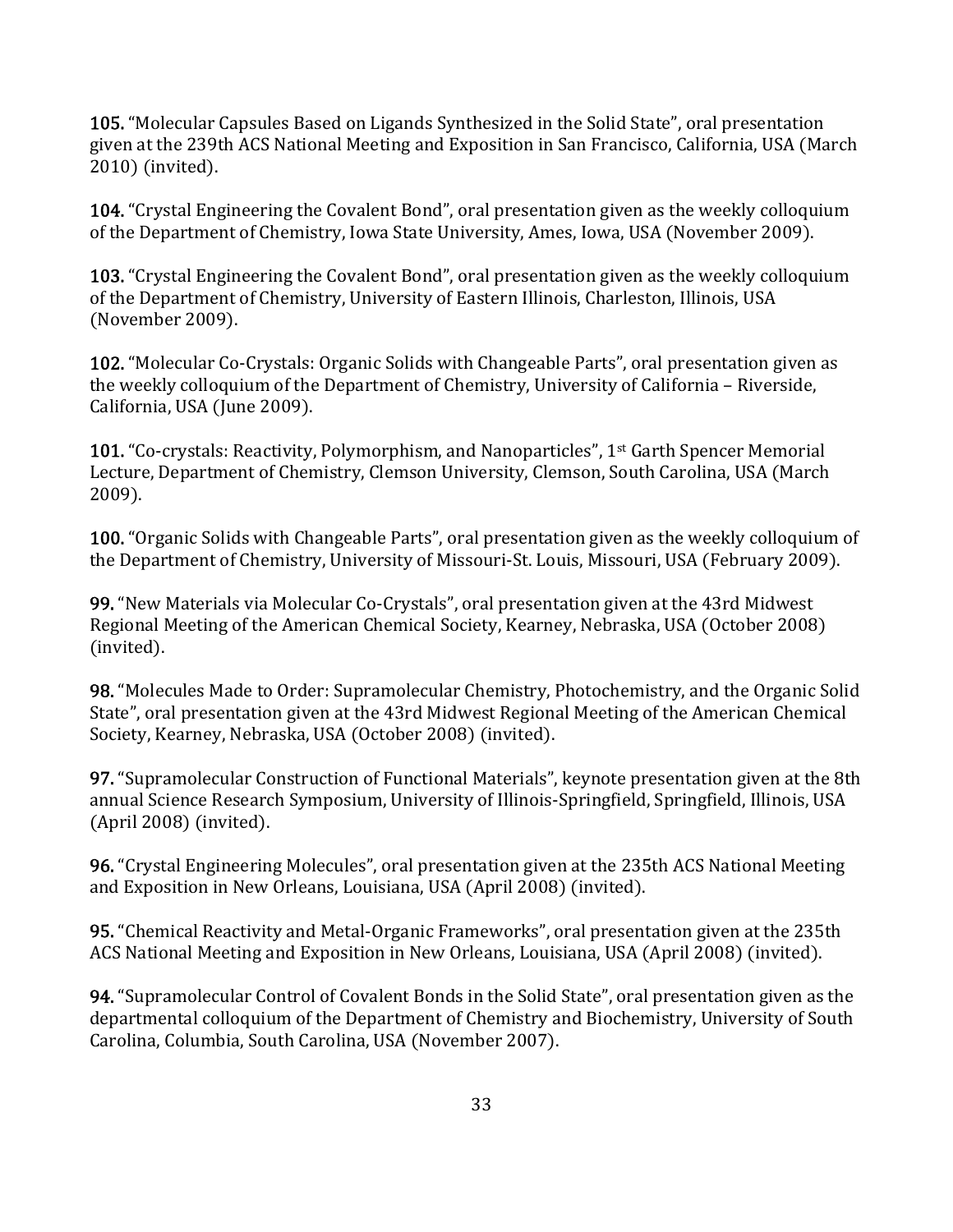93. "Supramolecular Control of the Covalent Bond", oral presentation given as the weekly colloquium of the inorganic chemistry division, Department of Chemistry, University of North Carolina-Chapel Hill, Chapel Hill, North Carolina, USA (November 2007).

**92.** "Supramolecular Chemistry, Green Chemistry, and the Organic Solid State", oral presentation given at the 20th ACS Rocky Mountain Regional Meeting in Denver, Colorado, USA (September 2007) (invited).

91. "Molecular Synthesis via Principles of Solid-State and Supramolecular Chemistry", Arthur C. Cope Scholar Award Lecture given at the 234th ACS National Meeting and Exposition in Boston, Massachusetts, USA (August 2007) (invited).

90. "Crystal Engineering the Covalent Bond: (Some) Self-Assembly Required", colloquium of the Department of Chemistry, University of Nebraska-Lincoln, Lincoln, Nebraska, USA (April 2007) (invited).

89. "Crystal Engineering the Covalent Bond: (Some) Self-Assembly Required", colloquium of the Department of Chemistry, University of Nebraska-Omaha, Omaha, Nebraska, USA (April 2007) (invited).

88. "Template-Controlled Solid-State Synthesis: A Marriage of the Noncovalent and Covalent Bond", colloquium of the Department of Chemistry, University of Missouri-Columbia, Columbia, Missouri, USA (February 2007) (invited).

87. "Crystal Engineering Organic Semiconductors", oral presentation given at the Defense Advanced Research Projects Agency conference on 3D Design of Organic Semiconductors, New Orleans, Louisiana, USA (January 2007) (invited).

86. "Control of Chemical Reactivity in the Solid State: Self-Assembly Required", colloquium of the Department of Chemistry, Cornell College, Mount Vernon, Iowa, USA (January 2007) (invited).

85. "Supramolecular Control of Reactivity", oral presentation given at the 232nd ACS National Meeting and Exposition in San Francisco, California, USA (September 2006) (invited).

84. "Molecular Co-crystals: From Controlling Reactivity to Organizing Organic Semiconductors", oral presentation given at the 37th ACS Great Lakes Regional Meeting in Milwaukee, Wisconsin, USA (May 2006) (invited).

83. "Supramolecular Control of Reactivity in the Solid State Using Dimetal Complexes and Assemblies", oral presentation given at the 231st ACS National Meeting and Exposition in Atlanta, Georgia, USA (March 2006) (invited).

82. "Molecular Co-Crystals: Design and Applications", oral presentation given at Abbott Laboratories in Chicago, Illinois, USA (March 2006) (invited).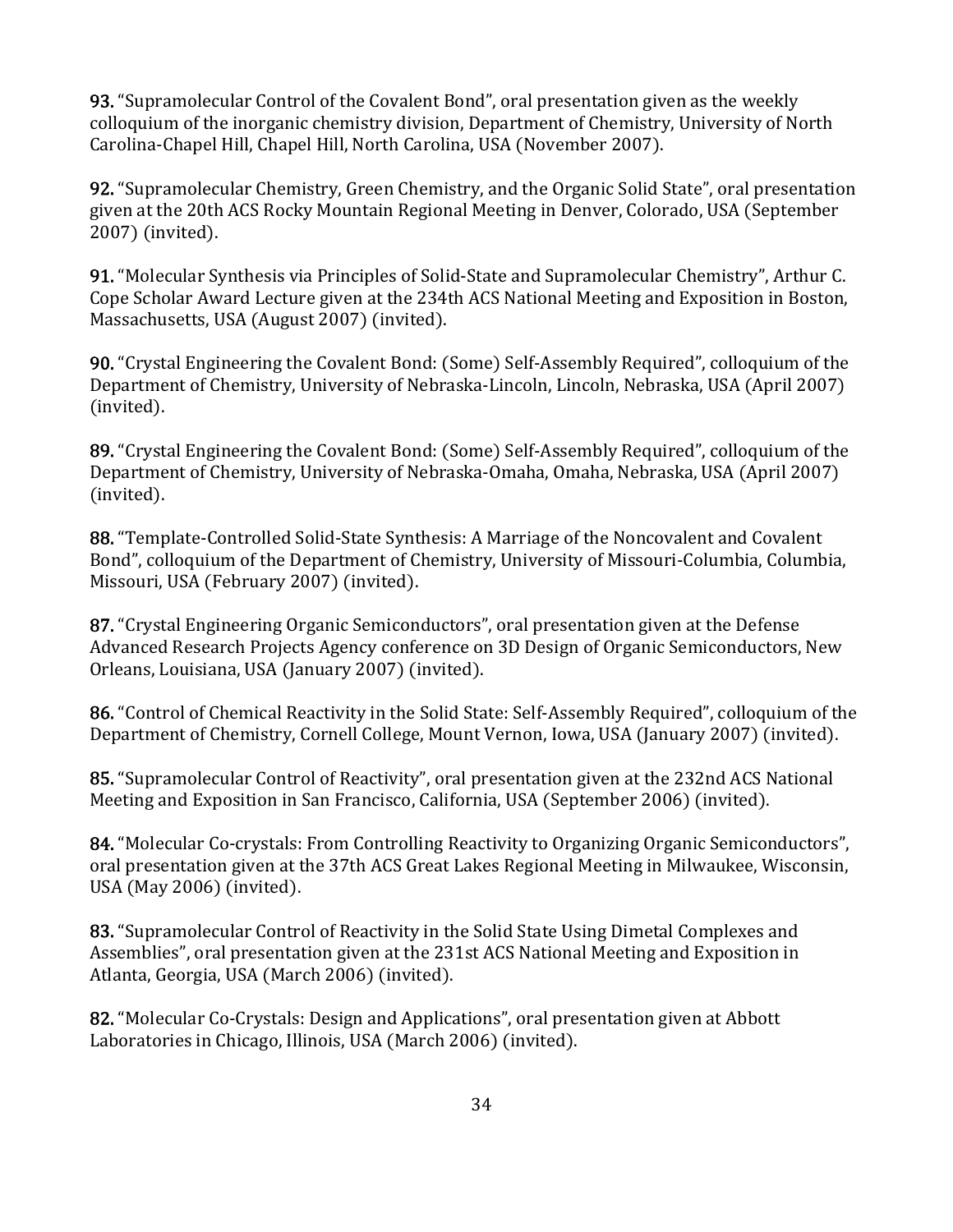81. "Crystal Engineering the Covalent Bond", colloquium of the Department of Chemistry, Saint Louis University, St. Louis, Missouri, USA (January 2006) (invited).

80. "Template-Controlled Solid-State Synthesis: C-C Bond Formation Made Easy in the Solid State", colloquium of the Department of Chemistry, Coe College, Cedar Rapids, Iowa, USA  $(October 2005) (invited).$ 

79. "Green Chemistry and the Solid State", oral presentation given at the 2nd International Conference on Green and Sustainable Chemistry and 9th Annual Green Chemistry and Engineering Conference, Washington, D.C., USA (June 2005) (invited).

**78.** "Molecules Obtained from the Organic Solid State as Building Units of Metal-Organic Frameworks", oral presentation given at the 2005 Annual Meeting of the American Crystallographic Association, Orlando, Florida, USA (June 2005) (invited).

77. "Template-Controlled Solid-State Reactivity", oral presentation given as the weekly colloquium of the Department of Chemistry, University of New Orleans, New Orleans, Louisiana, USA (March 2005).

**76.** "Covalent Capture in the Solid State", oral presentation to be given as the weekly colloquium of the organic chemistry division of the Department of Chemistry and Biochemistry, University of Notre Dame, South Bend, Indiana, USA (January 2005).

75. "Crystal Engineering the Covalent Bond", oral presentation given as the weekly colloquium of the organic chemistry division, Department of Chemistry, Purdue University, West Lafayette, Indiana, USA (January 2005).

74. "Crystal Engineering the Covalent Bond", oral presentation given as the weekly colloquium of Organic/Inorganic division of the Department of Chemistry, University of Oregon, Eugene, Oregon, USA (January 2005).

73. "Crystal Engineering the Covalent Bond", oral presentation given as the weekly colloquium of the Department of Chemistry, Bowling Green State University, Bowling Green, Ohio, USA (November 2004).

72. "Crystal Engineering the Covalent Bond", oral presentation given as the weekly colloquium of the inorganic chemistry division, Department of Chemistry, University of Michigan, Ann Arbor, Michigan, USA (November 2004).

**71.** "Covalent Capture of Supramolecular Architecture in the Solid State", oral presentation given as the weekly colloquium of the inorganic chemistry division, Department of Chemistry, Michigan State University, East Lansing, Michigan, USA (November 2004).

**70.** "Linear Templates: Tools for Assembling and Constructing Molecules in Crystalline Solids", oral presentation given at the 39th Midwest Regional Meeting of the American Chemical Society,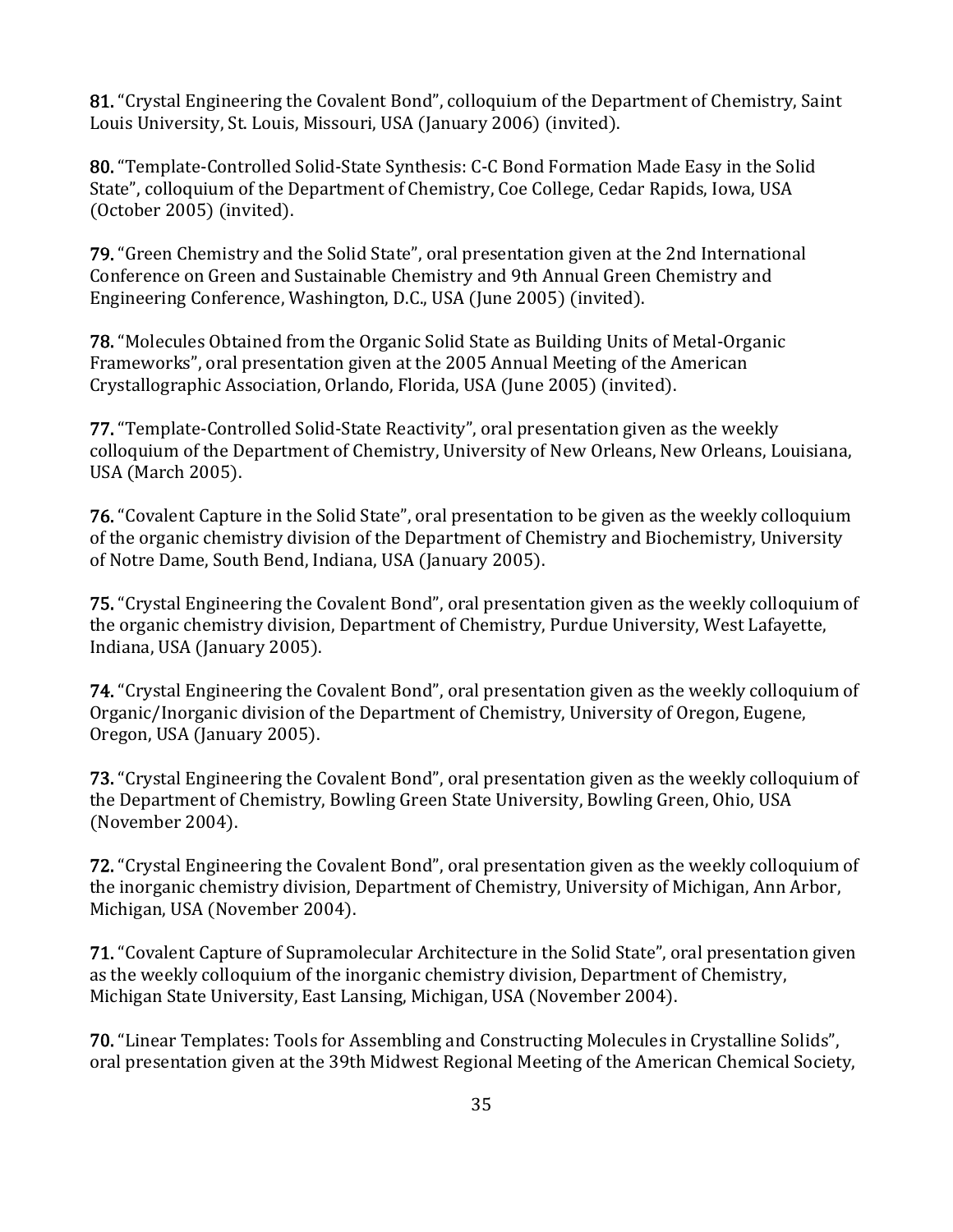Manhattan, Kansas, USA (October 2004) (invited).

69. "Template-Controlled Reactivity in the Solid State", oral presentation given at the 60th American Chemical Society Southwest Regional Meeting, Fort Worth, Texas, USA (October 2004) (invited).

68. "Molecular Crystals as Media for Constructing Molecules", oral presentation given as the weekly colloquium of the Department of Chemistry, Luther College, Decorah, Iowa, USA (September 2004) (invited).

67. "Template-Controlled Synthesis in the Solid State", oral presentation given as the weekly colloquium of the Department of Chemistry, Tulane University, New Orleans, Louisiana, USA (September 2004).

**66.** "Supramolecular Control of Reactivity in the Solid State: Fundamentals and Applications", oral presentation given as the weekly colloquium of the Department of Chemistry, University of Iowa, Iowa City, IA, USA (September 2004) (invited).

**65.** "Covalent Capture of Supramolecular Architecture in the Solid State using Linear Templates", oral presentation given at the 228th ACS National Meeting and Exposition in Philadelphia, Pennsylvania, USA (August 2004).

64. "Metal-Organic Polygons, Polyhedra, and Extended Networks Derived from Molecules Constructed in the Solid State", oral presentation given in the Transactions Symposium on 'Crystals in Supramolecular Chemistry' at the 2004 Annual Meeting of the American Crystallographic Association, Chicago, Illinois, USA (July 2004) (invited).

63. "Linear Templates: Tools for Constructing Molecules in the Solid State", oral presentation given as the 2004 Marget C. Etter Early Career Award lecture at the 2004 Annual Meeting of the American Crystallographic Association, Chicago, Illinois, USA (July 2004) (invited).

62. "Design and Covalent Capture of Supramolecular Architecture in the Solid State", oral presentation given at the 'Norma Stoddart Memorial Symposium', University of California-Los Angeles, Los Angeles, California, USA (June 2004) (invited).

61. "Template-Controlled Solid-State Reactivity: A 'Pick-and-Place' Approach to Construct Molecules", oral presentation given at the NSF Workshop on 'Models of Thought Processes: Insights Toward Chemical Systems', Washington, D.C., USA (June 2004) (invited).

60. "Molecular Crystals as Media for the Construction of Molecules", oral presentation given as the weekly colloquium of the Department of Chemistry, Brown University, Providence, Rhode Island, USA (May 2004) (invited).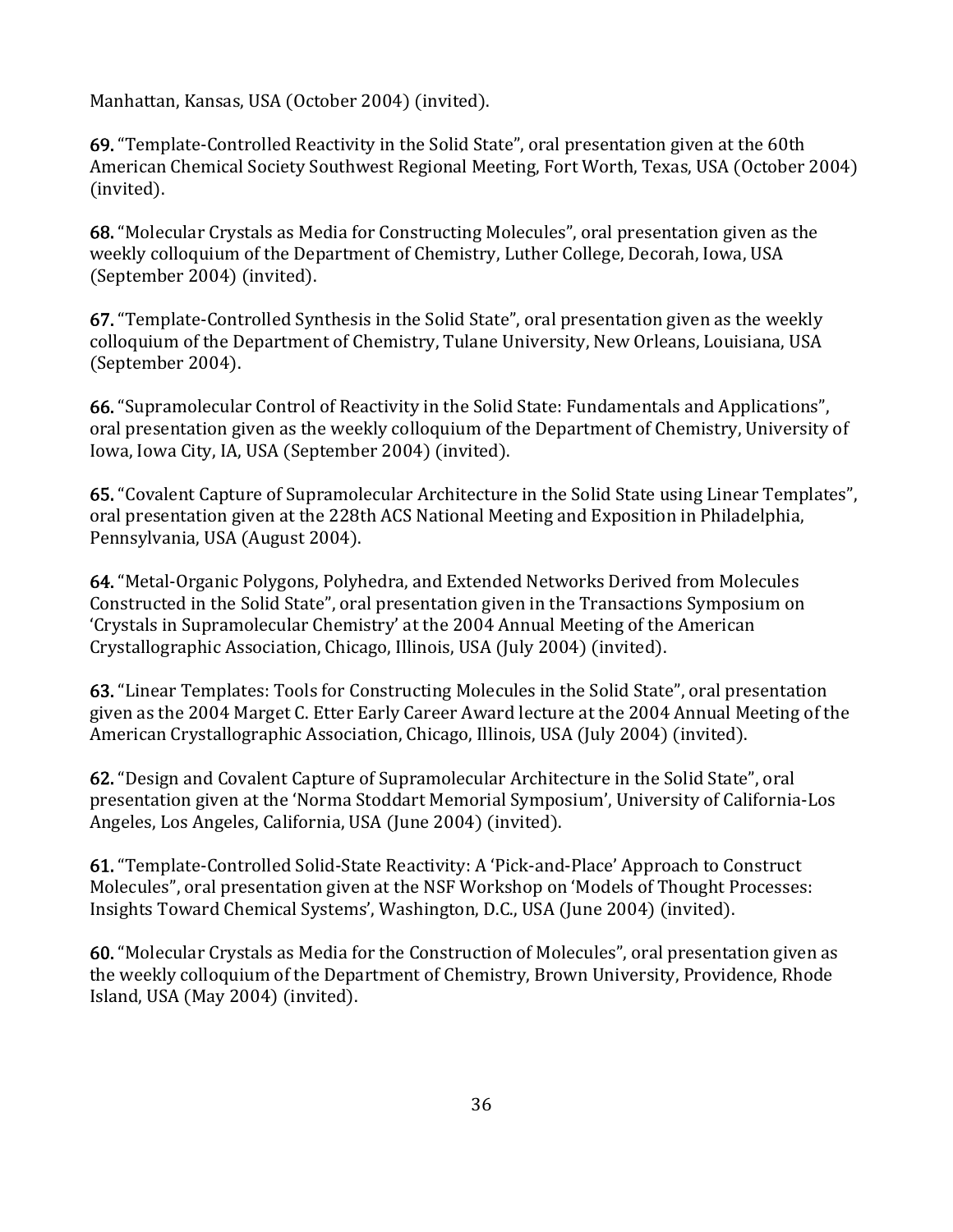**59.** "Covalent Capture of Supramolecular Architecture in the Solid State", oral presentation given as the weekly colloquium of the Department of Chemistry, Marquette University, Milwaukee, Wisconsin, USA (May 2004) (invited).

**58.** "Template-Controlled Solid-State Reactivity Synthesis: Gaining Control Over the Organization of Matter for Applications in Chemical Synthesis and Materials Science", oral presentation given as a special seminar in the Department of Chemistry, University of South Florida, Tampa Bay, Florida, USA (April 2004) (invited).

**57.** "Template-Controlled Solid-State Synthesis: Gaining Control Over the Organization of Matter for Applications in Chemical Synthesis and Materials Science", oral presentation given as the weekly colloquium of the inorganic chemistry division, Department of Chemistry, California Institute of Technology, Los Angeles, California, USA (April 2004) (invited).

**56.** "Supramolecular Control of Reactivity using Linear Templates", oral presentation given at the NSF Young Investigator Workshop on Supramolecular Chemistry, Sanibel Island, Florida, USA  $($ January 2004 $)$  (invited).

**55.** "Linear Templates: Tools for Directing the  $[2+2]$  Photodimerization in the Solid State", oral presentation as the 2004 Young Investigator Award lecture at the 15th Winter Conference of the Inter-American Photochemical Society, Tempe, Arizona, USA (January 2004) (invited).

54. "Linear Templates: Tools for Directing Reactivity in the Solid State", oral presentation given at the 38th Midwest Regional Meeting of the American Chemical Society in Columbia, Missouri, USA (November 2003) (invited).

**53.** "Linear Templates: Tools for Directing Reactivity in the Solid State", oral presentation given as the departmental weekly colloquium at Augustana College, Rock Island, Illinois, USA  $(September 2003)$  (invited)

**52.** "Linear Templates: Tools for Directing Reactivity in the Solid State", oral presentation given as the weekly colloquium of the inorganic chemistry division, Department of Chemistry, Texas A&M University, College Station, Texas, USA (September 2003) (invited).

**51.** "Pick-and-Place Control of Molecules using Principles of Supramolecular Chemistry", oral presentation given at the Air Force Research Laboratory, United States Air Force, Tyndall Air Force Base, Panama City, Florida, USA (July 2003) (invited).

**50.** "Supramolecular Control of Reactivity in the Solid State using Linear Templates", oral presentation given as the departmental weekly colloquium, Department of Chemistry, Drake University, Des Moines, Iowa, USA (April 2003) (invited).

49. "Pick-and-Place Control of Molecules using Principles of Supramolecular Chemistry", oral presentation given as the weekly colloquium of the organic chemistry division, Department of Chemistry, University of Iowa, Iowa City, Iowa, USA (April 2003).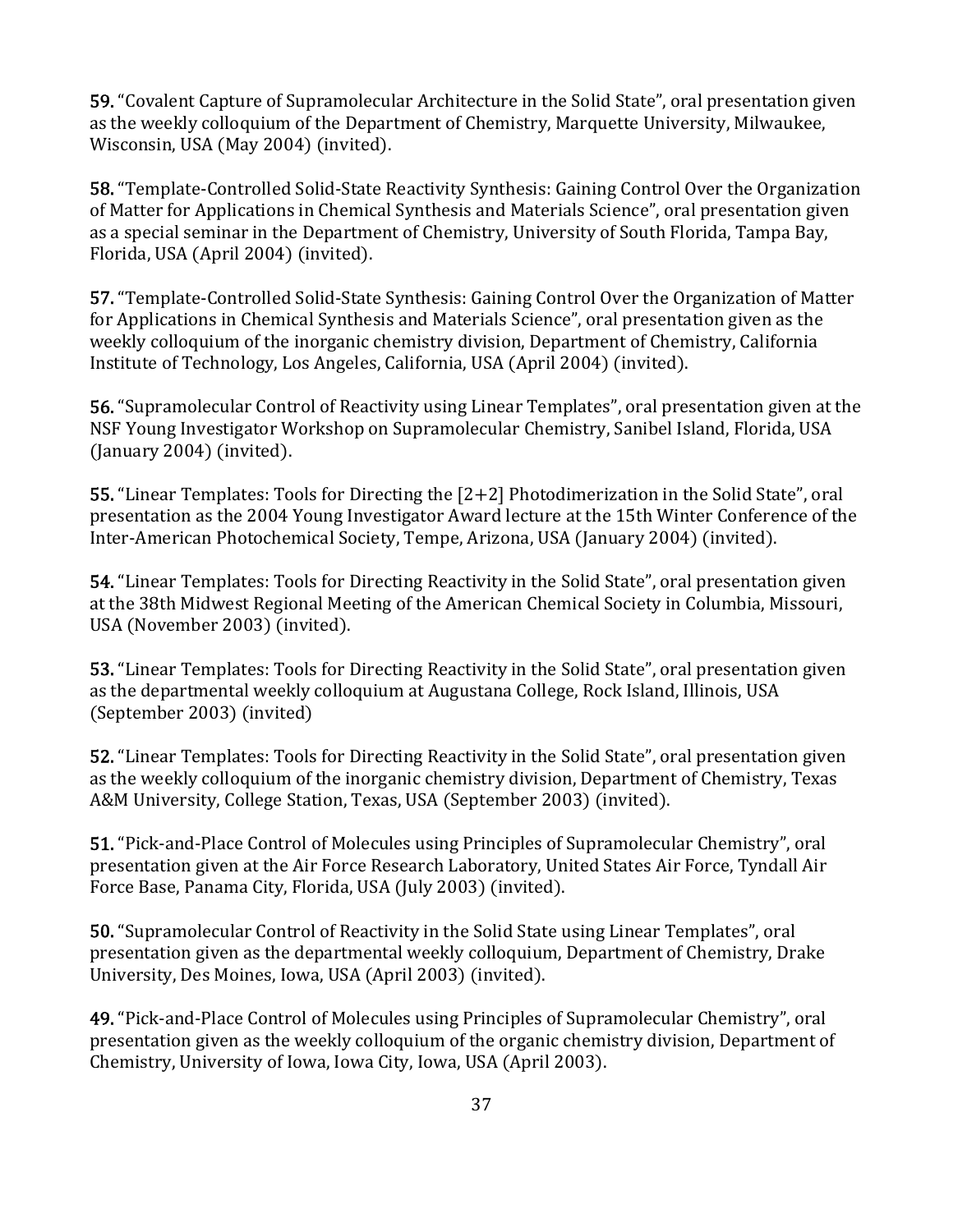48. "Directing Reactivity in the Solid State using Linear Templates", oral presentation given as the departmental weekly colloquium, Department of Chemistry, Western Illinois University, Macomb, Illinois, USA (April 2003) (invited).

47. "Pick-and-Place Control of Molecules using Principles of Supramolecular Chemistry", oral presentation given as a departmental weekly colloquium, Department of Chemistry, Baylor University, Waco, Texas, USA (March 2003).

**46.** "Pick-and-Place Control of Molecules using Principles of Supramolecular Chemistry", oral presentation given as the weekly colloquium of the inorganic chemistry division, Department of Chemistry, University of Texas-Austin, Austin, Texas, USA (March 2003) (invited).

45. "Pick-and-Place Control of Molecules using Principles of Supramolecular Chemistry", oral presentation given as the weekly colloquium of the inorganic chemistry division, Department of Chemistry, University of Houston, Houston, Texas, USA (March 2003).

44. "A Metal-Organic Square Constructed using a Linear Template", oral presentation given at the 225th ACS National Meeting and Exposition in New Orleans, Louisiana, USA (March 2003).

43. "Supramolecular Control of Reactivity in the Solid State using Linear Templates", oral presentation given at the 225th ACS National Meeting and Exposition in New Orleans, Louisiana, USA (March 2003).

42. "Positional Control of Reactivity using Ditopic Assemblers", oral presentation given as the departmental weekly colloquium, Department of Chemistry, Georgetown University, Washington, D.C., USA (February 2003) (invited).

41. "Pick-and-Place Control of Molecules using Ditopic Assemblers", oral presentation given in the Department of Physics and Astronomy, University of Iowa, Iowa City, Iowa, USA (February 2003) (invited).

40. "Supramolecular Control of Reactivity in the Solid State Using Linear Templates", oral presentation given at the 54th Southeast Regional Meeting of the American Chemical Society in Charleston, South Carolina, USA (November 2002) (invited).

39. "Template-Directed Solid-State Organic Synthesis", oral presentation given at the 37th Midwest Regional Meeting of the American Chemical Society in Lawrence, Kansas, USA (October 2002).

38. "Directing Reactivity in the Solid State using Linear Templates", oral presentation given at Working Weekends II: X-ray Crystallography and Computational Chemistry" workshop, Department of Chemistry, University of Iowa, Iowa City, Iowa (October 2002) (invited).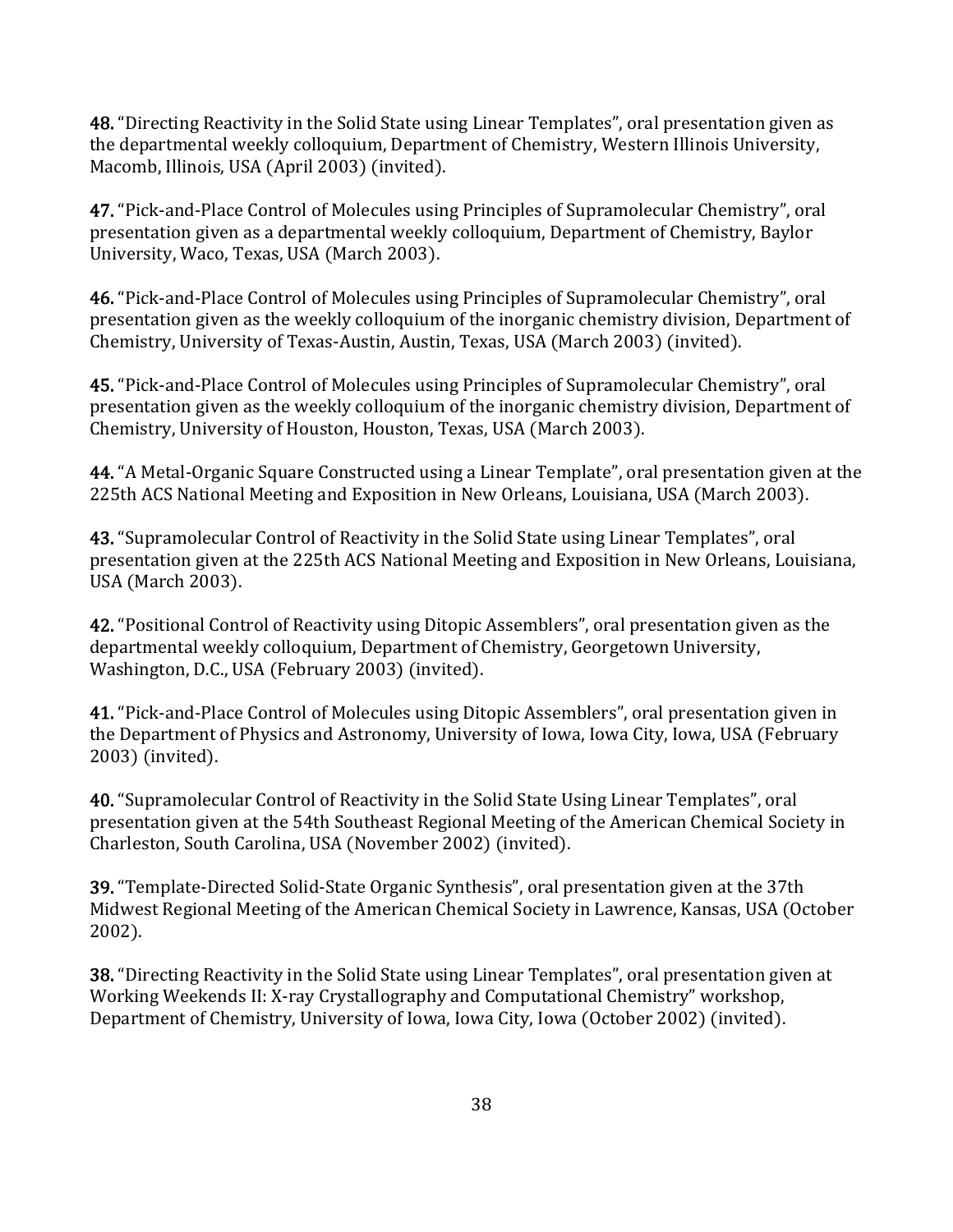37. "Directing Reactivity using Linear Templates", oral presentation given as the departmental weekly colloquium, Department of Chemistry, University at Buffalo - State University of New York, Buffalo, New York, USA (October 2002) (invited).

**36.** "Application of a Solid-State Synthesis: A Polyhedral Host Constructed using a Linear Template", poster presented at the Gordon Research Conference on Solid State Chemistry in New London, New Hampshire, USA (July 2002).

35. "Template-Directed Solid-State Organic Synthesis", oral presentation given in the 'New Directions in Chemistry' graduate symposium, University of Missouri-Columbia, in Columbia, Missouri, USA (July 2002) (invited).

**34.** "Green Chemistry and the Solid State", oral presentation given at the NSF Research Experience for Undergraduate Summer Session, University of Iowa, in Iowa City, Iowa, USA (June 2002) (invited).

33. "How Can Engineering Impact Synthetic Chemistry?", oral presentation given in the Department of Chemical Engineering, University of Iowa, Iowa City, Iowa, USA (May 2002) (invited).

**32.** "Template-Directed Organic Synthesis: Using Molecules to Build Molecules by Design", oral presentation given at the 223rd ACS National Meeting and Exposition in Orlando, Florida, USA (April 2002).

**31.** "Template-Directed Organic Synthesis and Single-Crystal Neutron Diffraction", presentation given at the "Single-Crystal Diffractometer Workshop for the Spallation Neutron Source", Argonne National Laboratory, Argonne, Illinois, USA (March 2002) (invited).

**30.** "Supramolecular Control of Reactivity", oral presentation given as the departmental weekly colloquium, Department of Chemistry, Southwest Missouri State University, Springfield, Missouri, USA (March 2002) (invited).

29. "Template-Directed Organic Synthesis: Using Molecules to Build Molecules by Design", oral presentation given as the weekly colloquium of the organic chemistry division, Department of Chemistry, University of California-Los Angeles, Los Angeles, California, USA (February 2002) (invited).

28. "Template-Directed Organic Synthesis: Using Molecules to Build Molecules by Design", oral presentation given at the Skaggs Institute for Chemical Biology, Scripps Research Institute, San Diego, USA (February 2002) (invited).

27. "Template-Directed Synthesis: Using Molecules to Make Molecules by Design", oral presentation given as the departmental weekly colloquium, Department of Chemistry, University of Texas-Arlington, Arlington, Texas, USA (November 2001) (invited).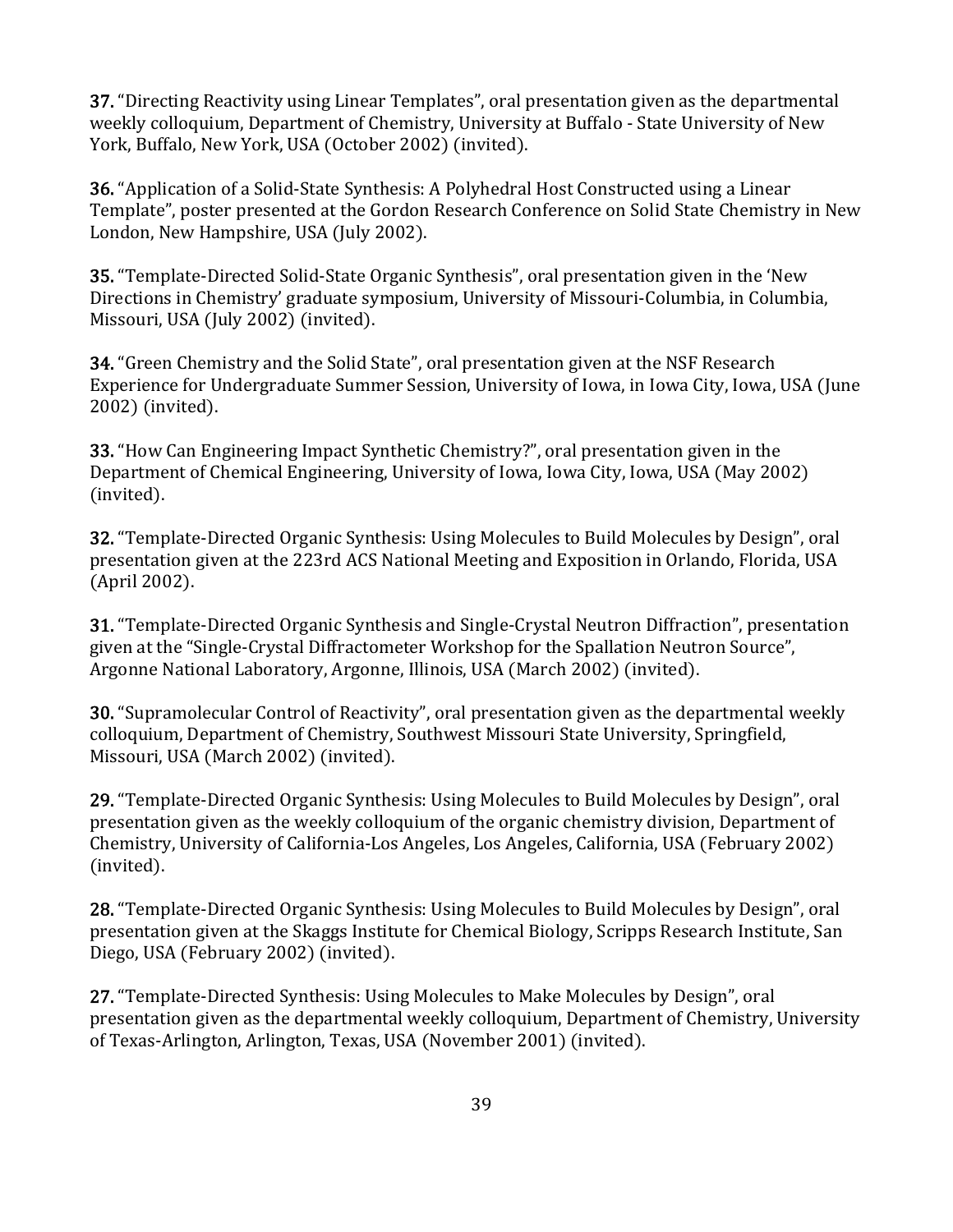26. "Template-Directed Synthesis: Using Molecules to Make Molecules by Design", oral presentation given as the departmental weekly colloquium, Department of Chemistry, Kansas State University, Manhattan, Kansas, USA (November 2001) (invited).

25. "Template-Directed Solid-State Synthesis: An Approach to Engineering Molecules in Solids", oral presentation given at the 36th Midwest Regional Meeting of the American Chemical Society in Lincoln, Nebraska, USA (October 2001).

24. "Green Chemistry", oral presentation given as an 'Environmental Science Seminar' at the University of Iowa, in Iowa City, Iowa, IA, USA (September 2001) (invited).

23. "Controlling the Formation of C-C Bonds in Molecular Solids by Design", oral presentation given at the 222nd ACS National Meeting and Exposition in Chicago, Illinois, USA (August 2001).

22. "Green Chemistry in the Solid State", oral presentation given at the NSF Research Experience for Undergraduate Summer Session, University of Iowa, in Iowa City, IA, USA (July 2001) (invited).

21. "Supramolecular Control of C-C Bond Formation in the Solid State", oral presentation given at the 5th Annual Green Chemistry and Engineering Conference", in Washington, D.C., USA (June  $2001$ ).

20. "Controlling Reactivity in the Solid State using Linear Templates", oral presentation given at the 12th Annual Mid-West Organic Solid State Conference at the University of Nebraska-Lincoln in Lincoln, Nebraska, USA (June 2001).

19. "Self-Assembly and the Solid State as Design Elements for the Synthesis of Organic Nanostructures", oral presentation given at the 2001 Materials Research Society Spring Meeting in San Francisco, California, USA (April 2001).

18. "Template-Directed Synthesis in the Solid State: Controlling Covalent Bond Formation at the Nanometer Level", oral presentation given at the 221st ACS National Meeting and Exposition in San Diego, California, USA (April 2001).

17. "Control of Reactivity in the Solid State using Linear Templates", oral presentation given at the 35th Midwest Regional Meeting of the American Chemical Society in St. Louis, Missouri, USA  $(October\ 2000)$   $(i nvited).$ 

**16.** "Control of Reactivity in the Solid State using Linear Templates", poster presented at the Gordon Research Conference on Organic Structures and Properties: Extended Systems in New London, Connecticut, USA (June 2000).

# Prior to University of Iowa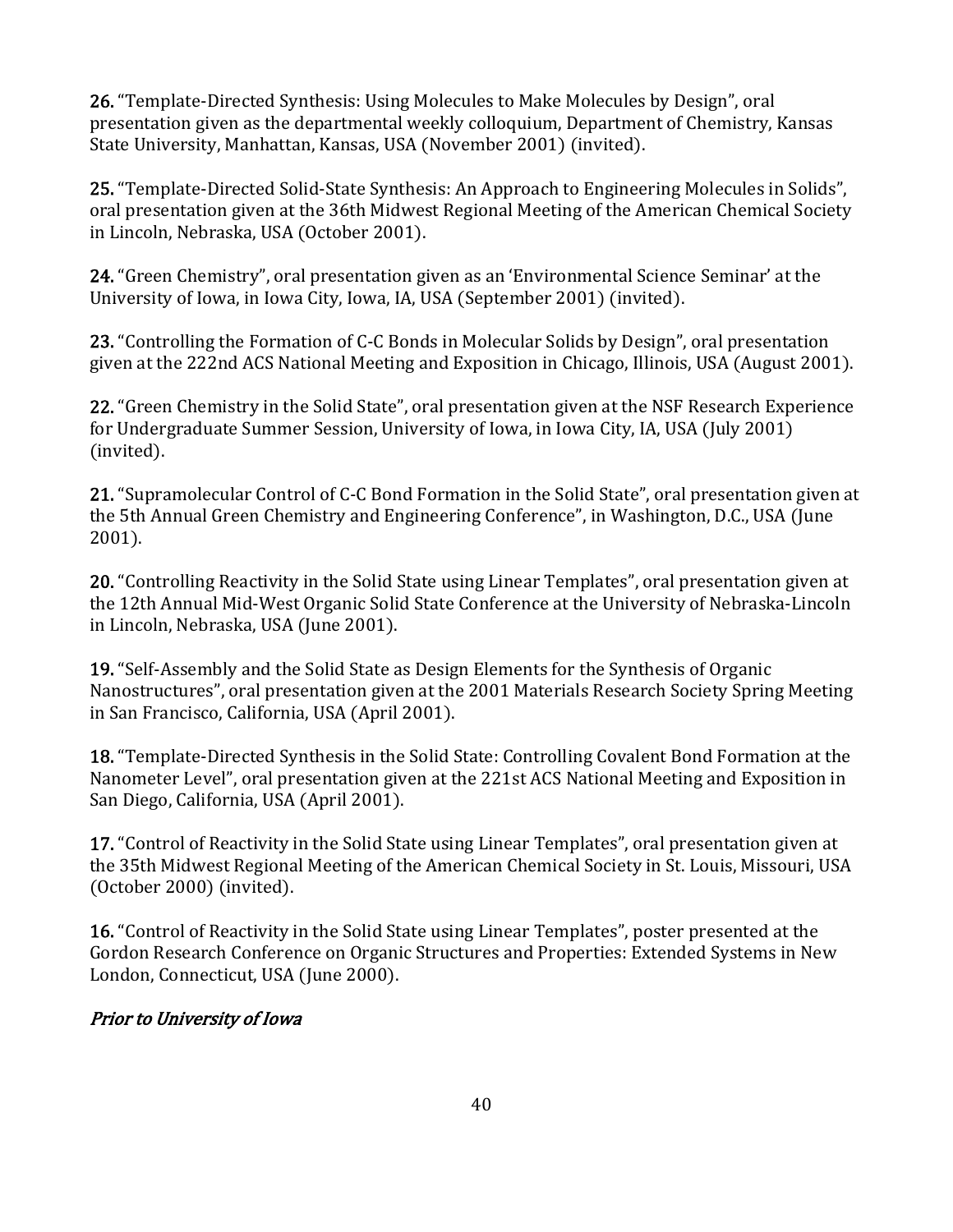**15.** "Towards a Green Organic Chemistry in the Solid State using Linear Molecular Templates", oral presentation given at the 11th Annual Mid-West Organic Solid State Conference at Purdue University in West LaFayette, Indiana, USA (June 2000).

14. "A Method for Conducting Designed Molecular Synthesis in the Solid State", colloquium seminar given at the University of South Florida, Tampa Bay, Florida, USA (April 2000) (invited).

13. "Multi-Component Resorcin<sup>[4]</sup>arenes: A New Approach to Designing Bowl-Shaped Receptors", oral presentation given at the 217th ACS National Meeting and Exposition in Anaheim, California, USA (March 1999).

12. "Inclusion of Up to 11 Guests within a Cavity of Nanoscale Dimensions", oral presentation given at the 217th ACS National Meeting and Exposition in Anaheim, California, USA (March 1999).

11. "Molecular Recognition and Crystal Engineering: Multi-Component Calix<sup>[4]</sup>arenes", oral presentation given at the American Crystallographic Association Conference in Arlington, Virginia, USA (July 1998) (invited).

10. "General Principles for the Design of Spherical Molecular Hosts", poster presented at the 11th Annual Organic Chemistry Day at the University of Missouri-Columbia, Columbia, MO, USA (May 1998).

9. "Cavity-Containing Rectangular Grids", oral presentation given at Inorganic Chemistry Day at The University of Missouri-Columbia, Columbia, Missouri, USA (May 1998).

8. "Metal-Ion Separations using Calixarenes", oral presentation given at the 214th ACS National Meeting and Exposition in Las Vegas, Nevada, USA (September 1997).

7. "Rational Design of *Multi*-Component Calixarenes and Control of Their Alignment in the Solid State", poster presented at the American Crystallographic Association Meeting in St. Louis, Missouri, USA (July 1997).

6. "Attacking a Covalent Problem with Noncovalent Forces: Multi-Component Calixarenes", oral presentation given at the DyNAMITE seminar series at the University of Missouri-Columbia, Columbia, MO, USA (May 1997).

**5.** "From Molecular Recognition to Cooperativity: Structure Behavior of the Doubly Protonated [2.2.2]Cryptand", oral presentation given at the DyNAMITE seminar series at the University of Missouri-Columbia, Columbia, Missouri, USA (October 1996).

4. "2D Layered Inorganic-Organic Hybrid Materials by Design", poster presentation at the 9th Annual Organic Chemistry Day at the University of Missouri-Columbia, Columbia, MO, USA (April 1996).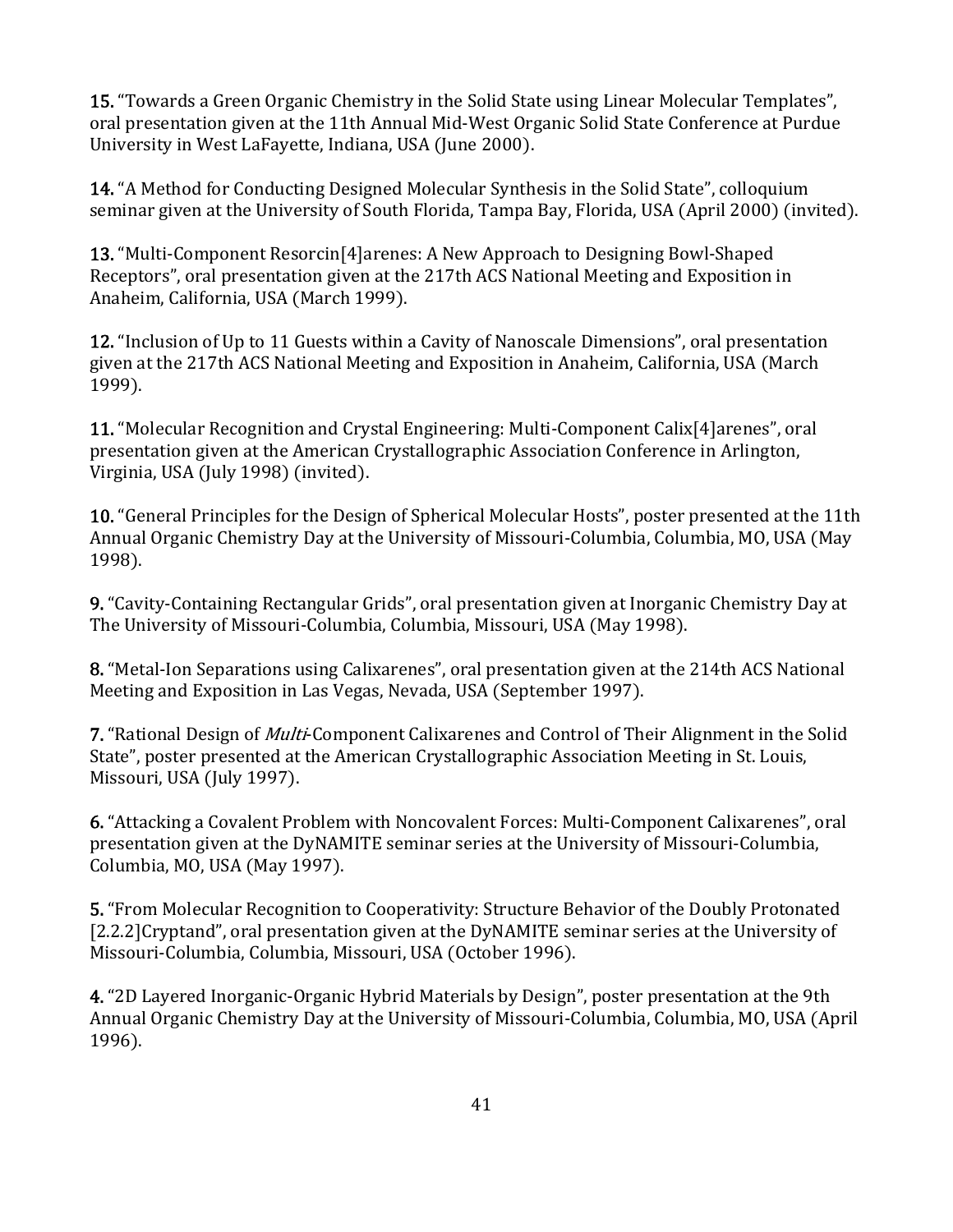3. "Rational Design and Intercalation Properties of Topologically Equivalent Two-Dimensional Grids", oral presentation given at the 211th ACS National Meeting and Exposition in New Orleans, LA, USA (March 1996).

2. "Solid-State Strict Self-Assembly of Molecules and Ions Isolated from Liquid Clathrate Media: Structure Behavior of Cryptand [2.2.2]", oral presentation given at the DyNAMITE seminar series at the University of Missouri-Columbia, Missouri, USA (October 1995).

1. "The Influence of Noncovalent Interactions on the Physical Properties of Organic Salts", poster presented at the Gordon Research Conference on Molten Salts in Wolfeboro, New Hampshire, USA (August 1993).

### **SERVICE**

#### General

#### **Societies**

| 2012- | Chair, Chemistry Olympiad, ACS             |
|-------|--------------------------------------------|
| 2012- | Chair, Iowa Local Section of the ACS       |
| 2011  | Chair Elect, Iowa Local Section of the ACS |

### **Editorial Activities**

| 2016-     | Co-Editor, International Union of Crystallography Journal (IUCrJ), "Chemistry and<br>Crystal Engineering" (duties: send for refereeing, handle publication decisions, 25<br>manuscripts/year) |
|-----------|-----------------------------------------------------------------------------------------------------------------------------------------------------------------------------------------------|
| 2016      | Volume Editor on "Supramolecular Engineering: Crystallographic", Comprehensive<br>Supramolecular Chemistry II                                                                                 |
| 2015      | International Advisory Board, 2 <sup>nd</sup> ICSU/IUPAC Workshop on Crystal Engineering                                                                                                      |
| 2015      | International Organizing Committee, Collaborative Conference on Crystal Growth                                                                                                                |
| 2014      | NSF CAREER Award Review Panel (Solid State and Materials Chemistry)                                                                                                                           |
| $2014 -$  | Editorial Board, Journal of Pharmacology and Toxicology (ScienceScript)                                                                                                                       |
| 2014      | International Organizing Committee, Collaborative Conference on Crystal Growth                                                                                                                |
| $2013 -$  | Editorial Board, <i>International Journal of Photochemistry</i> (Hindawi Publishing)                                                                                                          |
| 2013      | NSF Proposal Review Panel (Materials Research Science and Engineering Center -<br>MRSEC)                                                                                                      |
| 2013      | NSF Proposal Review Panel (Solid State and Materials Chemistry Program)                                                                                                                       |
| 2012-     | Editorial Board, <i>Journal of Crystallography</i> (Hindawi Publishing)                                                                                                                       |
| 2012-2014 | Co-Editor, "Metal-Organic Materials", <i>Encyclopedia of Inorganic and Bioinorganic</i><br><i>Chemistry</i> (Wiley)                                                                           |
| 2012-2014 | Advisory Board, <i>Encyclopedia of Inorganic and Bioinorganic Chemistry</i> (Wiley)                                                                                                           |
| $2011 -$  | Associate Editor, Journal of Coordination Chemistry (Taylor & Francis)<br>(duties: send for refereeing, handle publication decisions, and edit 100                                            |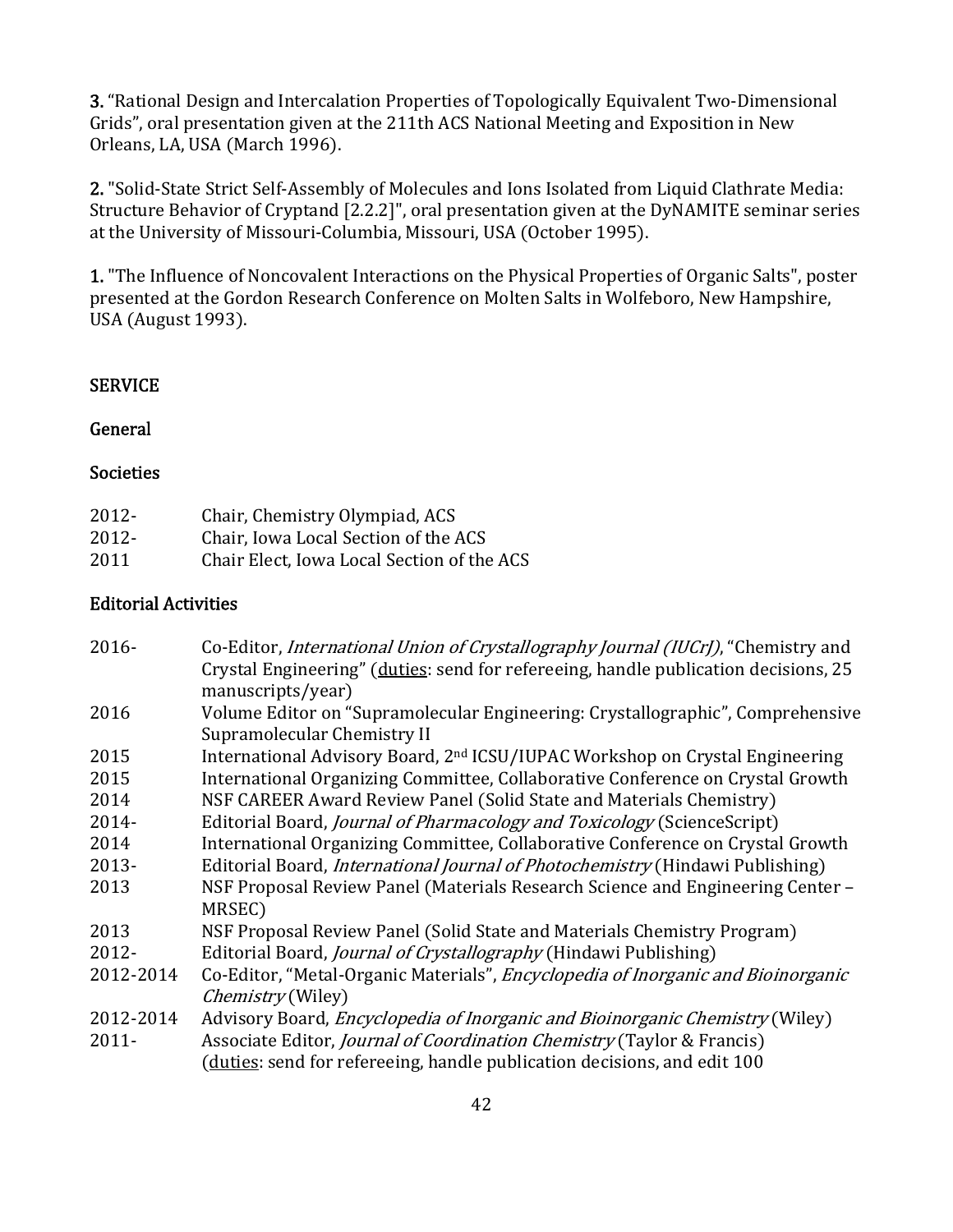|           | manuscripts/year)                                                                       |
|-----------|-----------------------------------------------------------------------------------------|
| $2011 -$  | Chair, Editorial Board, <i>CrystEngComm</i> (Royal Society of Chemistry)                |
| $2010 -$  | Editorial Board, <i>Global Journal of Inorganic Chemistry</i> , Crystallography Area    |
|           | (Simplex)                                                                               |
| 2008-2010 | Book Editor, "Metal-Organic Frameworks: Design and Application" (Wiley)                 |
| 2008      | NSF CAREER Award Review Panel (Solid State and Materials Chemistry)                     |
| 2008-     | Editorial Board, <i>CrystEngComm</i> (Royal Society of Chemistry)                       |
| 2007-     | Instrument Advisory Team, IMAGINE - Neutron Diffractometer, Oak Ridge                   |
|           | National Laboratory's High Flux Isotope Reactor                                         |
| 2007-     | Editorial Board, Open Cell and Developmental Biology Journal (Bentham Science           |
|           | Publishers)                                                                             |
| 2006      | Review Panel (Corresponding Member), Crystallography in RSC Journals                    |
| 2006-     | Editorial Board, Current Chemical Biology (Bentham Science Publishers)                  |
| 2005      | Review Panel (Corresponding Member), New Journal of Chemistry                           |
| 2005-     | Editorial Board, Main Group Chemistry (Taylor & Francis)                                |
| 2004-     | Reviews Editor, <i>Journal of Chemical Crystallography</i> (Springer)                   |
| 2003      | Guest Editor, <i>Supramolecular Chemistry</i> (Taylor & Francis), Special Issue for the |
|           | 13th International Symposium on Supramolecular Chemistry (co-editor:                    |
| Alexander |                                                                                         |
|           | Wei, Purdue University)                                                                 |
| 2002-2011 | Topics Editor, Crystal Growth and Design (American Chemical Society)                    |
| 2002-2007 | International Advisory Editorial Board, CrystEngComm. (Royal Society of                 |
|           | Chemistry)                                                                              |

#### Conferences, Symposia, and Sessions Chaired and Organized

22. Workshop Co-Chair (w/Jeffrey Rack, University of New Mexico), Energy and Movement in Coherent Chemical Systems, Telluride Science Research Center, Telluride, Colorado (July 2016).

21. Conference Co-Chair, 2016 Gordon Research Conference on Crystal Engineering, Waterville Valley, New Hampshire (June 2016).

20. Symposium Co-organizer (w/K. Travis Holman, Georgetown University), Designer Molecule-Derived Materials, 99<sup>th</sup> Canadian Society for Chemistry Exhibition, Halifax, Nova Scotia, Canada  $(June 2016)$ .

19. Symposium Co-organizer, Organic Solid-State Chemistry: Structure, Property & Reactivity, Pacifichem 2015, Honolulu, Hawaii, USA (December 2015).

18. Conference Organizer, 24th Midwest Organic Solid-State Chemistry Symposium, University of Iowa, Iowa City, Iowa, USA (June 2014).

17. Session Chair, Faraday Discussion 170, Mechanochemistry: From Functional Solids to Single Molecules, Montreal, Quebec, Canada (May 2014).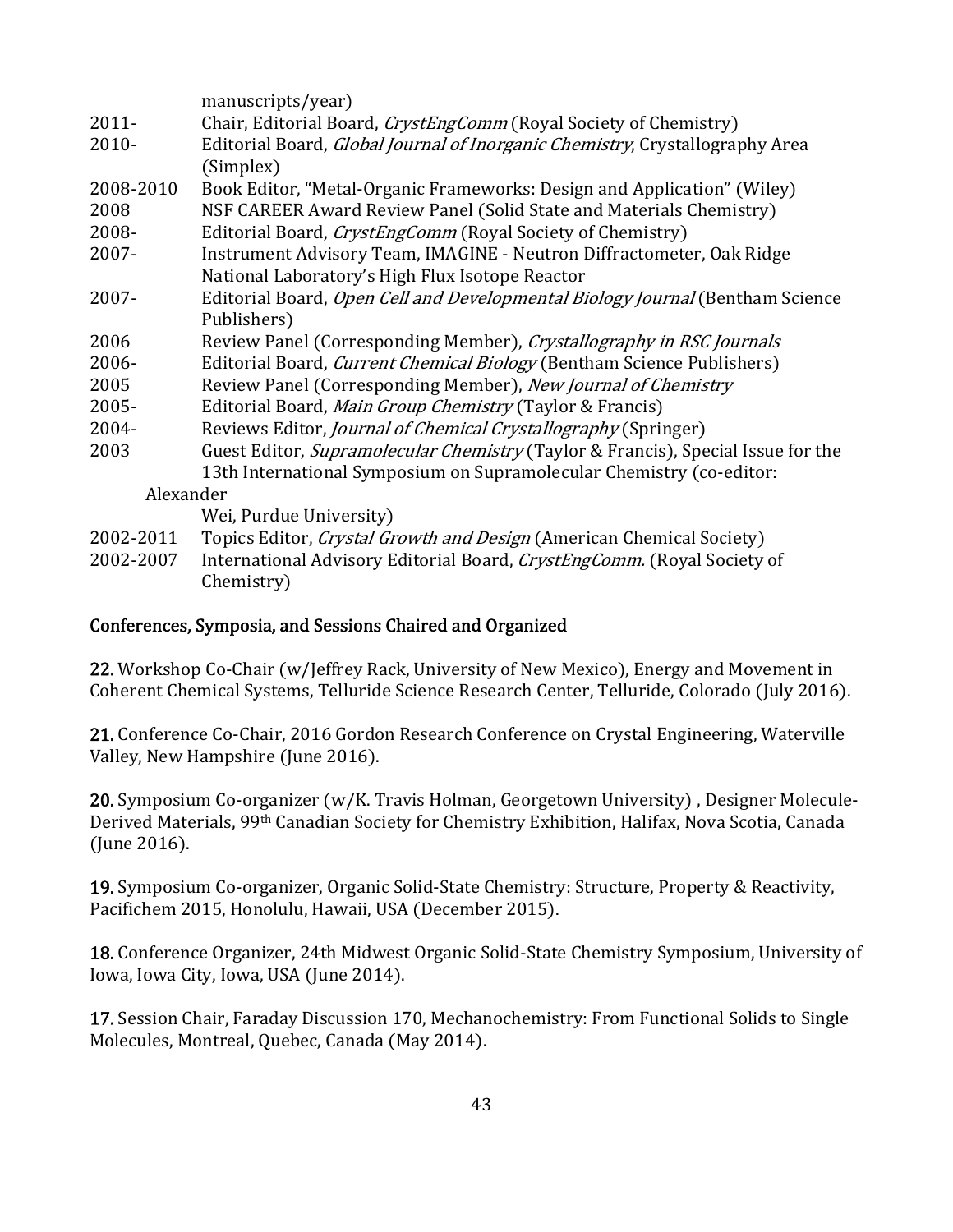**16.** Symposium Organizer  $(w/K)$ . Travis Holman, Georgetown University), Modern Aspects of Crystal Engineering, 2011 Annual Meeting of the American Crystallographic Association, New Orleans, Louisiana, USA (June 2011).

15. Discussion Leader, Session on Organic Solid-State Reactivity, Gordon Research Conference on Crystal Engineering, Waterville, New Hampshire, USA (June 6-10, 2010).

**14.** Symposium Organizer (w/Chris Pigge, University of Iowa), Supramolecular Chemistry,  $44<sup>th</sup>$ Midwest Regional Meeting of the American Chemical Society, Iowa City, Iowa, USA (November 2009).

13. Session Chair, Metal-Organic Frameworks. What are they Good for?, 235th ACS National Meeting and Exposition in New Orleans, Louisiana, USA (March 2008).

12. Session Chair, Japan-USA Joint Symposium on the Chemistry of Coordination Space, Northwestern University, Evanston, Illinois, USA (June 2007).

11. Conference Organizer, 16th Midwest Organic Solid-State Chemistry Symposium, University of Iowa, Iowa City, Iowa, USA (June 2006).

10. Microsymposium Co-organizer (with F. Toda, Okayama University of Science, Japan), XX Congress of the International Union of Crystallography, Florence, Italy (August 2005).

**9.** Symposium Organizer  $(w/K$ . Travis Holman, Georgetown University), Crystal Engineering, 2005 Annual Meeting of the American Crystallographic Association, Orlando, Florida, USA (June 2005).

8. Session Chair, 16th Midwest Organic Solid-State Chemistry Symposium, Purdue University, West Lafayette, Indiana, USA (June 2005).

**7.** Session Chair, 39th Midwest Regional Meeting of the American Chemical Society, Manhattan, Kansas, USA (October 2004).

6. Session Chair, 15th Midwest Organic Solid-State Chemistry Symposium, Southern Illinois University, Carbondale, Illinois, USA (June 2004).

5. Session Chair, 12th Biocatalysis and Bioprocessing Conference, University of Iowa, Iowa City, Iowa, USA (October 2003).

4. Symposium Co-Organizer (with G.R. Desiraju, University of Hyderabad, India), "Supramolecular Construction and Function", symposium at the International Union of Pure and Applied Chemistry (IUPAC) and Canadian Society for Chemistry (CSC) conference, Ottawa, Ontario, Canada (August 2003) (participants: 16) (invited).